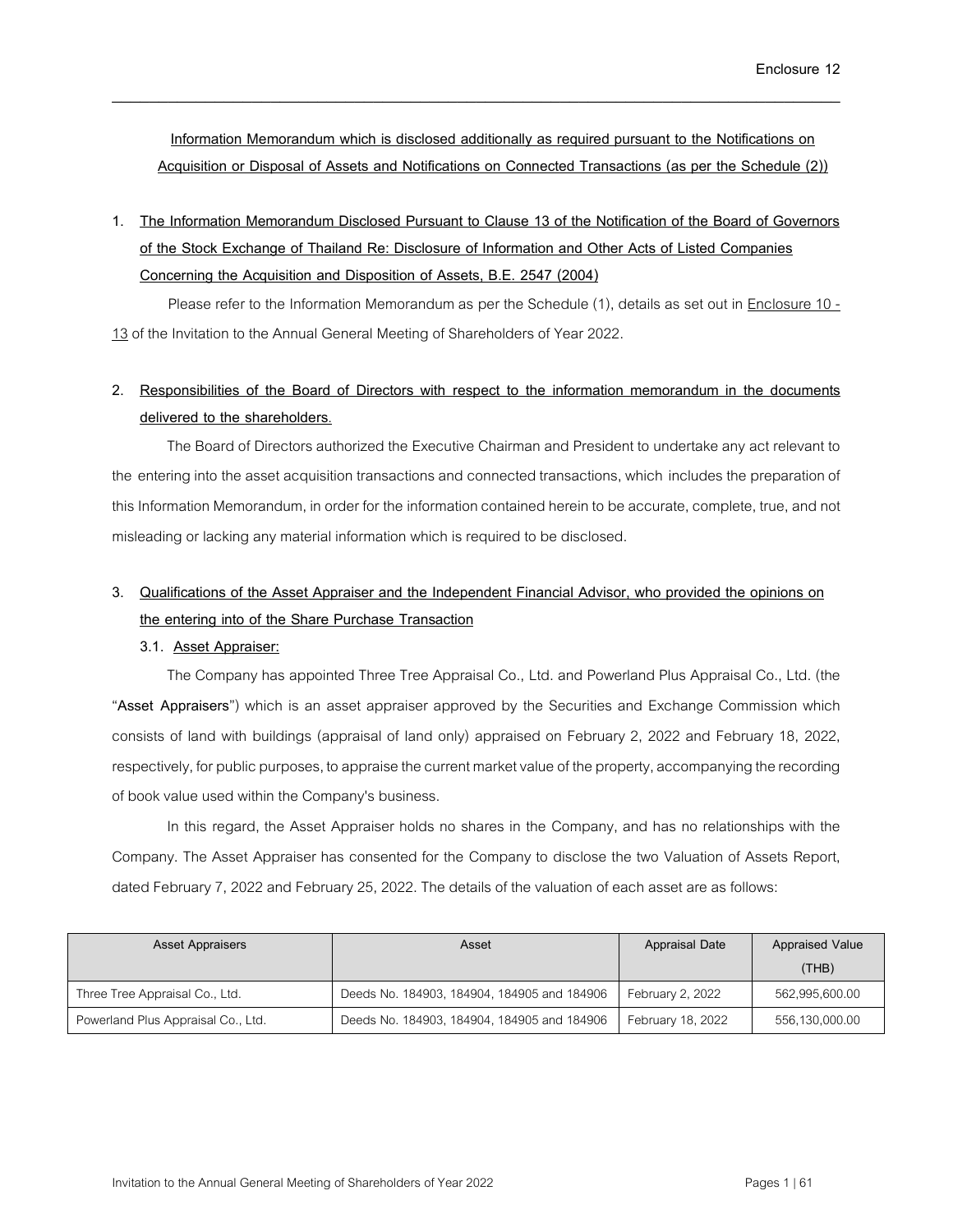### **3.2. Independent Financial Advisor**

The Board of Directors has appointed Discovery Management Company Limited as the independent financial advisor ("**IFA**" or "**Independent Financial Advisor**"), a financial advisor approved by the Securities and Exchange Commission ("**SEC**"), to provide and prepare the opinions on the reasonableness and fairness of the price and the relevant conditions, as well as to provide the opinions on the vote casting of the shareholders and supporting reasons which relate to the entering into of the Share Purchase Transaction, which are classified as asset acquisition transactions and connected transactions of the Company, to propose to the shareholders of the Company.

\_\_\_\_\_\_\_\_\_\_\_\_\_\_\_\_\_\_\_\_\_\_\_\_\_\_\_\_\_\_\_\_\_\_\_\_\_\_\_\_\_\_\_\_\_\_\_\_\_\_\_\_\_\_\_\_\_\_\_\_\_\_\_\_\_\_\_\_\_\_\_\_\_\_\_\_\_\_

In this regard, the Independent Financial Advisor holds no shares in the Company and has no relationships with the Company. The Independent Financial Advisor has consented for the Company to disclose the Independent Financial Advisor's Report, dated March 17, 2022(the "**Independent Financial Advisor's Report**"), details as set out in **Enclosure 12**of the Invitation to the Annual General Meeting of Shareholders of Year 2022.

### **4. All indebtedness of the Company currently present and to be incurred in the future**

**4.1. Total amount of issued and unissued debt instruments of the Company** -none-

# **4.2. Total amount of loans with specified repayment terms, and liability to place assets as collateral of the Company**

As of December 31, 2021, the Company has outstanding loan balances and assets used as collateral as follows:c

## **4.2.1.Long-term loans**

Long-term loans from financial institutions have movements for the year ended 31 December 2021as follows:

|                               |                      | (Unit: THB)          |
|-------------------------------|----------------------|----------------------|
|                               | Consolidated         | Separate             |
|                               | financial statements | financial statements |
|                               | 2564                 | 2564                 |
| Beginning balance of the year | 6,870,419,476        | 5,780,000,000        |
| Additions during the year     | 79,470,000           | 50,000,000           |
| Repayments during the year    | (854, 199, 383)      | (745,000,000)        |
|                               | 6,095,690,093        | 5,085,000,000        |
| Prepaid front-end fee (net)   | (5,374,010)          | (4,788,562)          |
| Ending balance of the year    | 6,090,316,083        | 5,080,211,438        |
| Less - Current portion        | (1,629,793,564)      | (905,000,000)        |
|                               | 4,460,522,519        | 4,175,211,438        |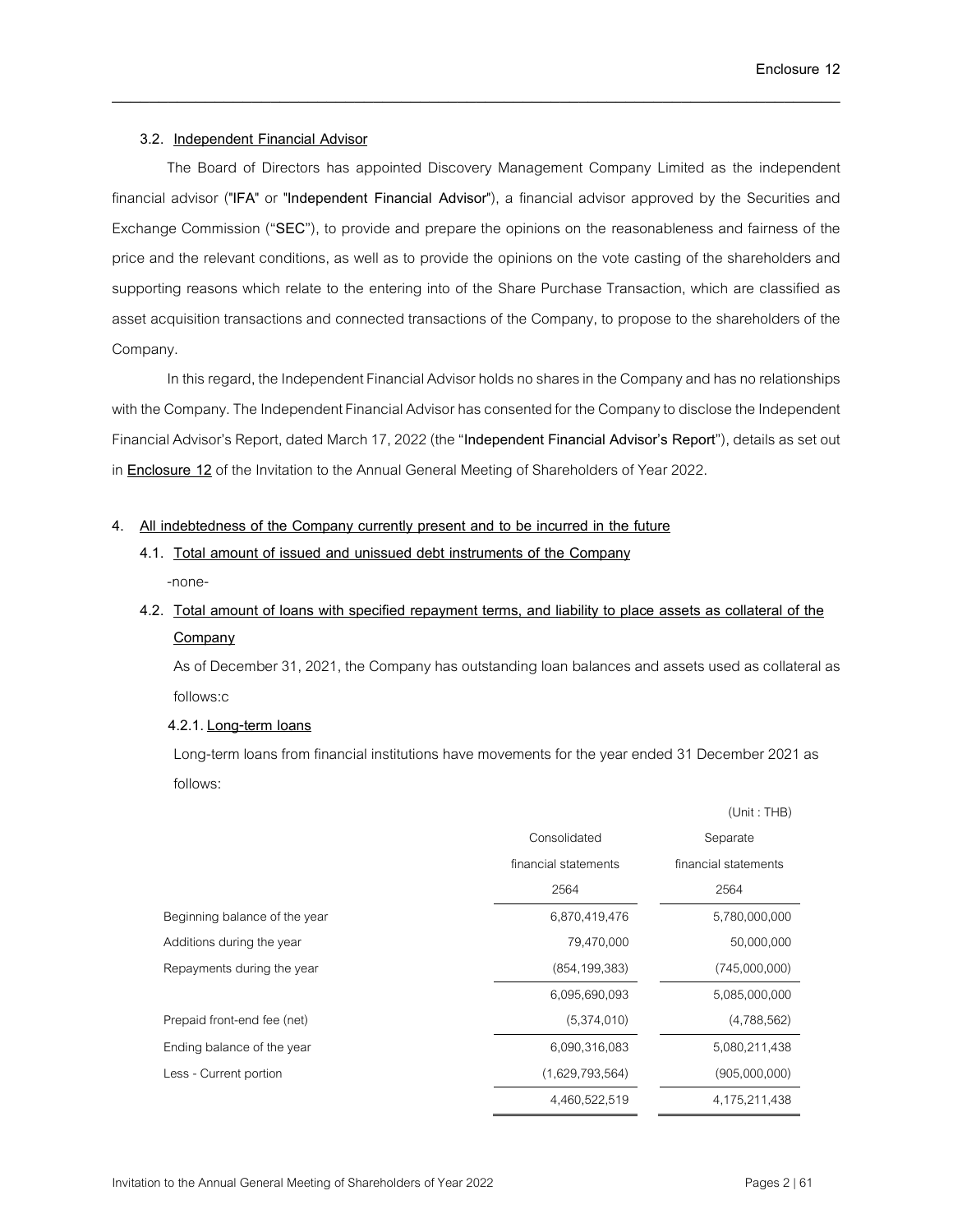Outstanding balances of long-term loans from financial institutions as at 31 December 2021

\_\_\_\_\_\_\_\_\_\_\_\_\_\_\_\_\_\_\_\_\_\_\_\_\_\_\_\_\_\_\_\_\_\_\_\_\_\_\_\_\_\_\_\_\_\_\_\_\_\_\_\_\_\_\_\_\_\_\_\_\_\_\_\_\_\_\_\_\_\_\_\_\_\_\_\_\_\_

|                                    |                      | (Unit: THB)          |
|------------------------------------|----------------------|----------------------|
|                                    | Consolidated         | Separate             |
|                                    | financial statements | financial statements |
|                                    | 2564                 | 2564                 |
| Due within 1 year                  | 1,629,793,565        | 905,000,000          |
| Due between 1 to 5 years           | 3,599,982,906        | 3,370,000,000        |
| Due after 5 years                  | 865,913,622          | 810,000,000          |
|                                    | 6,095,690,093        | 5,085,000,000        |
| Less – Prepaid front-end fee (net) | (5,374,010)          | (4,788,562)          |
| Total long-term loans              | 6,090,316,083        | 5,080,211,438        |

| Company                                     | Outstanding<br>borrowings<br>2021<br>(THB million) | Bank     | Interest rate<br>(% per annum)                                                                                                                                 | Mortgaged assets                                                                                                                                                                             |
|---------------------------------------------|----------------------------------------------------|----------|----------------------------------------------------------------------------------------------------------------------------------------------------------------|----------------------------------------------------------------------------------------------------------------------------------------------------------------------------------------------|
| Parent                                      | 5,085.00                                           | Thailand | MLR less fixed interest rate per<br>annum and THBFIX less fixed<br>interest rate per annum (2020:<br>MLR less fixed interest rate per<br>annum and fixed rate) | No collateral, except for a credit<br>line from a local financial<br>institution of Baht 1,600.00 million<br>which guaranteed by a subsidiary.                                               |
| 4 Subsidiaries<br>(2020:3)<br>Subsidiaries) | 1,010.69                                           | Thailand | MLR less fixed interest rate per<br>annum and fixed interest rate.                                                                                             | $\mathbf{1}$ .<br>Guaranteed by the parent<br>company.<br>2.<br>Secured by some land and<br>buildings of subsidiaries<br>(Note 24)<br>3.<br>Secured by deposits of<br>subsidiaries (Note 18) |
| Total                                       | 6,095.69                                           |          |                                                                                                                                                                |                                                                                                                                                                                              |

The Group and the Company are under the debt covenant criteria of loan agreements which require the Group to maintain the financial ratio, proportion of management shareholders, negative pledge and other requirements in accordance with each loan agreement.

As of 31 December 2020, the Group and the Company have not maintained financial ratio according to some loan agreements. However, the Group and the Company have been granted an exemption for the requirement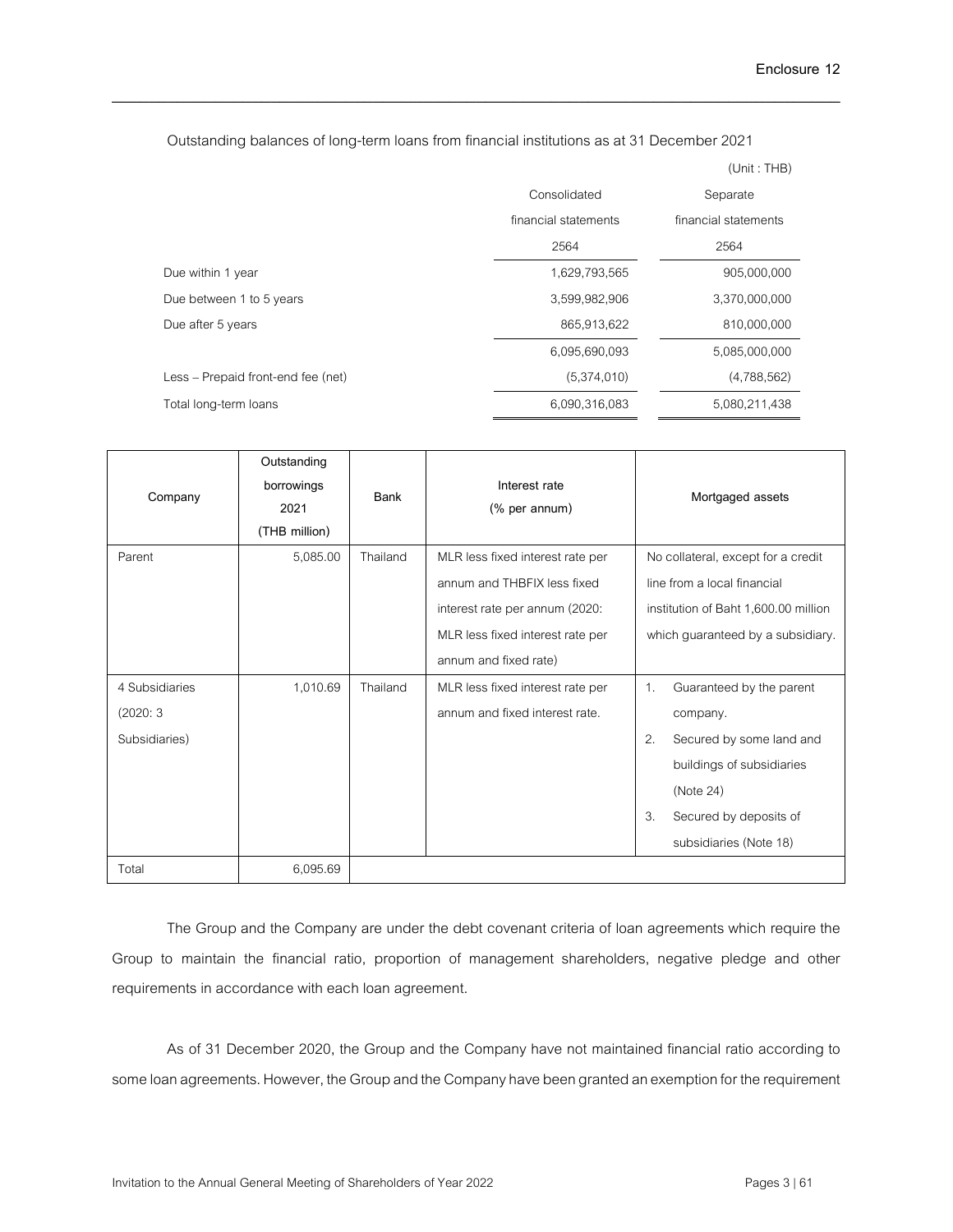to maintain such ratio from all financial institutions. The exemption only applies for the calculation period of financial statements for the year ended 2020.

\_\_\_\_\_\_\_\_\_\_\_\_\_\_\_\_\_\_\_\_\_\_\_\_\_\_\_\_\_\_\_\_\_\_\_\_\_\_\_\_\_\_\_\_\_\_\_\_\_\_\_\_\_\_\_\_\_\_\_\_\_\_\_\_\_\_\_\_\_\_\_\_\_\_\_\_\_\_

The carrying amounts and fair values of long-term loans are as follows:

|                                   | Consolidated financial statements 2564 |               |  |
|-----------------------------------|----------------------------------------|---------------|--|
|                                   | Carrying amounts                       | Fair values   |  |
| Loans from financial institutions | 6,090,316,083                          | 6,049,131,014 |  |
|                                   | Separate financial statements 2564     |               |  |
|                                   | Carrying amounts                       | Fair values   |  |
| Loans from financial institutions | 5,080,211,438                          | 5,038,075,514 |  |

The fair values are calculated from discounted cash flows, using a discount rate based upon the borrowing rate which the management expects to be available to the Group and the Company at the statement of financial position date. The Fair values are within level 2 of the fair value hierarchy.

As a result of borrowing at floating interest rates and mainly in Thai Baht, the carrying amounts of borrowings approximate their fair values.

The Group's and the Company's interest rate risks from borrowings are as follows:

|                                                               |                      | (Unit: THB)          |
|---------------------------------------------------------------|----------------------|----------------------|
|                                                               | Consolidated         | Separate             |
|                                                               | financial statements | financial statements |
|                                                               | 2564                 | 2564                 |
| Loans at floating rates                                       | 6,072,367,323        | 5,080,211,438        |
| Loans at fixed rates which will be repriced to floating rates |                      |                      |
| within                                                        |                      |                      |
| 1 year                                                        |                      |                      |
| Later than 1 year but not later than 5 years                  | 16,920,000           |                      |

The effective interest rates as at 31 December 2021 are as follows:

|                                   |                      | (Unit: % per year)   |
|-----------------------------------|----------------------|----------------------|
|                                   | Consolidated         | Separate             |
|                                   | financial statements | financial statements |
|                                   | 2564                 | 2564                 |
| Loans from financial institutions | 2.00 to 4.22         | 2.82 to 3.12         |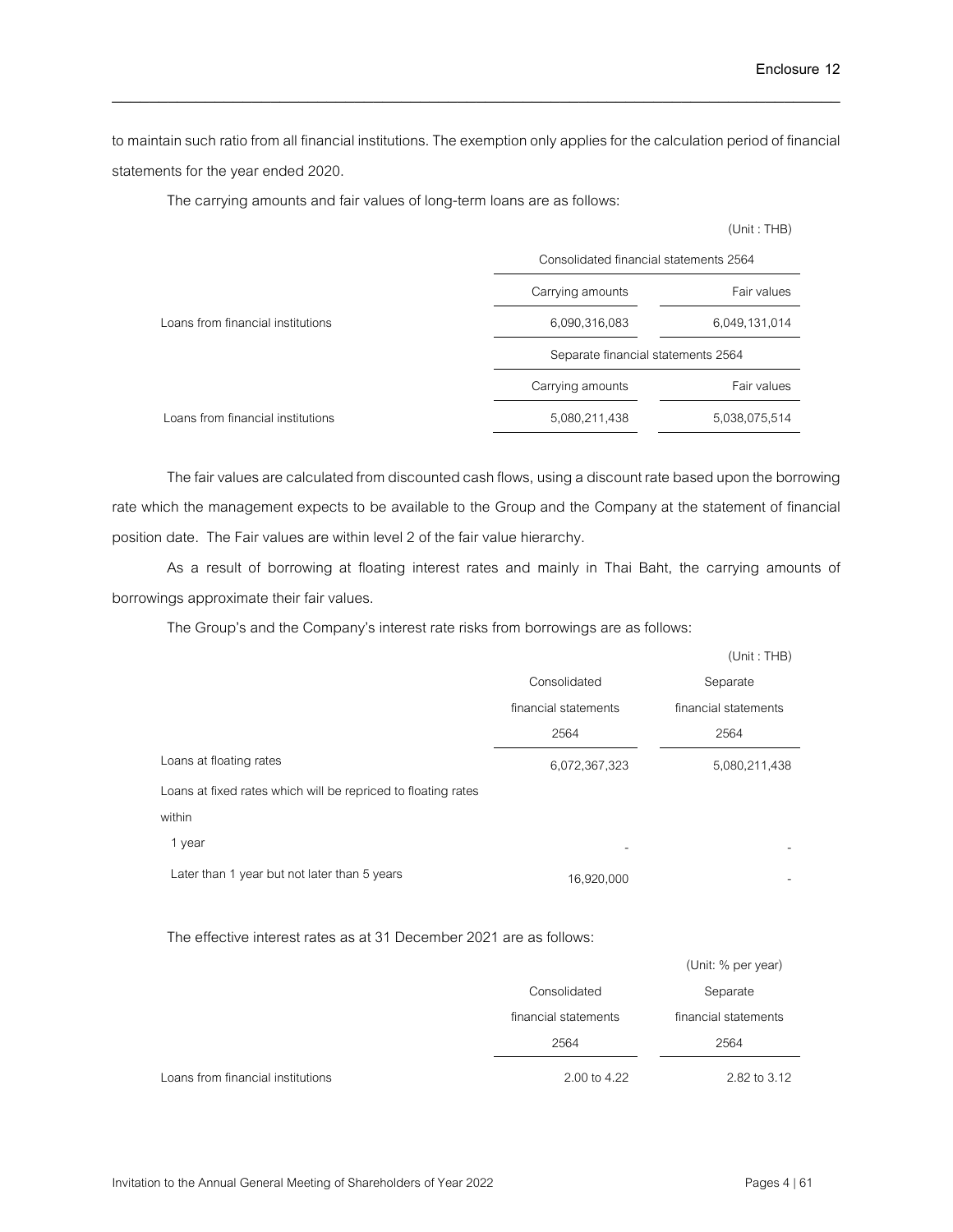## **Unused credit facilities**

|                                | Consolidated financial statements 2564 |                                    |                     |
|--------------------------------|----------------------------------------|------------------------------------|---------------------|
|                                |                                        |                                    | Working capital and |
|                                | <b>Bank overdrafts</b>                 | Long-term loans                    | guarantee           |
| Floating interest rate         |                                        |                                    |                     |
| - Unlimited period (Baht)      | 119,591,661                            | 586,530,000                        | 2,183,995,659       |
| - Unlimited period (US Dollar) |                                        |                                    | 329,286             |
|                                |                                        |                                    |                     |
|                                |                                        | Separate financial statements 2564 |                     |
| Floating interest rate         |                                        |                                    | Working capital and |
|                                | <b>Bank overdrafts</b>                 | Long-term loans                    | guarantee           |
| - Unlimited period (Baht)      | 52,000,000                             | 250,000,000                        | 1,721,930,412       |

\_\_\_\_\_\_\_\_\_\_\_\_\_\_\_\_\_\_\_\_\_\_\_\_\_\_\_\_\_\_\_\_\_\_\_\_\_\_\_\_\_\_\_\_\_\_\_\_\_\_\_\_\_\_\_\_\_\_\_\_\_\_\_\_\_\_\_\_\_\_\_\_\_\_\_\_\_\_

## **4.2.2.Lease liabilities (net)**

The Group and the Company entered into lease agreements for land, buildings and building improvements, furniture and office equipment, computers, vehicles and software as at 31 December 2021, lease liabilities are as follows:

|                                                        |                      | (Unit: THB)          |
|--------------------------------------------------------|----------------------|----------------------|
|                                                        | Consolidated         | Separate             |
|                                                        | financial statements | financial statements |
|                                                        | 2564                 | 2564                 |
| Lease liabilities                                      | 356,180,855          | 23,648,450           |
| Less Deferred interest                                 | (143, 765, 632)      | (2,521,640)          |
| Present value of lease liabilities                     | 212,415,223          | 21,126,810           |
| Less Current portion of lease liabilities (net)        | (27, 372, 723)       | (7,220,889)          |
|                                                        | 185,042,500          | 13,905,921           |
| Future payments of lease liabilities are to be made as |                      |                      |
| follows:                                               |                      |                      |
| Due for payment                                        |                      |                      |
| Within 1 year                                          | 34,958,301           | 7,850,012            |
| Later than 1 year but not later than 5 years           | 76,859,754           | 11,238,438           |
| Later than 5 years                                     | 244,362,800          | 4,560,000            |
|                                                        | 356,180,855          | 23,648,450           |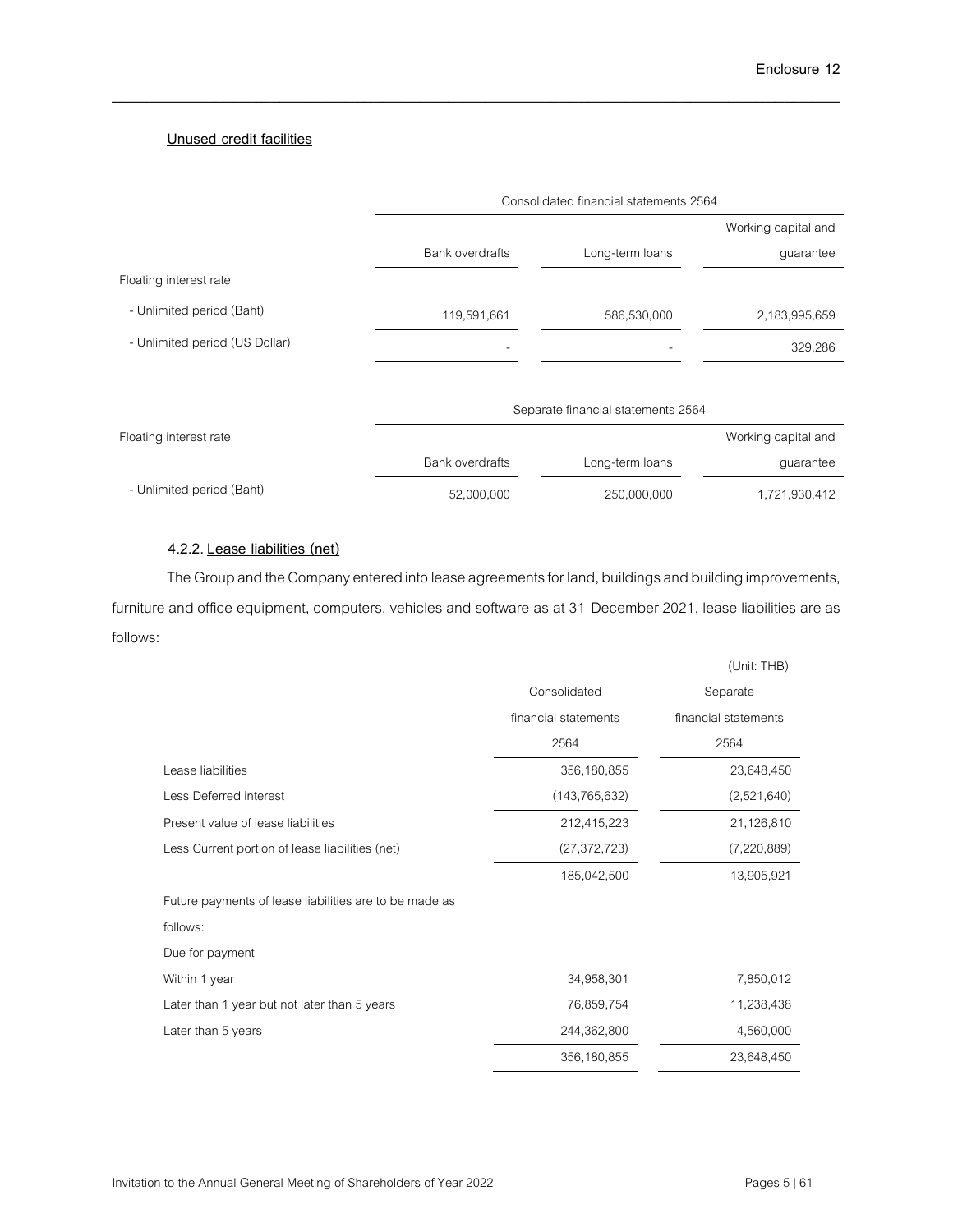# **4.3. Total value of debts in other categories, including overdrafts, and liability to place assets as collateral of the Company**

\_\_\_\_\_\_\_\_\_\_\_\_\_\_\_\_\_\_\_\_\_\_\_\_\_\_\_\_\_\_\_\_\_\_\_\_\_\_\_\_\_\_\_\_\_\_\_\_\_\_\_\_\_\_\_\_\_\_\_\_\_\_\_\_\_\_\_\_\_\_\_\_\_\_\_\_\_\_

### **4.3.1. Bank overdrafts and short-term loans from financial institutions**

|                        |                      | (Unit: THB)          |
|------------------------|----------------------|----------------------|
|                        | Consolidated         | Separate             |
|                        | financial statements | financial statements |
|                        | 2564                 | 2564                 |
| Bank promissory notes  | 3,830,000,000        | 3,770,000,000        |
| <b>Bank overdrafts</b> | 43,967,070           |                      |
| Trust receipts         | 72,834,300           |                      |
| I etter of credit      | 28,918,130           | ۰                    |
|                        | 3,975,719,500        | 3,770,000,000        |

|                        |                          | (Unit: % per year)      |
|------------------------|--------------------------|-------------------------|
|                        | Consolidated             | Separate                |
|                        | financial statements     | financial statements    |
|                        | 2564                     | 2564                    |
|                        | Interest rate            | Interest rate           |
| Bank promissory notes  | Interest rate in         | Interest rate in        |
|                        | Financial Market and MLR | <b>Financial Market</b> |
| <b>Bank overdrafts</b> | <b>MOR</b>               |                         |
| Trust receipts         | Interest rate in         |                         |
|                        | <b>Financial Market</b>  |                         |
| I etter of credit      | Interest rate in         |                         |
|                        | <b>Financial Market</b>  |                         |

As of 31 December 2021, bank promissory notes of the Group are promissory notes which due for repayment at call and promissory notes which have the maturity date within 4 months and the repayment is due in March 2022(2020: promissory notes which due for repayment at call and promissory notes which have the maturity date within 6 months and repayment is due in April 2021) and the Company has the promissory notes which due for repayment at call and promissory notes which have the maturity date within 3 months and the repayment is due in March 2022 (2020 : promissory notes which due for repayment at call and promissory notes which have the maturity date within 6 months and repayment is due in April 2021).

As of 31 December 2021 and 2020, trust receipts of the Group represents the short-term credit from two local banks which have the maturity date within 180 days for using as working capital to purchase medical supplies and equipment from overseas.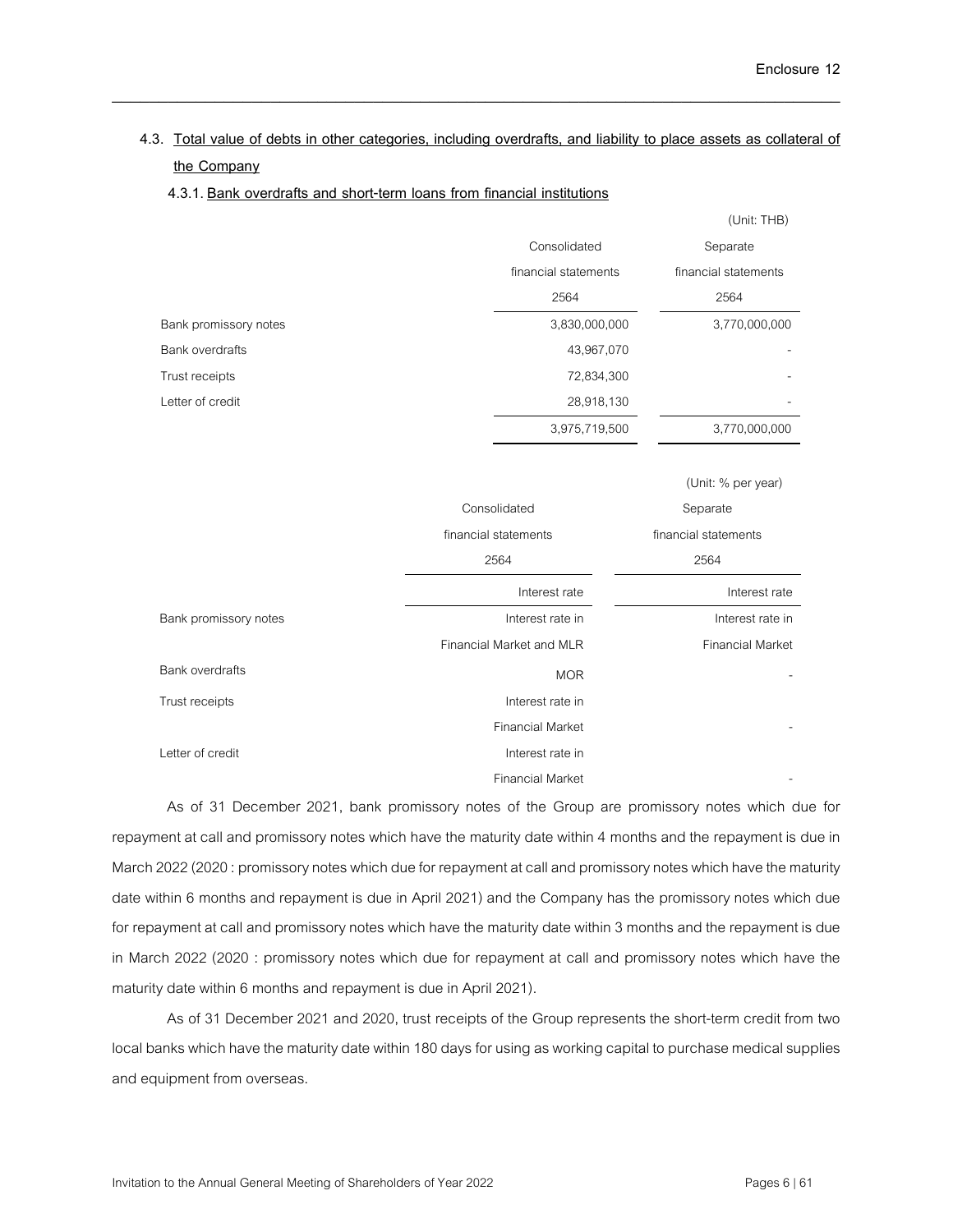As of 31 December 2021, letters of credit of the Group represents the short-term credit from local banks which have the maturity date within 180 days for payment of a subsidiary to sub-contractor and for purchasing medical supplies and equipment from overseas (31 December 2020: maturity date within 180 days for payment of a subsidiary to sub-contractor).

\_\_\_\_\_\_\_\_\_\_\_\_\_\_\_\_\_\_\_\_\_\_\_\_\_\_\_\_\_\_\_\_\_\_\_\_\_\_\_\_\_\_\_\_\_\_\_\_\_\_\_\_\_\_\_\_\_\_\_\_\_\_\_\_\_\_\_\_\_\_\_\_\_\_\_\_\_\_

As of 31 December 2021, the Group has short-term credit facilities with a domestic financial institution which has credit that can be drawn down amounting to Baht 600.00 million (2020: Baht 400.00 million). The credit limit is combined line between Thonburi Healthcare Group Public Company Limited and a subsidiary. (2020: the credit limit is combined line between Thonburi Healthcare Group Public Company Limited and two subsidiaries). The Group has to follow the condition with specified in credit agreement.

As of 31 December 2021, the Group has short-term credit facilities with no collateral for promissory notes, aval of promissory notes, letter of credit, trust receipts, forward contract and other short-term credit facilities with domestic financial institutions. Such credit can be drawn down amounting to Baht 650.00 million (2020: short-term credit facilities with no collateral for letter of credit and trust receipts with a domestic financial institution amounting to Baht 100.00 million). The credit limit is combined line between Thonburi Healthcare Group Public Company Limited and a subsidiary.

## **4.4. Indebtedness to be incurred in the future**

As of December 30, 2021, the Company has indebtedness to be incurred in the future as follows:

#### **4.4.1. Employee benefit obligations**

The amounts recognised in the statements of financial position are as follows:

|                                       |                      | (Unit: THB)          |
|---------------------------------------|----------------------|----------------------|
|                                       | Consolidated         | Separate             |
|                                       | financial statements | financial statements |
|                                       | 2564                 | 2564                 |
| Present value of unfunded obligations | 430,351,220          | 333,595,519          |

The movement of employee benefit obligations for the years ended 31 December 2021 are as follows:

|                               |                      | (Unit: THB)          |
|-------------------------------|----------------------|----------------------|
|                               | Consolidated         | Separate             |
|                               | financial statements | financial statements |
|                               | 2564                 | 2564                 |
| Beginning balance of the year | 444,480,602          | 340,707,745          |
| Current service cost          | 40,271,285           | 24,308,498           |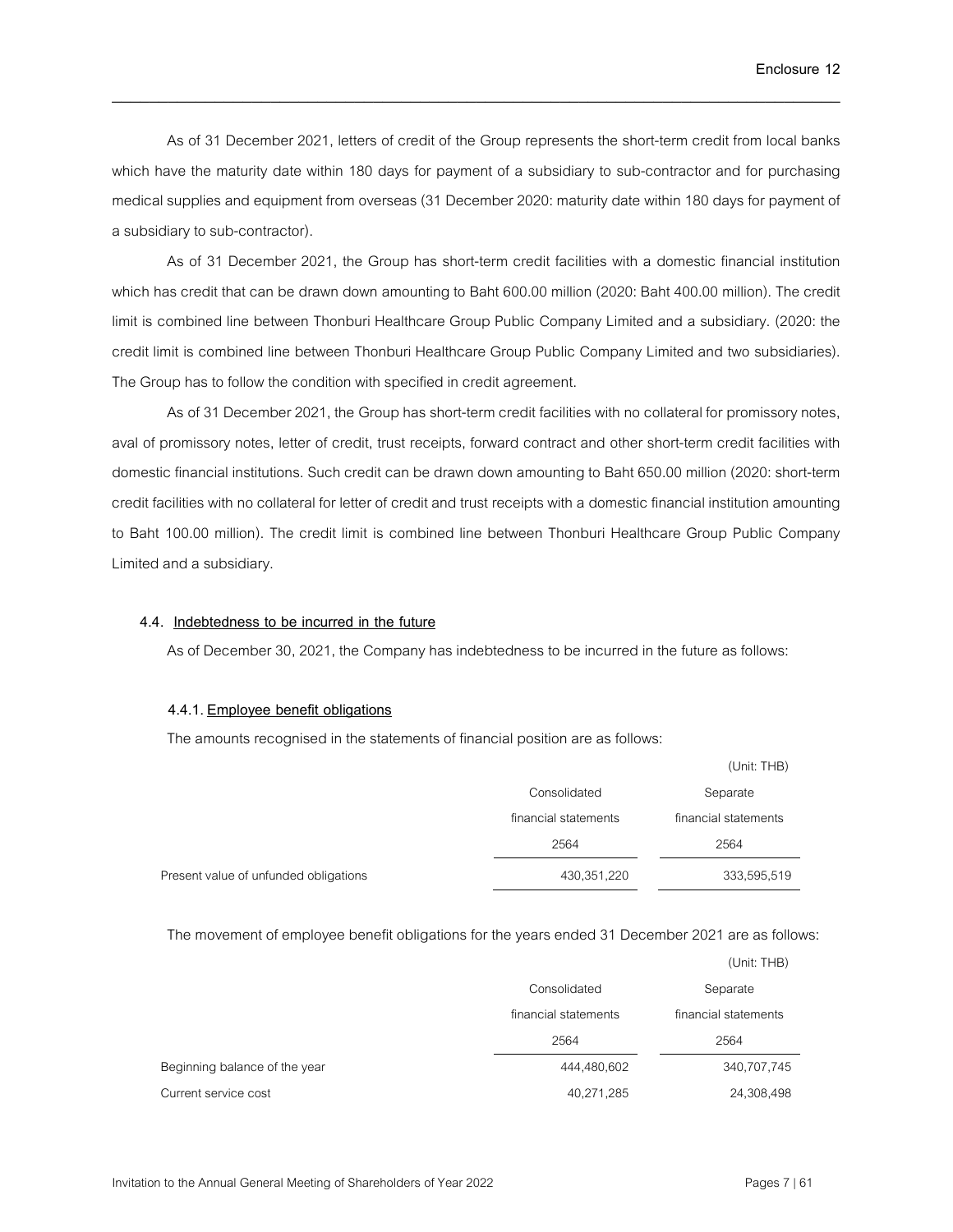| Interest cost                                  | 6,688,619      | 5,037,286    |
|------------------------------------------------|----------------|--------------|
| Remeasurements of employee benefit obligations |                |              |
| - Gain from changes of assumptions             | 2,833,787      | 13,296,669   |
| - Loss that occurred from experience           | (24, 110, 458) | (14,388,831) |
| Employee benefits paid during the year         | (39,812,615)   | (35,365,848) |
| Ending balance of the year                     | 430, 351, 220  | 333,595,519  |

Employee benefit obligations recognised in the statement of comprehensive income for the years ended 31 December 2021are as follows:

|                      |                      | (Unit: THB)          |
|----------------------|----------------------|----------------------|
|                      | Consolidated         | Separate             |
|                      | financial statements | financial statements |
|                      | 2564                 | 2564                 |
| Current service cost | 40,271,285           | 24,308,498           |
| Interest cost        | 6,688,619            | 5,037,286            |
|                      | 46,959,904           | 29,345,784           |

These expenses were included in the cost of hospital operations, cost of goods sold, cost of other services, selling expenses and administrative expenses as follows:

|                                                          |                      | (Unit: THB)          |
|----------------------------------------------------------|----------------------|----------------------|
|                                                          | Consolidated         | Separate             |
|                                                          | financial statements | financial statements |
|                                                          | 2564                 | 2564                 |
| Cost of hospital operations/ Cost of goods sold/ Cost of |                      |                      |
| other services                                           | 26,639,370           | 18,489,079           |
| Selling expenses                                         | 1,695,153            | 412,551              |
| Administrative expenses                                  | 18,625,381           | 10,444,154           |
|                                                          | 46,959,904           | 29,345,784           |

The principal actuarial assumptions are as follows:

|                                               |                      | (Unit: % per annum)  |
|-----------------------------------------------|----------------------|----------------------|
|                                               | Consolidated         | Separate             |
|                                               | financial statements | financial statements |
|                                               | 2564                 | 2564                 |
| Discount rate (% per annum)                   | $0.51$ to $3.59$     | $0.51$ to $3.59$     |
| Expected future salary increase (% per annum) | 2.50 to 10.00        | 2.50 to 5.00         |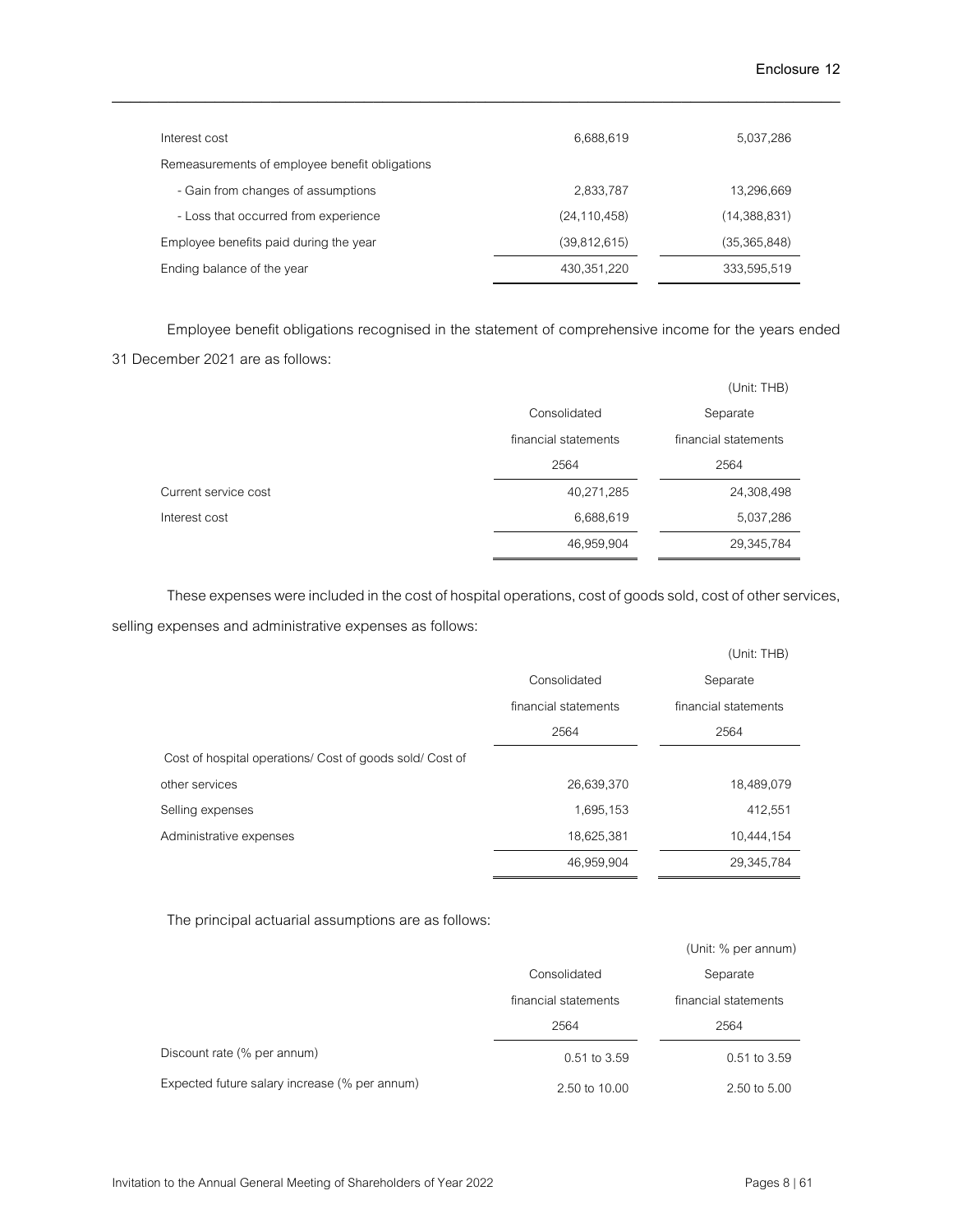| Employee turnover ratio (% per annum) | 0.00 to 40.00 | 0.00 to 25.00 |
|---------------------------------------|---------------|---------------|
| Retirement age (year)                 | 55 and 60     | 55            |

Sensitivity analysis for significant assumptions are as follows:

#### Post-employment benefits

(Unit: THB)

|                      |                    | Increase (decrease) on employee benefit obligation |                      |
|----------------------|--------------------|----------------------------------------------------|----------------------|
|                      |                    | Consolidated                                       | Separate             |
|                      | Change in          | financial statements                               | financial statements |
|                      | assumptions        | 2564                                               | 2564                 |
| Discount rate        | Increase by 1.00%  | (30,998,063)                                       | (23,994,401)         |
| Discount rate        | Decrease by 1.00%  | 34,713,270                                         | 26,834,250           |
| Salary increase rate | Increase by 1.00%  | 34,113,724                                         | 26,398,051           |
| Salary increase rate | Decrease by 1.00%  | (30, 456, 286)                                     | (23,592,093)         |
| Turnover rate        | Increase by 20.00% | (22, 954, 146)                                     | (17, 446, 046)       |
| Turnover rate        | Decrease by 20.00% | 26,654,238                                         | 19,939,320           |

The above sensitivity analysis are based on a change in an assumption while holding all other assumptions constant. In practice, this is unlikely to occur, and changes in some of the assumptions may be correlated. When calculating the sensitivity of the defined benefit obligation to significant actuarial assumptions the same method (present value of the defined benefit obligation calculated with the projected unit credit method at the end of the reporting period).

The weighted average duration of the defined obligation of the Group and the Company for the year ended 31 December 2021 is 12.7 years (2020: the Group and the Company is 12.6 years).

Expected maturity analysis of retirement benefits As of 31 December 2021 and 2020 comprise the following:

|                                        |                      | (Unit: THB)          |
|----------------------------------------|----------------------|----------------------|
|                                        | Consolidated         | Separate             |
|                                        | financial statements | financial statements |
|                                        | 2564                 | 2564                 |
| Within 1 year                          | 57,121,817           | 36,019,301           |
| More than 1 year but less than 5 years | 181,761,924          | 149,364,158          |
| More than 5 years                      | 789,759,868          | 584,839,125          |
|                                        | 1,028,643,609        | 770,222,584          |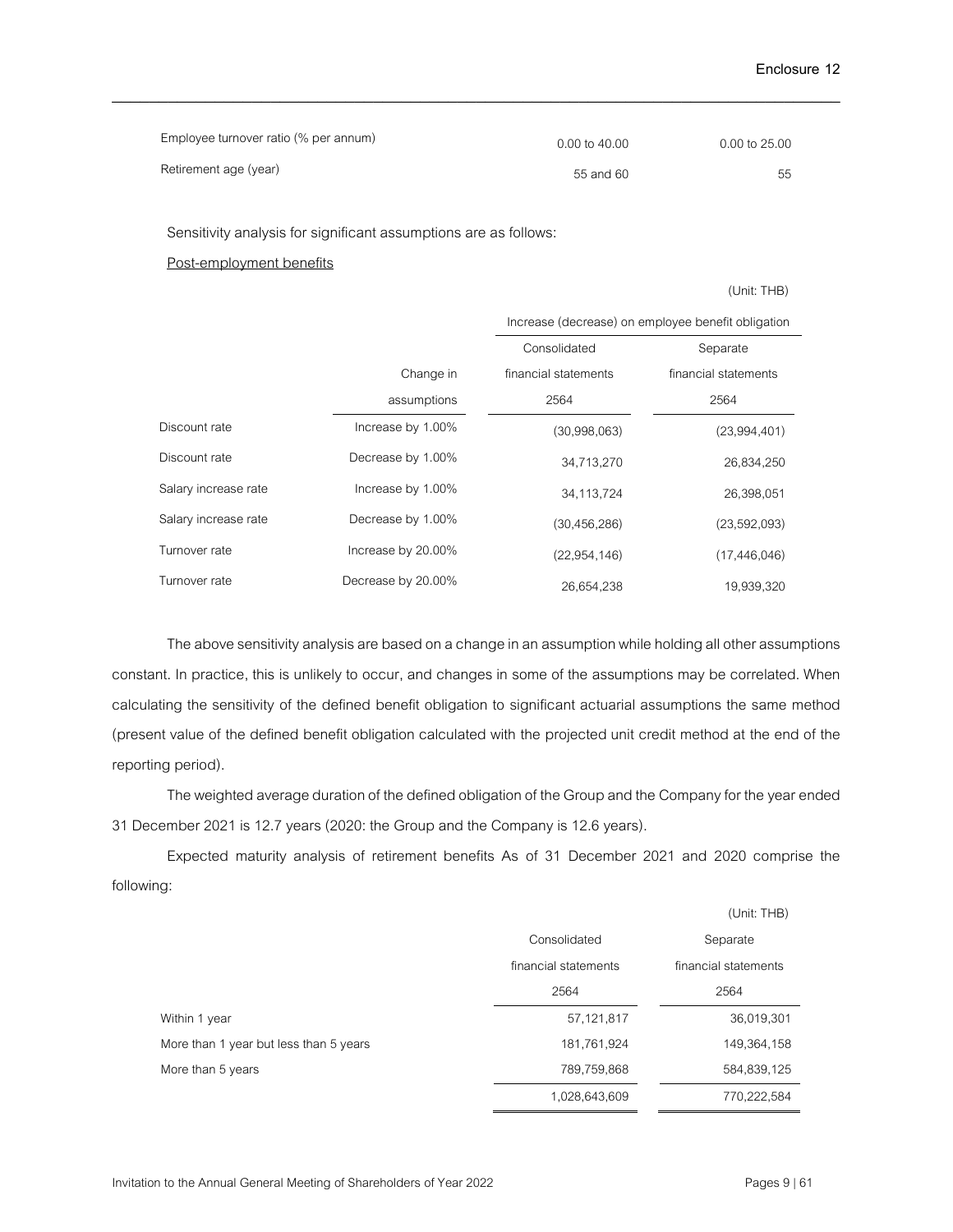### **4.4.2. Commitments**

## **(1) Lease commitments**

The Group and the Company have entered into non-cancellable lease agreements in respect of the lease of land, building, computer, furniture and fixture, tool and equipment, vehicle and computer software.

\_\_\_\_\_\_\_\_\_\_\_\_\_\_\_\_\_\_\_\_\_\_\_\_\_\_\_\_\_\_\_\_\_\_\_\_\_\_\_\_\_\_\_\_\_\_\_\_\_\_\_\_\_\_\_\_\_\_\_\_\_\_\_\_\_\_\_\_\_\_\_\_\_\_\_\_\_\_

As of 31 December 2021, the Group and the Company have future lease payments required under these non-cancellable agreement as follows:

|                                              |                      | (Unit: THB)          |
|----------------------------------------------|----------------------|----------------------|
|                                              | Consolidated         | Separate             |
|                                              | financial statements | financial statements |
|                                              | 2564                 | 2564                 |
| Due for payment                              |                      |                      |
| Within 1 year                                | 3,323,861            | 326,881              |
| Later than 1 year but not later than 5 years | 412,933              | 218,384              |
|                                              | 3,736,794            | 545,265              |

## **(2) Capital commitments**

As of31 December 2021, the Group and the Company have capital commitments as follows:

|                                                    |                      | (Unit: THB)          |
|----------------------------------------------------|----------------------|----------------------|
|                                                    | Consolidated         | Separate             |
|                                                    | financial statements | financial statements |
|                                                    | 2564                 | 2564                 |
| Buildings, building improvement and utility system | 139,326,076          | 39,695,836           |
| Computer software                                  | 3,943,485            | 2,937,150            |
| Furniture and office equipment                     | 422,061              |                      |
| Medical equipment                                  | 9,944,250            | 4,289,000            |
| Equipment                                          | 317,630              | 317,630              |
|                                                    | 153,953,502          | 47,239,616           |

### **(3) Other commitments**

As of31 December 2021, the Group and the Company have other commitments as follows:

|                                          |                      | (Unit: THB)          |
|------------------------------------------|----------------------|----------------------|
|                                          | Consolidated         | Separate             |
|                                          | financial statements | financial statements |
|                                          | 2564                 | 2564                 |
| Cost of developing holistic care project | 1,073,946,519        |                      |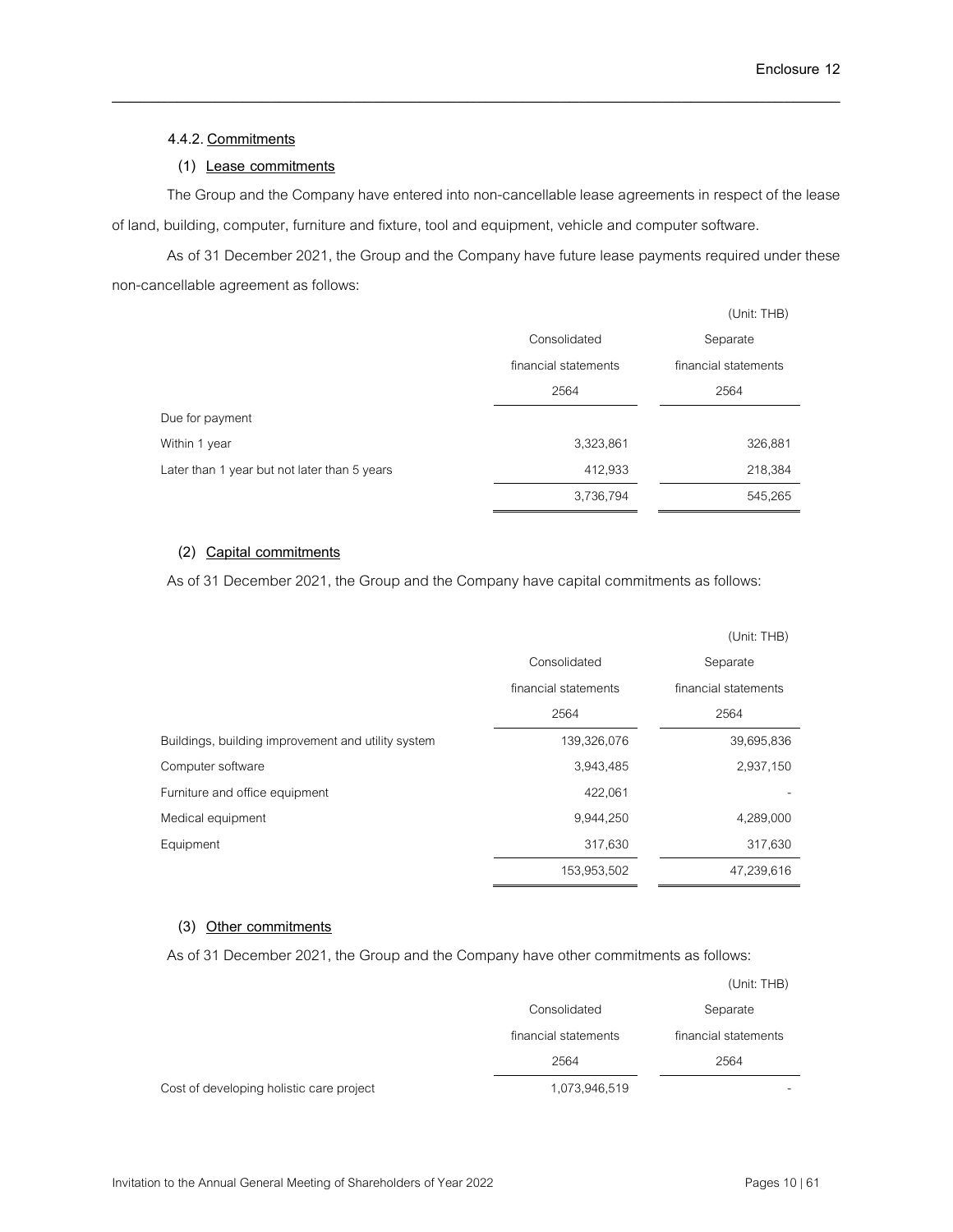| Advertising expenses            | 5,078,323     | 2,638,570   |
|---------------------------------|---------------|-------------|
| Cleaning and security expenses  | 107,978,634   | 100,454,343 |
| Repair and maintenance expenses | 12,344,091    | 6,045,611   |
| <b>Others</b>                   | 3,536,155     |             |
|                                 | 1,202,883,722 | 109,138,524 |

#### **4.4.3. Bank guarantees**

As of 31 December 2021, the Group and the Company have outstanding bank guarantees for the normal course of business as follows:

|                                                    |                      | (Unit: THB)          |
|----------------------------------------------------|----------------------|----------------------|
|                                                    | Consolidated         | Separate             |
|                                                    | financial statements | financial statements |
|                                                    | 2564                 | 2564                 |
| Guarantee for electricity                          | 14,408,903           | 9,701,903            |
| Guarantee for management and operation of hospital |                      |                      |
| management                                         | 8,954,769            | 8,954,769            |
| Guarantee for operation                            | 32,747,580           | 200,000              |
| Guarantee for liability from lawsuit               | 29,986,081           |                      |
|                                                    | 86,097,333           | 18,856,672           |

As of 31 December 2021, bank guarantees of the subsidiaries are secured by the mortgage of some land and building and deposits at financial institutions of the subsidiaries.

As of 31 December 2021, the Group has credit facilities with no collateral for letter of guarantees with a domestic financial institution. Such credit can be drawn down amounting to Baht 200.00 million. The credit limit is combined line between Thonburi Healthcare Group Public Company Limited and a subsidiary.

### **4.4.4. Aval of promissory notes**

As of 31 December 2021, the Group and the Company has the aval of promissory notes which are guaranteed for payment by banks of Baht 16.48 million and Baht 2.18 million, respectively (31 December 2020: the Group and the Company has the aval of promissory notes which are guaranteed for payment by banks of Baht 3.57 million).

The Group has credit facilities with no collateral for aval of promissory notes with a domestic financial institution. Such credit is the credit limit which is combined line between Thonburi Healthcare Group Public Company Limited and a subsidiary.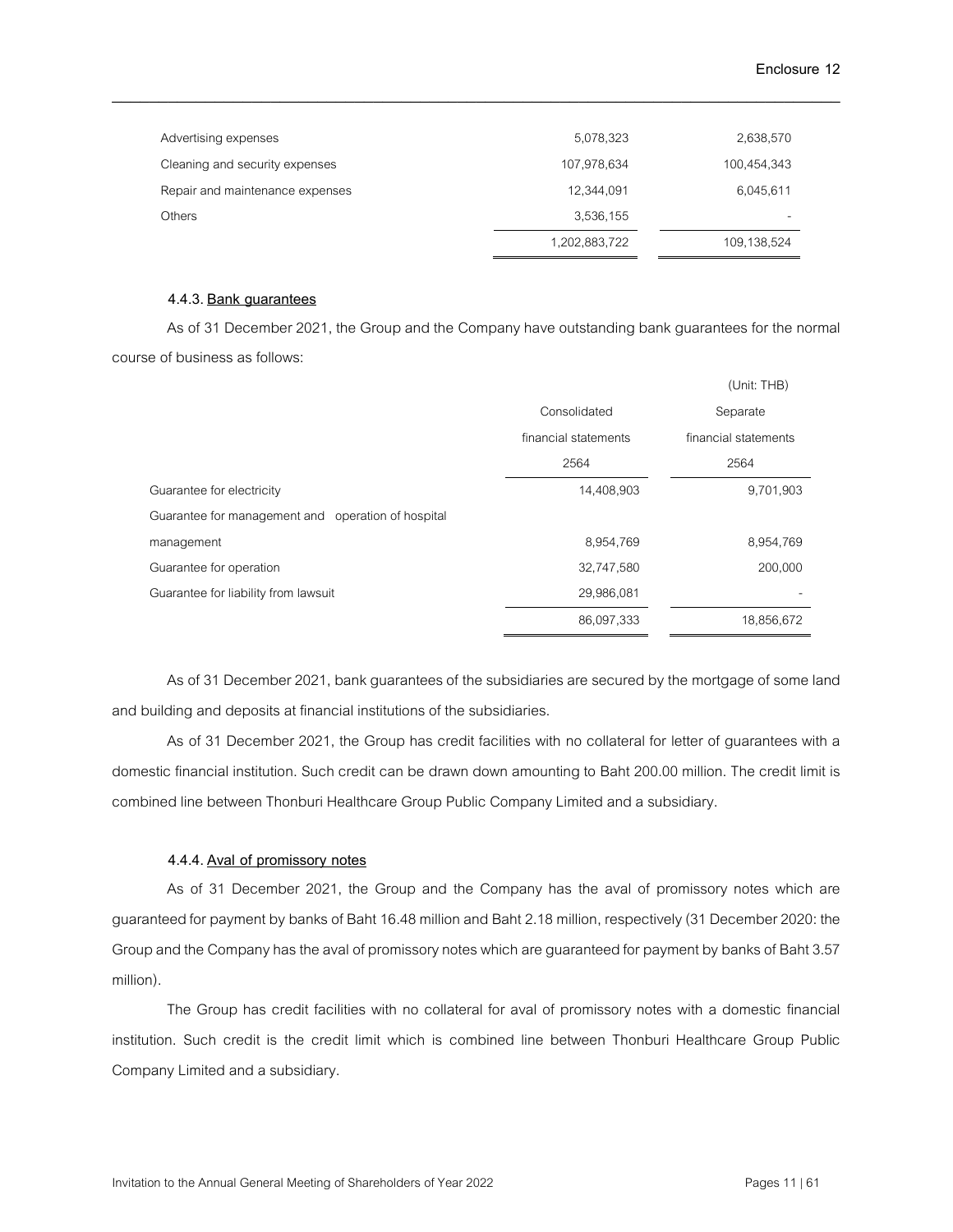#### **4.4.5. Guarantees for related companies**

#### Subsidiaries

As of 31 December 2021, the Company is a guarantor of subsidiaries detailed as follows:

\_\_\_\_\_\_\_\_\_\_\_\_\_\_\_\_\_\_\_\_\_\_\_\_\_\_\_\_\_\_\_\_\_\_\_\_\_\_\_\_\_\_\_\_\_\_\_\_\_\_\_\_\_\_\_\_\_\_\_\_\_\_\_\_\_\_\_\_\_\_\_\_\_\_\_\_\_\_

| Guarantee for                                                                            | Currency            | Guarantee limit        |
|------------------------------------------------------------------------------------------|---------------------|------------------------|
| Providing collateral and guarantee the payment of a subsidiary to a sub-contractor       | Million Baht        |                        |
| Providing guarantee for long-term loans facilities of subsidiaries                       | Million Baht        | 963.70                 |
| Providing guarantee for short-term credit facilities of a subsidiary, combined line with | Million Baht        |                        |
| the Company                                                                              |                     | $500.00$ <sup>1/</sup> |
| Providing guarantee for bank overdrafts and promissory notes facilities of               | <b>Million Baht</b> |                        |
| subsidiaries                                                                             |                     | 197.00                 |
| Providing guarantee for aval of promissory notes facilities of a subsidiary              | Million Baht        | 50.00                  |
| Providing guarantee for trust receipts and letter of credit facilities of subsidiaries   | Million Baht        | 285.00                 |
| Providing guarantee for bank guarantees facilities of a subsidiary                       | Million Baht        | 15.21                  |
| Providing guarantee for forward contract facilities of a subsidiary, combined line with  | Million Baht        |                        |
| the Company                                                                              |                     | $48.88^{\frac{1}{2}}$  |
| Providing guarantee for forward contract facilities of a subsidiary                      | Million Baht        | 17.00                  |
| Providing guarantee for forward contract facilities of a subsidiary                      | Million US Dollar   | 0.70                   |

Remarks: 1/Short-term loans facilities and forward contract facilities of a subsidiary which is combined lines with the Company amounting to Baht 500.00 million and Baht 48.88 million, respectively, are credit facilities which the Company is a guarantor of a subsidiary and the subsidiary is a guarantor of the Company with the same amount.

#### Joint ventures

The Company is a guarantor of joint ventures in overseas following the standby letter of credit according to the proportion of its holding interest in joint ventures for the borrowings from overseas financial institution.

As of 31 December 2021, the Company has the standby letter of credit for guarantee to joint venture in overseas amounting to US Dollar 9.60 million (31 December 2020: US Dollar 9.60 million).

### **5. Important Company Information**

# **5.1. Information about the nature of business and business trends of the Company and its subsidiaries 5.1.1. Nature of business**

Businesses of Thonburi Healthcare Group Public Company Limited or THG can be divided into three major segments, namely

- 1. Medical Services Business
- 2. Healthcare Solution Provider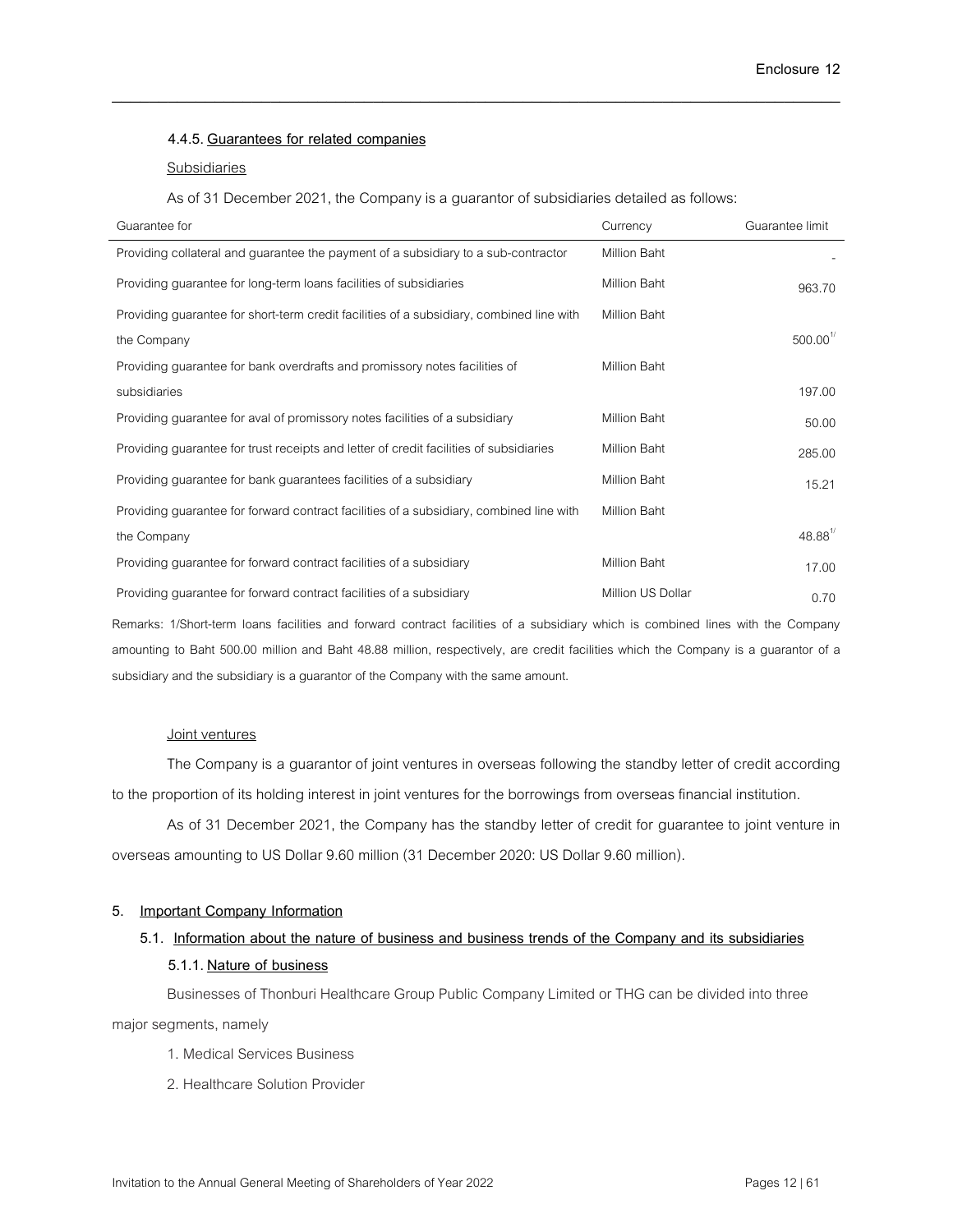3. Other Business

## **(1) Medical Services Business**

THG's core business is the medical treatment business with four sub-categories as follows:

Domestic medical services

THG operates hospitals in Thailand and through subsidiaries and associates. Our hospitals provide comprehensive medical services by experienced doctors and high technology medical equipment. The hospitals serve OPD and IPD patients 24 hours a day.

\_\_\_\_\_\_\_\_\_\_\_\_\_\_\_\_\_\_\_\_\_\_\_\_\_\_\_\_\_\_\_\_\_\_\_\_\_\_\_\_\_\_\_\_\_\_\_\_\_\_\_\_\_\_\_\_\_\_\_\_\_\_\_\_\_\_\_\_\_\_\_\_\_\_\_\_\_\_

Four Bangkok and vicinity-based hospitals including

- Thonburi hospital
- Thonburi 2 hospital
- Thonburi Bamrungmuang Hospital
- Thonburi Burana Hospital, Pathum Thani

Four provincial hospitals including

- Rajyindee Hospital, Songkhla
- Ubonrak Thonburi Hospital, Ubonratchathani
- Sirivej Chanthaburi Hospital, Chanthaburi
- Thonburi Thungsong Hospital, Nakhon Si Thammarat

Domestically, THG has 1,100 registered beds and a combined capacity to service 5,800 outpatients daily, making the group one of the leading healthcare providers in Thailand, with a focus on quality, efficiency and best equipment plus health promotion, disease prevention and rehabilitation programs, all with easy accessibility and affordable prices. The company offers high-quality services in various excellence centers including brain and neurology, bone and joint, gastrointestinal, and liver, heart, and obstetrics and gynecology. THG's medical services are well recognized in international standards and certified by the Healthcare Accreditation Institute (Public Organization). It is to guarantee that there are systematic administrations contributing to service quality and safety in hospitals under the company's group.

| Hospital          | <b>Address</b>                     | Registered<br>beds | Description     |
|-------------------|------------------------------------|--------------------|-----------------|
| Thonburi Hospital | 34/1 Soi Issaraparp 44, Issaraparp | 435                | Operated by THG |
|                   | Road, Baan Chang Lor Sub-district, |                    |                 |
|                   | Bangkok Noi District, Bangkok      |                    |                 |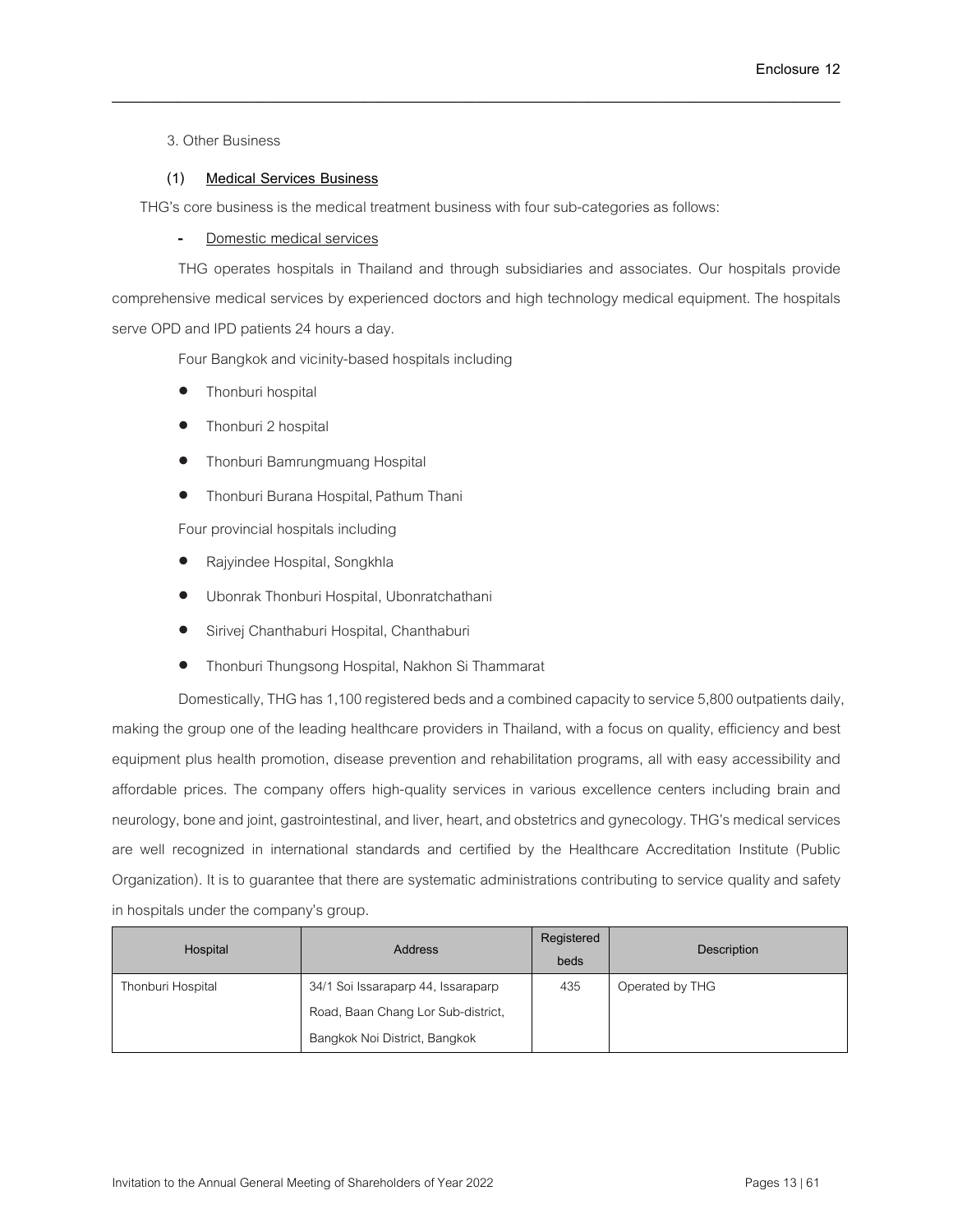| Hospital                     | <b>Address</b>                          | Registered<br>beds | Description                             |
|------------------------------|-----------------------------------------|--------------------|-----------------------------------------|
| Thonburi 2 Hospital          | 43/4 Borommaratchachonnee Road,         | 95                 | Operated by THG                         |
|                              | Sarathammasop sub-district,             |                    |                                         |
|                              | Taweewatana district Bangkok            |                    |                                         |
| Thonburi Bamrungmuang        | 611 Bamrungmuang Rd,                    | 47                 | Operated by Thonburi Bamrungmuang       |
| Hospital                     | Khlongmahanak sub-district,             |                    | Hospital, THG's subsidiary with 99.99%  |
|                              | Pomprapsattruphai district, Bangkok     |                    | shares of paid -up capital held by THG  |
| Thonburi Burana Hospital     | 89 Moo 3, Khlong 1, Khlong Luang,       | 55                 | Operated by Thonburi Wellbeing Co.,     |
|                              | Pathum Thani 12120                      |                    | Ltd., THG's subsidiary with 99.99%      |
|                              |                                         |                    | shares of paid -up capital held by THG  |
| Rajyindee Hospital           | 119 Rajyindee Road, Hat Yai sub-        | 196                | Operated by Rajyindee Hospital Pcl.,    |
|                              | district, Hat Yai district, Songkhla    |                    | THG's subsidiary with 56.91% shares of  |
|                              |                                         |                    | paid -up capital held by THG            |
| Ubonrak Thonburi Hospital    | 46/4 Soi Bhurapa Nai Rd., Naimuang      | 100                | Operated by Ubon Rak Co. Ltd., THG's    |
|                              | sub-district, Muang ubon ratchathani    |                    | associate with 34.52 % shares of paid - |
|                              | district, Ubonratchathani               |                    | up capital held by THG                  |
| Sirivej Hospital Chanthaburi | 151 M.7 Trirat Road, Chanthanimit sub   | 90                 | Operated by Sirivej Chanthaburi PCL.,   |
|                              | -district, Muang Chanthaburi district,  |                    | THG's associate with 31.87% shares of   |
|                              | Chanthaburi                             |                    | paid capital held by THG                |
| Thonburi Thung song Hospital | Thungsong-Wiangsa highway, Chamai       | 50                 | Operated by Thanarad Thung Song Co.     |
|                              | sub-district,<br>Thungsong<br>district, |                    | Ltd., THG's subsidiary with 56. 43%     |
|                              | Nakhon Si Thammarat                     |                    | shares of paid -up capital held by THG  |

Remarks: 1/ The proportion of the Company's shareholding in Thanarat Thung Song Co., Ltd. is including the proportion with indirect voting rights through the subsidiary Rajyindee Hospital Plc.

## Thonburi Hospital

It is a hospital with 435 beds (registered beds) and has 77 outpatient examination rooms, which is directly managed and operated under the Company, located at 34/1 Issaraphap Road, Soi Issaraphap 44, Ban Chang Lo Subdistrict. Bangkok Noi District, Bangkok provides comprehensive medical services in all fields by a team of medical experts. as well as a complete range of modern treatment equipment and equipment, providing services for both outpatients and inpatients 24 hours a day, with doctors specializing in the following diseases:

| Gastrointestinal and Liver Center | Orthopedic Center                    |
|-----------------------------------|--------------------------------------|
| Heart Center                      | Neurological Center and Brain Center |
| Obstetrics and Gynecology Center  | Eye Center                           |
| Oxygen therapy Center             | Pediatric Center                     |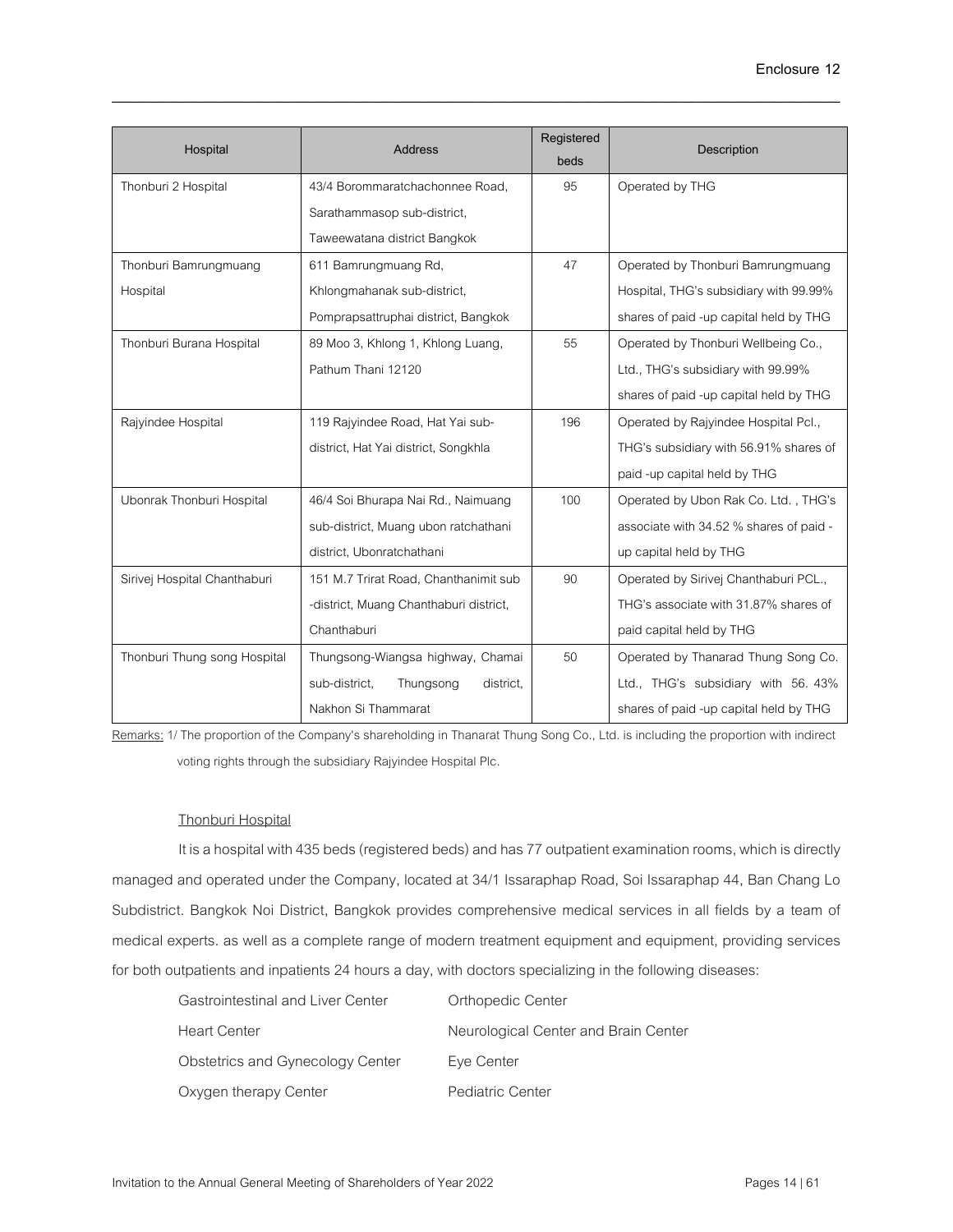| Oncology and Chemotherapy Center                    |                           | Critical care center            |
|-----------------------------------------------------|---------------------------|---------------------------------|
| <b>Health Promotion Center</b>                      | Sleep Lab Center          |                                 |
| Hemodialysis Center                                 | Ear, Nose & Throat Center |                                 |
| Diagnostic Imaging and Radiology Center             |                           | Dental center                   |
| Rehabilitation and Physical Therapy Center          |                           | Accident and Emergency Center   |
| Internal Medicine and Geriatric Medicine Clinic     |                           | Psychiatric Clinic              |
| <b>Heart Surgery Clinic</b>                         |                           | <b>General Practice Clinic</b>  |
| <b>Blood Pressure Clinic</b>                        |                           | General Surgery Clinic          |
| Pediatric Surgery Clinic                            | Forensic Clinic           |                                 |
| <b>Plastic Surgery Clinic</b>                       |                           | Vascular Surgery Clinic         |
| Hand Surgery Clinic                                 |                           | Neurosurgery Clinic             |
| <b>Nutritional Medicine Clinic</b>                  |                           | <b>Blood Disease Clinic</b>     |
| Rheumatology Clinic                                 |                           | Infectious Disease Clinic       |
| Urology Clinic                                      |                           | General Medicine Clinic         |
| Lung Clinic                                         |                           | Thyroid Clinic Breast (Surgery) |
| Pain Relief Clinic                                  | Skin Clinic               |                                 |
| Endocrine Clinic (Diabetes, Thyroid, Adrenal Gland) |                           |                                 |
| Website: www.thonburihospital.com                   |                           |                                 |

### Thonburi 2 Hospital

It is a hospital with 95 beds (registered beds) and 45 outpatient examination rooms which operate directly under the company located at 43/4 Borommaratchachonnani Road, Sala Thammasop Subdistrict, Thawi Watthana District, Bangkok. Medical services cover all fields by a team of specialist doctors. as well as a complete range of modern treatment equipment available for both outpatients inpatients 24 hours a day with a doctor specializing in the following diseases

| Accident and Emergency Center     | <b>Skin Clinic</b>                           |
|-----------------------------------|----------------------------------------------|
| Brain and Nervous System Center   | <b>Psychiatric Clinic</b>                    |
| Orthopedic Center                 | Obstetrics and Gynecology Clinic             |
| Gastrointestinal and Liver Center | Ear, Nose and Throat Clinic                  |
| Health Check-up Center            | Pediatric Clinic                             |
| <b>Heart Center</b>               | Surgery Clinic                               |
| Department of Dentistry           | Rehabilitation Medicine and Physical Therapy |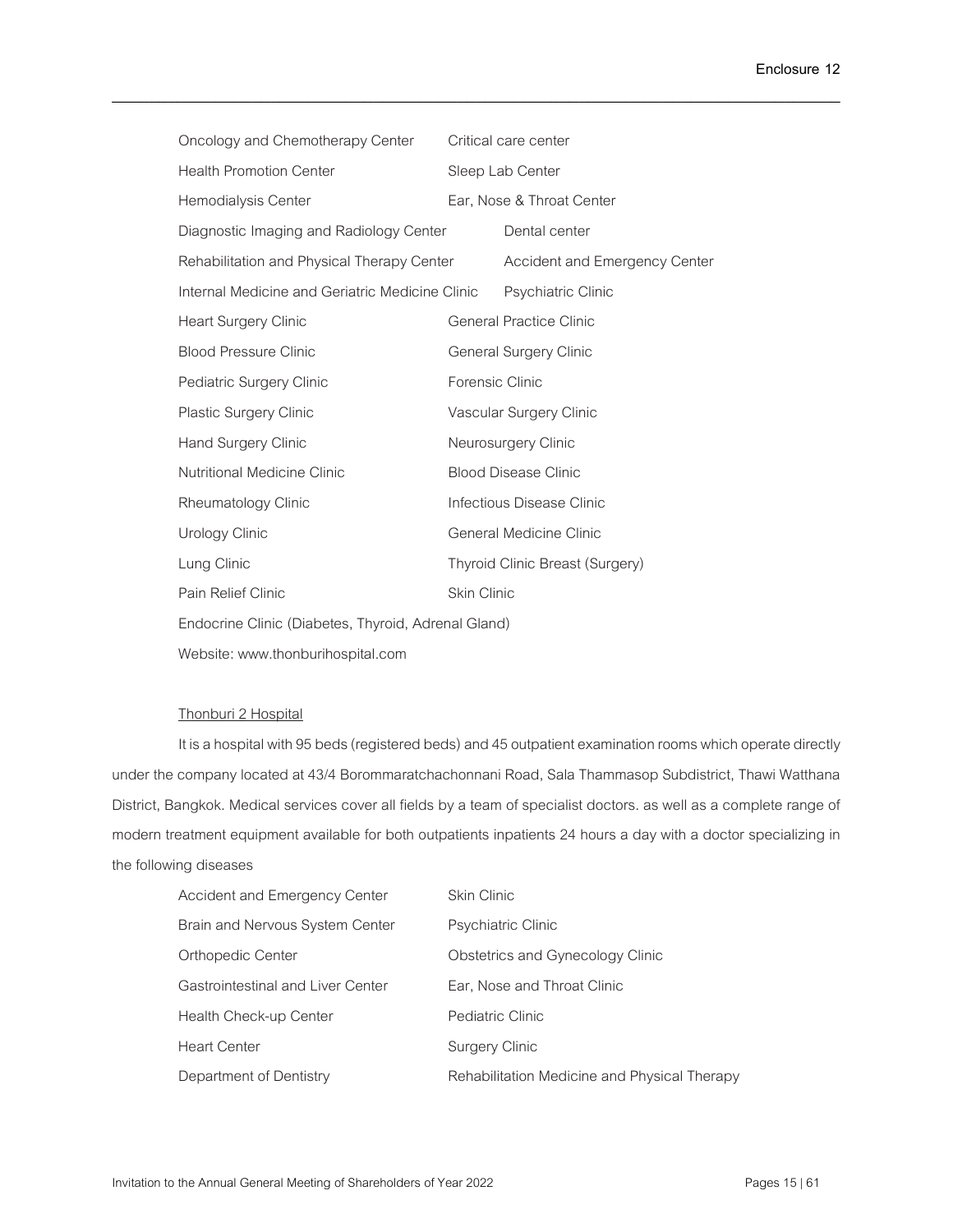Eye Clinic **Internal Medicine Clinic** Nutrition and Dietetics Clinic Website: www.thonburi2hospital.com

\_\_\_\_\_\_\_\_\_\_\_\_\_\_\_\_\_\_\_\_\_\_\_\_\_\_\_\_\_\_\_\_\_\_\_\_\_\_\_\_\_\_\_\_\_\_\_\_\_\_\_\_\_\_\_\_\_\_\_\_\_\_\_\_\_\_\_\_\_\_\_\_\_\_\_\_\_\_

### Thonburi Bamrungmuang Hospital

It is a hospital with 47 beds (registered bed) operating under the company. Thonburi Bamrungmuang Hospital Public Company Limited, which is a subsidiary of the Company in which the Company holds 99.99% of the paid-up capital. Thonburi Bamrungmuang Hospital is located at 611 Bamrung Muang Road. Khlong Maha Nak Subdistrict The fortress defeated area Bangkok It is an individualized health service center. Providing services with medical science and modern technology and treatment programs, therapy, diagnosis according to international standards by a team of specialist doctors from various countries to enhance the health service that is efficient, accurate and suitable for each patient's physical condition. Focus on the innovation of the future of medical technology. It is also an important project that will create opportunities for growth. and expanding the healthcare businessempire under the operation of Thonburi Healthcare Group (THG) with the following specialized centers

| Cosmetic Surgery Innovation Center                                       | Orthopedic Center                                        |
|--------------------------------------------------------------------------|----------------------------------------------------------|
| Diabetic Wound Healing Center                                            | Physical Therapy and Rehabilitation Center               |
| Digital Dental Center                                                    | Ear, Nose and Throat Center and Ophthalmology Department |
| Center for Reproductive Medicine and Technology Internal Medicine Center |                                                          |
| Gastrointestinal and Liver Center                                        | Jin Wellness                                             |
| <b>Heart Center</b>                                                      | Diagnostic Radiology Department                          |
| Brain and Nervous System Center                                          | Intensive Care Department                                |
| Health Check-up Center                                                   | <b>Emergency Department</b>                              |
| <b>Surgery Center</b>                                                    | Eye and Lasik Center                                     |
| <b>Pediatric Center</b>                                                  |                                                          |
| Websitte: www.thonburibamrungmuang.com                                   |                                                          |

Thonburi Burana Hospital

It was opened for service As of February 2020, it is a 55-bed hospital operating under Thonburi Wellbeing Co., Ltd., a subsidiary of the Company in which the Company holds 99.99% of the paid-up capital. Thonburi Burana Hospital is located at 89/3 Moo 3, Khlong Nueng Subdistrict, Khlong Luang District, Pathum Thani Province, within the Jin Wellbeing County Project, providing long-term care and convalescence. Maintain and restore the health of the elderly, both physically and mentally, holistically Emphasis on rehabilitation and care for bedridden patients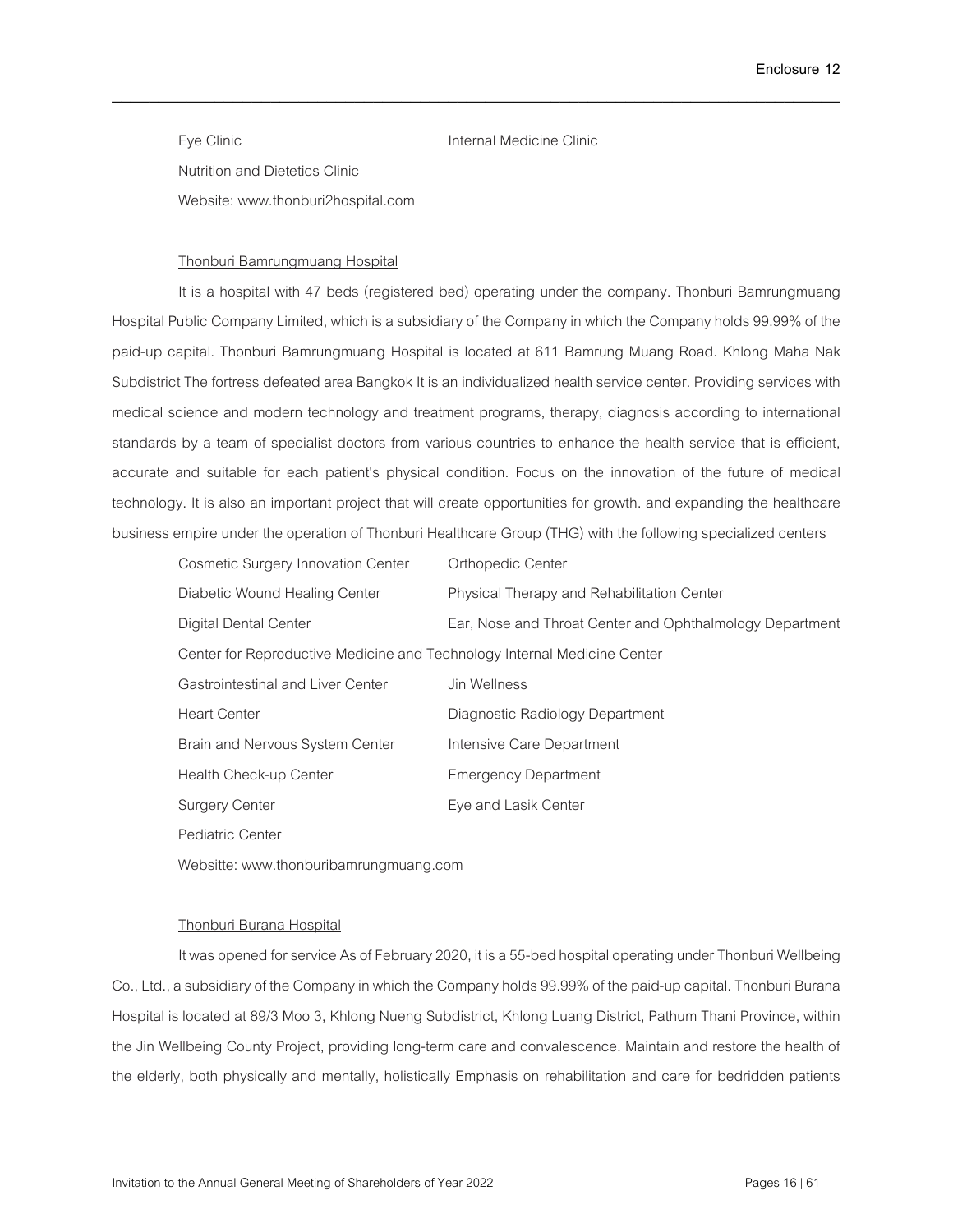Caring for the health of dementia patients (Alzheimer's), stroke (Stroke) rehabilitation services through physical therapy, occupational therapy, sports medicine. by a team of medical personnel from all disciplines Located in the area of the elderly residential project, Jin Wellbeing County, therefore, provides convenient and timely services for the residents of the project. and nearby communities in Rangsit area.

\_\_\_\_\_\_\_\_\_\_\_\_\_\_\_\_\_\_\_\_\_\_\_\_\_\_\_\_\_\_\_\_\_\_\_\_\_\_\_\_\_\_\_\_\_\_\_\_\_\_\_\_\_\_\_\_\_\_\_\_\_\_\_\_\_\_\_\_\_\_\_\_\_\_\_\_\_\_

Website: www.thonburiburana.com

#### Rajyindee Hospital

It is a hospital with 196 beds (registered beds) and 36 outpatient examination rooms, operating under the company. Rajyindee Hospital Public Company Limited, which is a subsidiary of the Company in which the Company holds 56.91% of the paid-up capital. Rajyindee Hospital is located at 119 Rajyindee Road, Hat Yai District, Songkhla Province. Raj Hospital is happy to serve patients from both Hat Yai area and nearby provinces. including serving foreign tourists From neighboring countries such as Malaysia, Singapore, etc., with a doctor specializing in the following diseases

| Health Care Department                                           | <b>Baby Love Department</b>                                                        |
|------------------------------------------------------------------|------------------------------------------------------------------------------------|
| Internal Medicine Department                                     | Hemodialysis Center                                                                |
| Laparoscopic Surgery Department                                  | Diabetes and Thyroid Department                                                    |
|                                                                  | Obstetrics and Gynecological Oncology Department Neuroscience and Brain Department |
| <b>Heart Care Department</b>                                     | Foot Health Department and Orthotics                                               |
| Computed Tomography Center                                       | <b>Emergency Accident Center</b>                                                   |
| Dentistry Department                                             | <b>Surgery Department</b>                                                          |
| <b>Orthopedic Department</b>                                     | Ear Nose and Throat Department                                                     |
| Rehabilitation Medicine and Physiotherapy Center Home Healthcare |                                                                                    |
| Website: www.rajyindee.com                                       |                                                                                    |

#### Ubonrak Thonburi Hospital

It is a hospital with 100 beds (registered beds) and has 24 outpatient examination rooms, which operates under Ubonrak Company Limited, an associated company of the Company. The Company holds 34.04% of the paid-up capital. Ubonrak Thonburi Hospital is located at 46/4 Burapha Nai Road, Nai Mueang Subdistrict, Mueang District, Ubon Ratchathani Province. Providing medical care services by a team of medical experts. as well as a complete range of modern treatment equipment available for both outpatients and inpatients 24 hours a day with a doctor specializing in the following diseases

Health Check-up Center Hearing Aid Center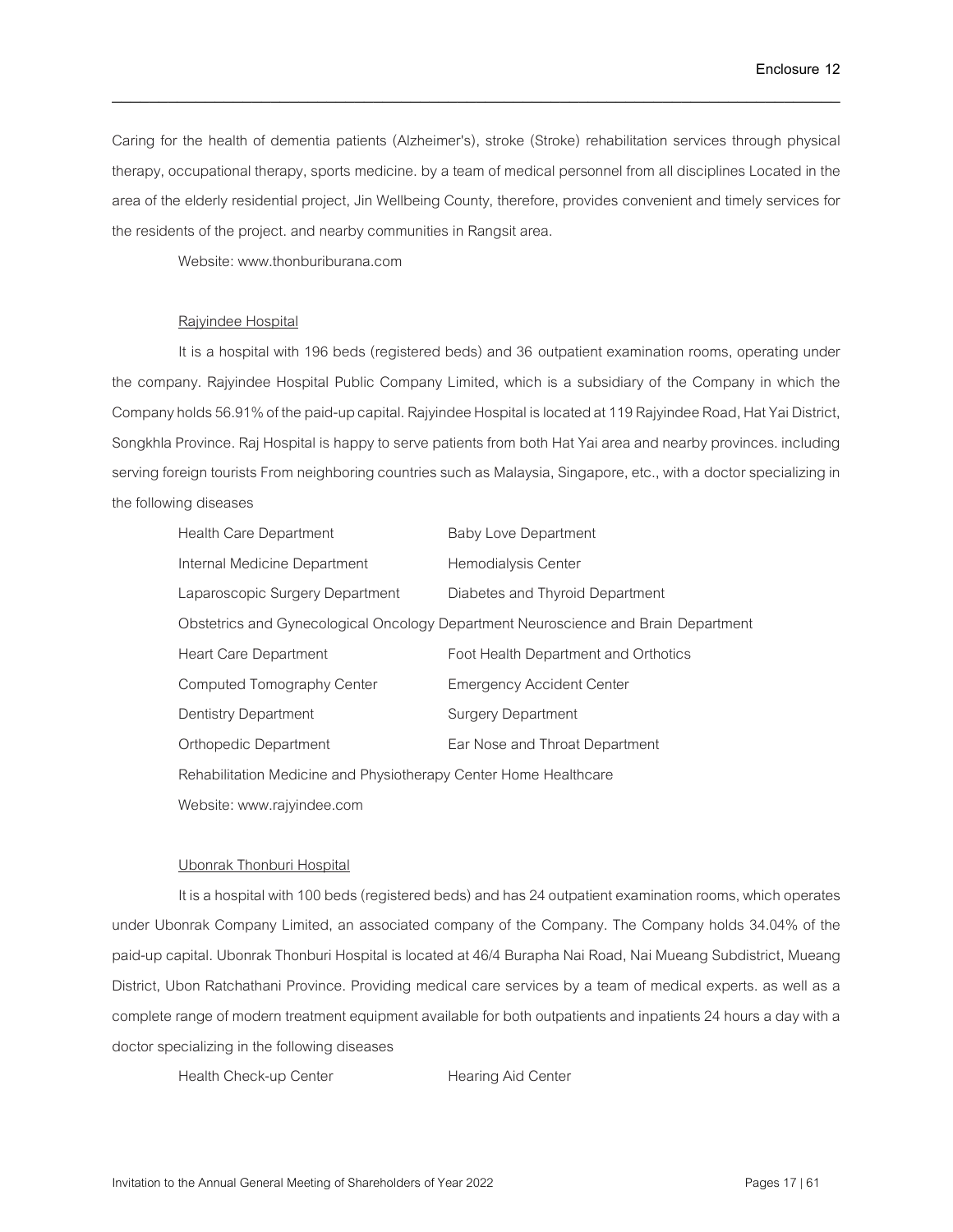| Radiology Department                                                | <b>Emergency Department</b>  |
|---------------------------------------------------------------------|------------------------------|
| <b>Physical Therapy Department</b>                                  | <b>Surgical Department</b>   |
| Maternity and Babies Department                                     | Dental Department            |
| Hemodialysis Department                                             | Orthopedic Department        |
| Pediatric Department                                                | Internal Medicine Department |
| <b>Surgical Department</b>                                          | Cardiac Department           |
| Obstetrics and Gynecology Department Ear Nose and Throat Department |                              |
| Ophthalmic Department                                               | Dermatology Department       |
| Website: www.ubonrak.com                                            |                              |

#### Sirivej Hospital Chanthaburi

It is a hospital with 90 beds (registered beds) and has 16 outpatient examination rooms, which operates under Sirivej Chanthaburi Public Company Limited, an associate of the Company, in which the Company holds 31.92% stake. of paid-up capital Sirivej Hospital is located at 151 Moo 7, Chanthanimit Subdistrict. Mueang Chanthaburi District Chanthaburi Province Providing medical care services covering all fields by a team of medical experts. as well as a complete range of modern treatment equipment available for both outpatients and inpatients 24hours a day with a doctor specializing in the following diseases

\_\_\_\_\_\_\_\_\_\_\_\_\_\_\_\_\_\_\_\_\_\_\_\_\_\_\_\_\_\_\_\_\_\_\_\_\_\_\_\_\_\_\_\_\_\_\_\_\_\_\_\_\_\_\_\_\_\_\_\_\_\_\_\_\_\_\_\_\_\_\_\_\_\_\_\_\_\_

| <b>Accident and Emergency Center</b>     | Eye Clinic                    |
|------------------------------------------|-------------------------------|
| Neurological and Brain Center            | General Practice Clinic       |
| Orthopedic Center                        | Surgery Clinic                |
| <b>Gastrointestinal and Liver Center</b> | <b>Plastic Surgery Clinic</b> |
| <b>Heart Center</b>                      | Neurosurgery Clinic           |
| Obstetrics and Gynecology Center         | Rheumatology Clinic           |
| Critical Care Center                     | Urology Clinic                |
| Health Check-up Center                   | <b>Endocrine Clinic</b>       |
| Diagnostic Radiology Center              | Pediatric Clinic              |
| Dental Center                            | Physical Therapy Clinic       |
| Internal Medicine Clinic                 | Kidney Clinic                 |
| Psychiatric Clinic                       |                               |

Thonburi Thung Song Hospital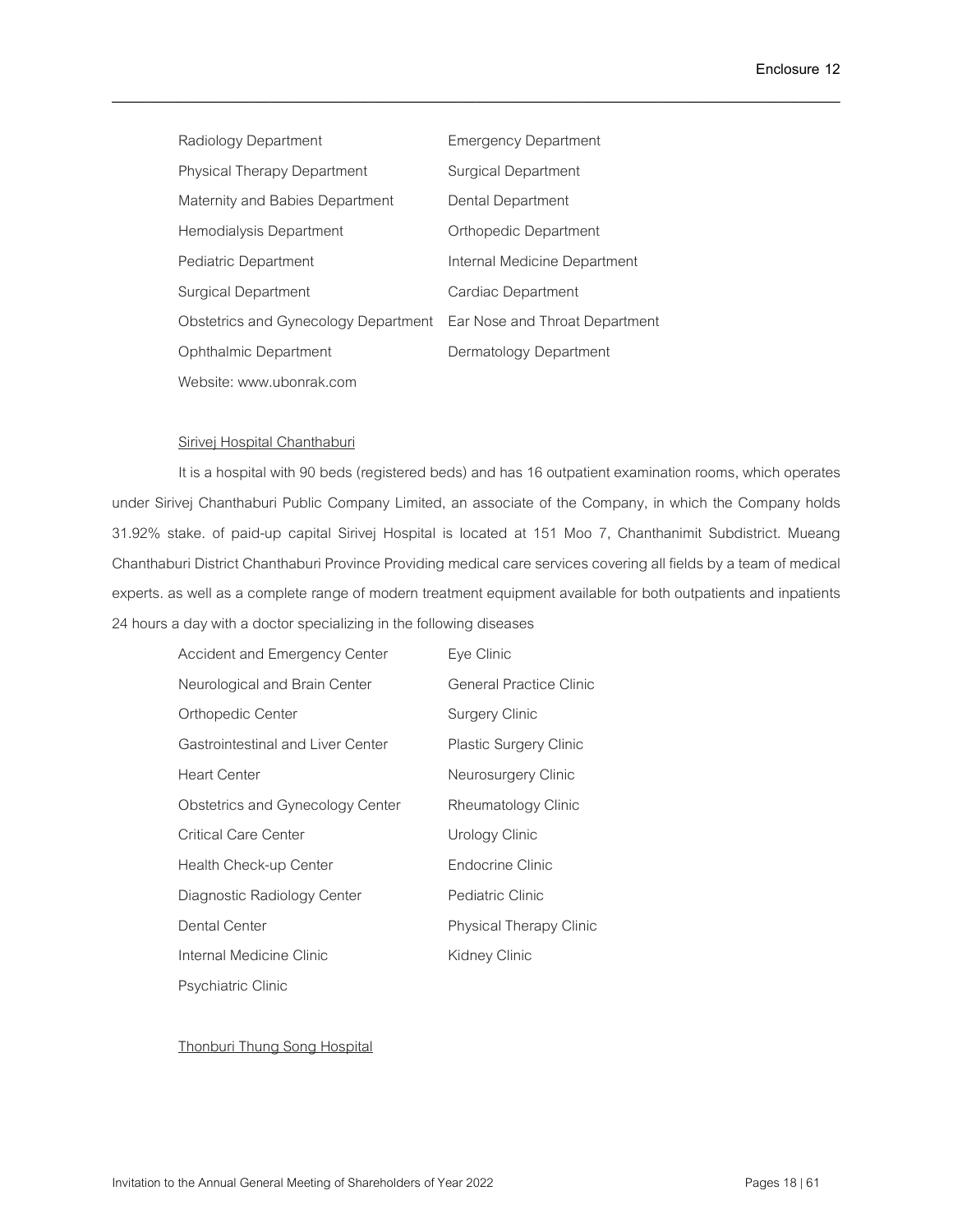It is a hospital with 50 beds (registered bed), and has 12 examination rooms and 3 operating rooms, which operates under Thanarat Thungsong Public Company Limited, an associate of the Company in which the Company holds a percentage of shares. 56.43 of paid-up capital Thonburi Hospital Thung Song is located at 88/8 Moo 1, Chamai Subdistrict, Thung Song District, Nakhon Si Thammarat. It is a secondary hospital that is capable of treating complex diseases with a full range of modern treatment equipment. 24 hours inpatient

\_\_\_\_\_\_\_\_\_\_\_\_\_\_\_\_\_\_\_\_\_\_\_\_\_\_\_\_\_\_\_\_\_\_\_\_\_\_\_\_\_\_\_\_\_\_\_\_\_\_\_\_\_\_\_\_\_\_\_\_\_\_\_\_\_\_\_\_\_\_\_\_\_\_\_\_\_\_

| Obstetrics and Gynecology         | <b>General Surgery</b>          |
|-----------------------------------|---------------------------------|
| General Medicine                  | Pediatrics                      |
| Surgery and Orthopedic Surgery    | Check up Department             |
| Accident and Emergency Department | X-ray Department                |
| Hemodialysis Department           | <b>Physiotherapy Department</b> |
| <b>ICU Department</b>             |                                 |
|                                   |                                 |

Website: www.thonburithungsong.com

### Overseas medical services

THG expanded its business to other countries in Asia, joining with local partners to provide medical services. Currently, THG operates one hospital in the Republic of the Union of Myanmar ("Myanmar").

• Ar Yu International Hospital, the Republic of the Union of Myanmar

THG partnered with Ga Mone Pwint Company Limited ("GMP"), a leading Myanmar -based real estate developer and retailer, to operate 200-bed hospitals, with value of USD 75 million. It operates with an international standard under the name Ar Yu International Hospital, located on 3-rai land on Kyaikkasan Road, Yangon. The hospital started to provide service initially for OPD patients in September 2018 and operate full service on 17 March 2019.

The Joint Venture named ARYU International Health Care Company Limited was established on 4 April 2017, 50% held by GMP, 10 % held by Aryu Ananta Medical Services Company Limited (AMS) , a group of Myanmar medical personnel, and 40% held by THG .

|                               | 2019 | 2020 |
|-------------------------------|------|------|
| Revenue                       |      |      |
| Outpatient Revenue            | 45%  | 46%  |
| Inpatient Revenue             | 55%  | 54%  |
| <b>Outpatient Revenue</b>     |      |      |
| Number of OPD room (rooms) *  |      |      |
| Bangkok and surrounding areas | 198  | 202  |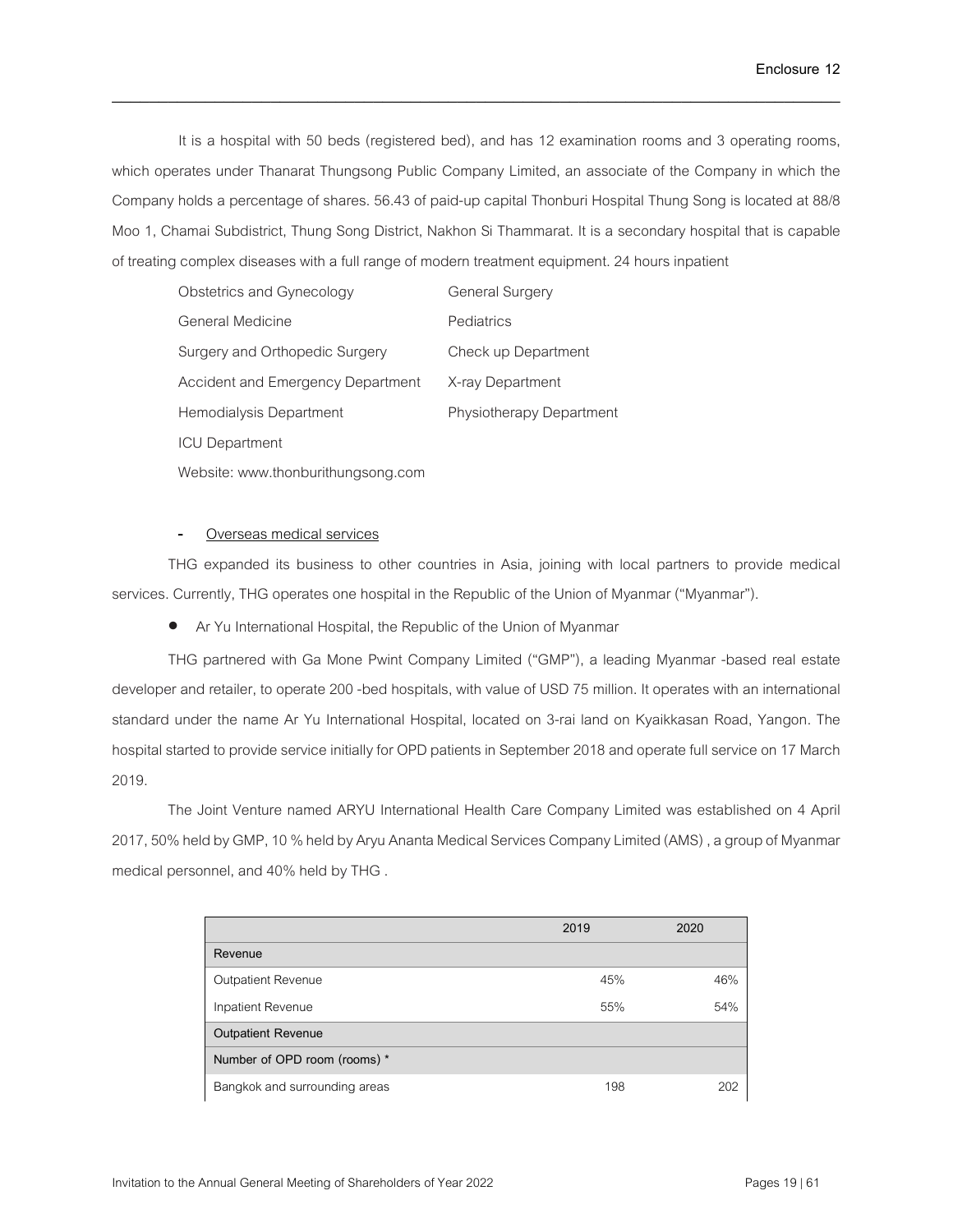|                                              | 2019      | 2020      |
|----------------------------------------------|-----------|-----------|
| Upcountry                                    | 76        | 87        |
| Oversea                                      | 59        | 30        |
| Number of OPD (times)                        | 1,045,042 | 913,827   |
| Maximum OPD service capacity (times/year)    | 1,702,950 | 1,734,840 |
| OPD Rate (%)                                 | 61%       | 53%       |
| <b>IPD Revenue</b>                           |           |           |
| Number of registered beds (beds) *           |           |           |
| Bangkok and surrounding areas                | 577       | 632       |
| Upcountry                                    | 386       | 436       |
| Oversea                                      | 246       | 246       |
| Number of beds available (beds) *            |           |           |
| Bangkok and surrounding areas                | 530       | 530       |
| Upcountry                                    | 339       | 339       |
| Oversea                                      | 226       | 96        |
| Bed occupancy (day/year)                     | 153,253   | 117,736   |
| Maximum capacity of IPD services (days/year) | 233,699   | 208,423   |
| IPD Rate (%) - Bangkok                       | 66%       | 57%       |

#### Remark:

Operating statistics belonging to Thonburi Hospital Thonburi 2 Hospital and Rajyindee Hospital which is the main hospital in the group, except for the Remark \* mentioning the number of patient rooms, number of registered beds.

The number of beds available means the number at all affiliated hospitals in Bangkok and its vicinity, such as Thonburi Hospital. Thonburi 2 Hospital, Thonburi Bamrungmuang Hospital (starting in 2019) and Thonburi Burana Hospital (starting in 2020).

Upcountry is Rajyindee Hospital. Ubonrak Hospital, Thonburi, Sirivej Hospital, Chanthaburi and Thonburi Hospital Thung Song (starting in 2020). Overseas are Welly Hospital (end of 2019) and Ar Yu International Hospital (start in 2019).

### - Hospital management services

THG the first private hospital entrusted by local administration organizations to provide management services for state hospitals that were keen to improve their management efficiency. THG has agreements to provide management a hospital under local administration organizations as follows.

Phuket Provincial Administrative Organization Hospital: It has 129 registered beds and 125 available beds. Its aim is to provide medical services with high standard and good impression for patients.

With efficient doctors and medical staff, administration and service, the hospitals can provide services at standards of private hospitals but at price of public ones. At the two hospitals, doctors and nurses are on hand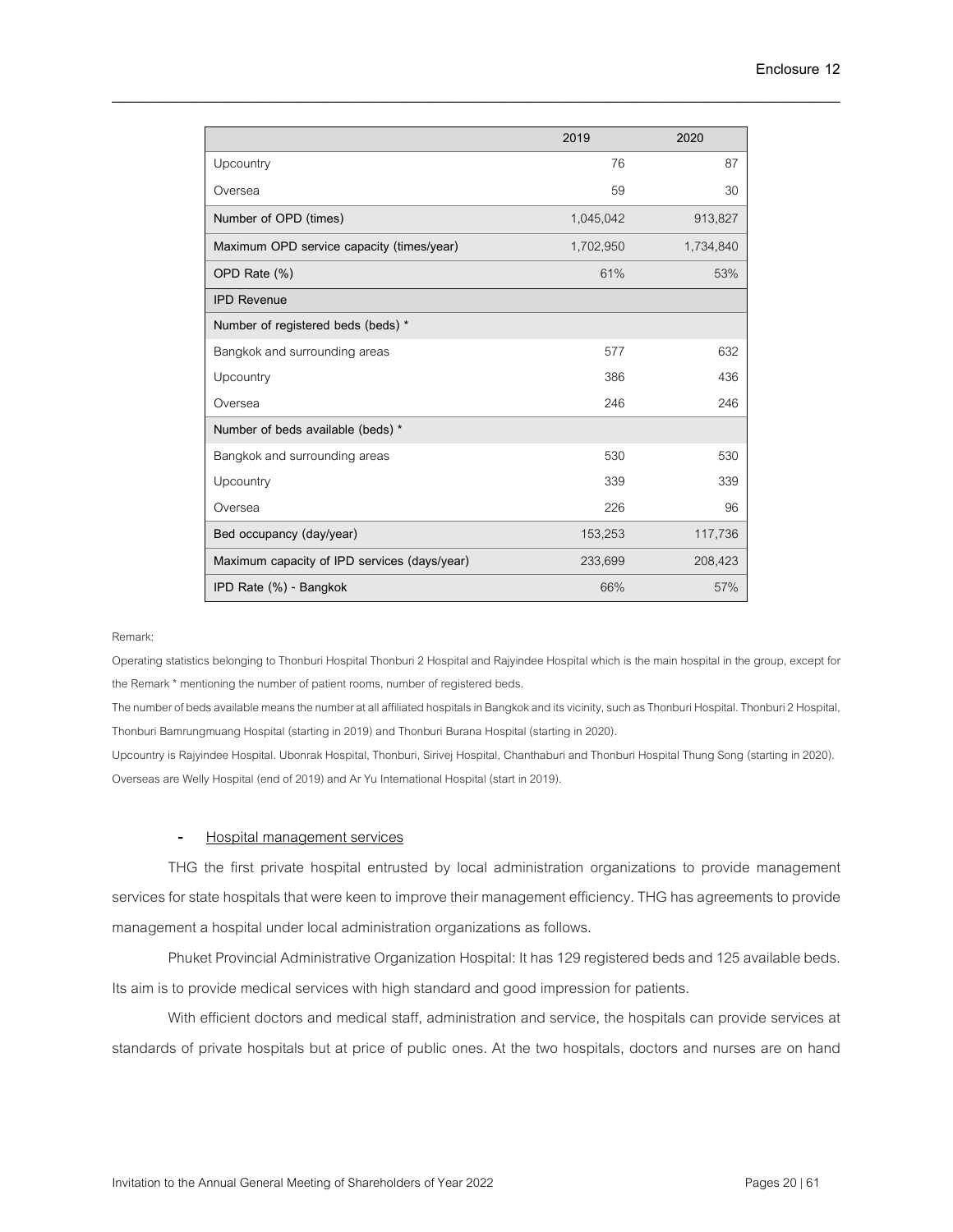around the clock for high -standard services. Moreover, THG is also hired for consultancy, management and training services for overseas hospitals, especially in Southeast Asia.

\_\_\_\_\_\_\_\_\_\_\_\_\_\_\_\_\_\_\_\_\_\_\_\_\_\_\_\_\_\_\_\_\_\_\_\_\_\_\_\_\_\_\_\_\_\_\_\_\_\_\_\_\_\_\_\_\_\_\_\_\_\_\_\_\_\_\_\_\_\_\_\_\_\_\_\_\_\_

#### Specialized Medical Services Centers

THG had seen opportunities in a special medical center business, therefore, established Thonburi Hospital Heart Center Co., Ltd. to provide management service for heart centers in both public and private sectors. The company provides teams of reputable cardiologists to treat patients. In 2019, THG operated three heart centers as follows.

### **Heart Center at Thonburi 2**

Hospital It started an operation on 26 June 2017. Thonburi Hospital Heart Center Co., Ltd. was hired to operate the heart center, providing specialized doctors and manage schedules to meet the need of cardiovascular patients effectively in accordance with professional standards. It consists of a heart catheter lab and angioplasty Cardiology Dormitory which has 9 beds in total. It can support cares for heart patients at early stage to advanced treatments 24 hours a day.

### **Heart Center at Phatthalung Hospital**

It is a collaboration of management of Phatthalung Hospital and Thonburi Hospital Heart Center Co., Ltd. with an agreement for management services and quality control with special medical expertise. Heart Center at Phatthalung Hospital started an operation on 17 April 2018and was approved by National Health Security Office to treat patients under Universal Health Coverage on 1 October 2018. It provides treatment procedures for patients with heart disease and ischemic heart disease. The facility includes Cardiac Catheterization (Cath lab) and 11-bed heart disease ward.

In addition, in July 2020, Thonburi Hospital Heart Center Co., Ltd. has signed an academic cooperation agreement to take over the management of the heart center for Panyananthaphikkhu Chonprathan Medical Center (formerly Chonprathan Hospital) under Srinakharinwirot university to provide care services for patients with cardiovascular disease Expected to open for service in 2021.

### Heart Center, Panyanunthaphikkhu Chonprathan Medical Center

Thonburi Hospital Heart Center Co., Ltd. has signed an academic cooperation agreement to manage the heart center for Panyanantaphikku Chonlathon Medical Center (formerly known as Chonlaprathan Hospital) under Srinakharinwirot University To provide care for patients with symptoms related to cardiovascular disease. It is also the development of laboratories to be a source of medical learning. Panyanantaphikku Chonlatham Medical Center opened in March 2021 to provide 24-hour services to improve patient survival. Able to treat comprehensive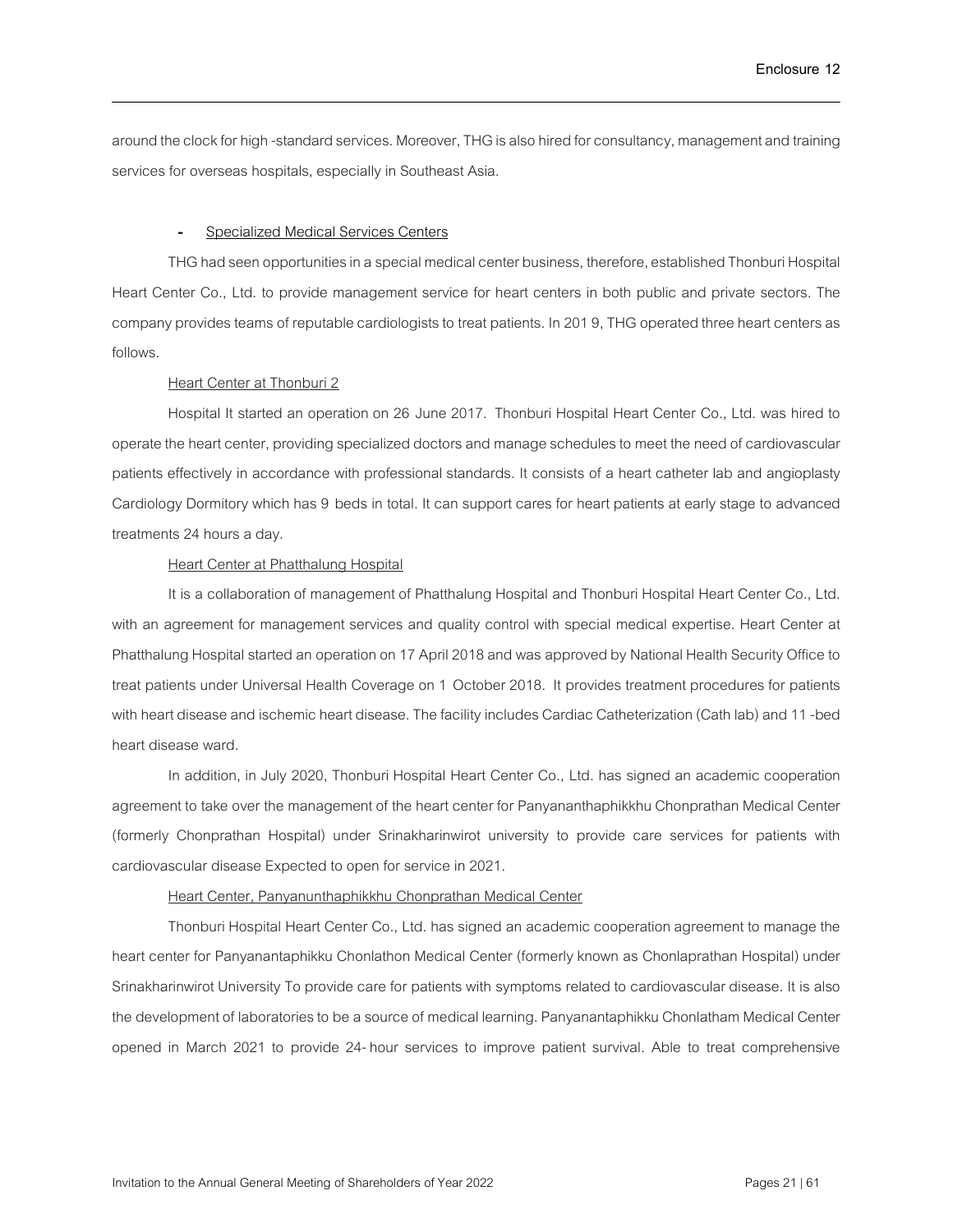cardiovascular disease such as electrocardiogram inserting a stent to widen the coronary arteries Leaky heart valve surgery There are currently 7 beds in total.

\_\_\_\_\_\_\_\_\_\_\_\_\_\_\_\_\_\_\_\_\_\_\_\_\_\_\_\_\_\_\_\_\_\_\_\_\_\_\_\_\_\_\_\_\_\_\_\_\_\_\_\_\_\_\_\_\_\_\_\_\_\_\_\_\_\_\_\_\_\_\_\_\_\_\_\_\_\_

### **(2) Healthcare Solution Provider**

It provides healthcare service beyond hospital. Variety of services are to meet the needs of customers in different ages and physical conditions with following services.

Senior Care and Living

### Jin Wellbeing County

THG develops healthcare mixed -use project combining integrated healthcare and tailor-made medicine , with active living designed especially for elderly that can easily modify or add tools suitable for needs in different ages and a center for aged care. There are also activities to suit their lifestyle, targeting retirement age group and working age group who care for healthy living and long -term life planning. The project, on 142-rai land located on Phaholyothin Road (Rangsit), was developed under a "new concept of retirement town" .

The first phase includes:

- 1) 7-story residential building, initially built 5 buildings, totaling 494units, which were designed to truly meet the needs of elderly, focusing on safety, convenience and mental health. Inside the building, there are medical staff to take care and 24-hour available to assist in case of emergency. The project also provides continuous medical check -up systems such as health tracking system, centralized health monitoring system and CCTV to ensure proper and timely care for residents.
- 2) Thonburi Burana Hospital to support the care of the elderly who need close care from medical personnel managed by a team of doctors and nurses under the Thonburi Hospital standard. (See more details in the medical care business in Thailand).
- 3) Jin Wellness Institute offer variety of services for different needs. Wellness clinic focuses on preventive medicine combining with naturopathy, alternative medicine and modern medicine. Jin Medifit provides personalized exercise classes and training programs. Moreover, other activities, such as music therapy, art therapy, cooking class and etc., are well designed for social interaction and providing mental and emotional care.

Thonburi Property Management Co., Ltd., a subsidiary of Thonburi Wellbeing Co., Ltd. with 100% shares, is the condominium rental management company owned by Thonburi Wellbeing Co., Ltd., and the condominium units that buyers want to rent to generate income.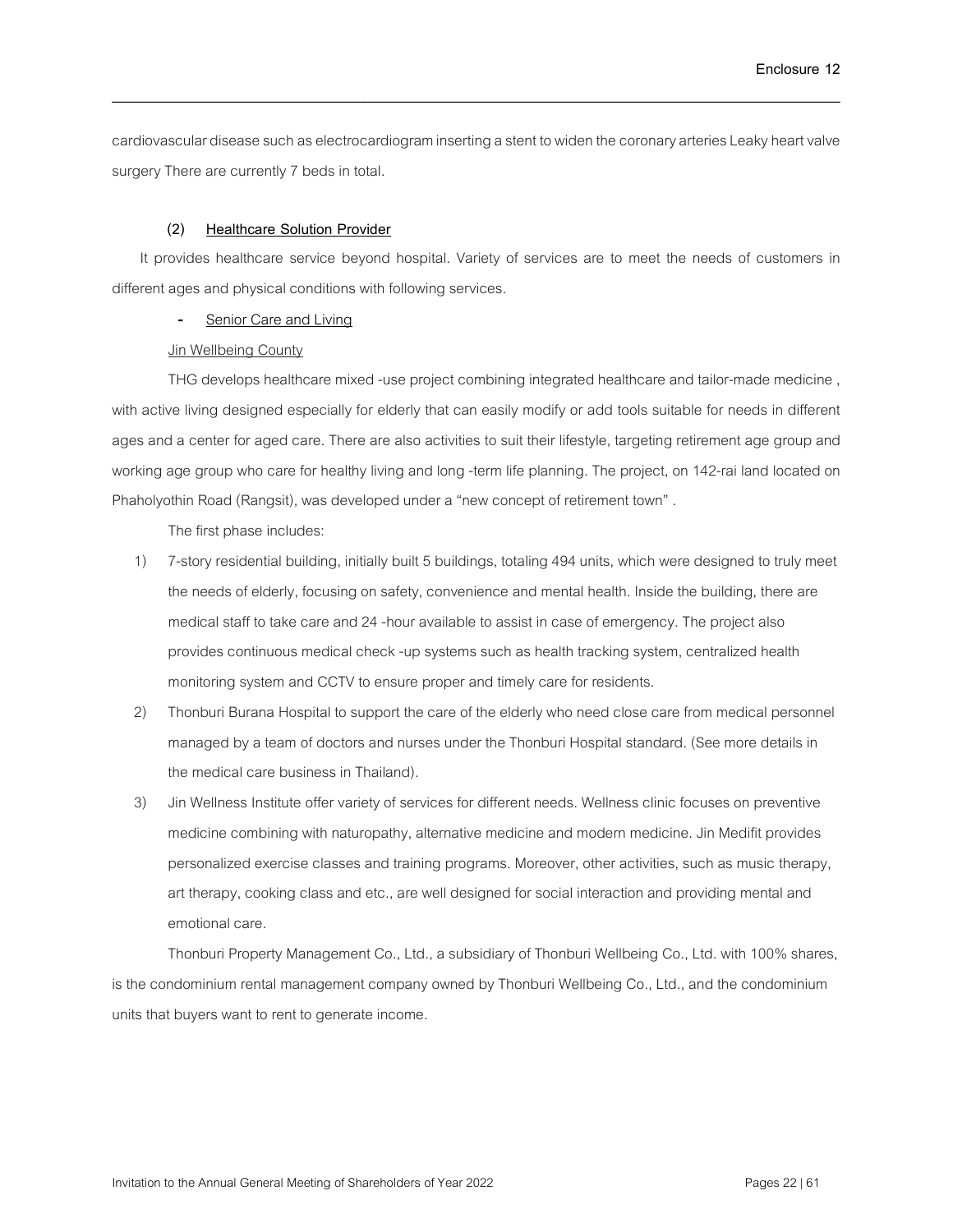### Thonburi Elderly Care Center, Health Village, Pracha Uthit

The large elderly care center located in Soi Pracha Uthit 60/2 under the concept of caring for the elderly, rehabilitative patients, bed -bound patient and terminally ill patients to have good health, physically, mentally, emotionally and socially with the aim of developing a quality life with hospital standards, a multidisciplinary team to design a program of personalized care by services and amenities such a s rooms with meals, supervised by nurses and helpers 24hours a day, a doctor to visit as scheduled, ph ysical and recreational activities and housekeeping service .

\_\_\_\_\_\_\_\_\_\_\_\_\_\_\_\_\_\_\_\_\_\_\_\_\_\_\_\_\_\_\_\_\_\_\_\_\_\_\_\_\_\_\_\_\_\_\_\_\_\_\_\_\_\_\_\_\_\_\_\_\_\_\_\_\_\_\_\_\_\_\_\_\_\_\_\_\_\_

### Home Healthcare

It is operated by Thonburi Wellbeing Co. Ltd., which delivers patient care to home, such as mother & baby care, rehabilitation for patients who are not convenient to go to hospitals, elderly who have difficulties to move, chronic disease patient s and etc. Our team includes dedicated nurses, highly skilled physiotherapists, qualified nutritionists and experienced psychologists.

### Distribution of medical supplies, devices and equipment

This business is a part of the company's core business in which the company holds shares in Dental Siam Co. Ltd., the business includes one stop service of dental equipment and supplies. Dental Siam is sole distributor of leading dental supplies brands, such as Adec, W&H, AO, Heraeus, Ivoclar, Megagen, SAM, Melag and Alpro. The company also operates drug store under the brand "Apex Health Care" with branches in department stores.

The 2nd quarter of 2020, the company closed the APEX pharmacy business to improve the overall business.

### **(3) Other businesses**

## Software development for hospital management

Modular Software Expertise Co., Ltd. develops software for hospital management used in hospitals in the group and many public and private hospitals in Thailand with teams of experts who have more than 20 years of experience in computer and hospital systems. The software used are up -to -date and hi -tech supporting all departments in hospitals and linking data with other systems.

### Project development relating to health and medical services

It is operated by Thonburi Realty Development Co., Ltd. and Rajthanee Realty Co., Ltd., currently studying projects and possibility of future business opportunities.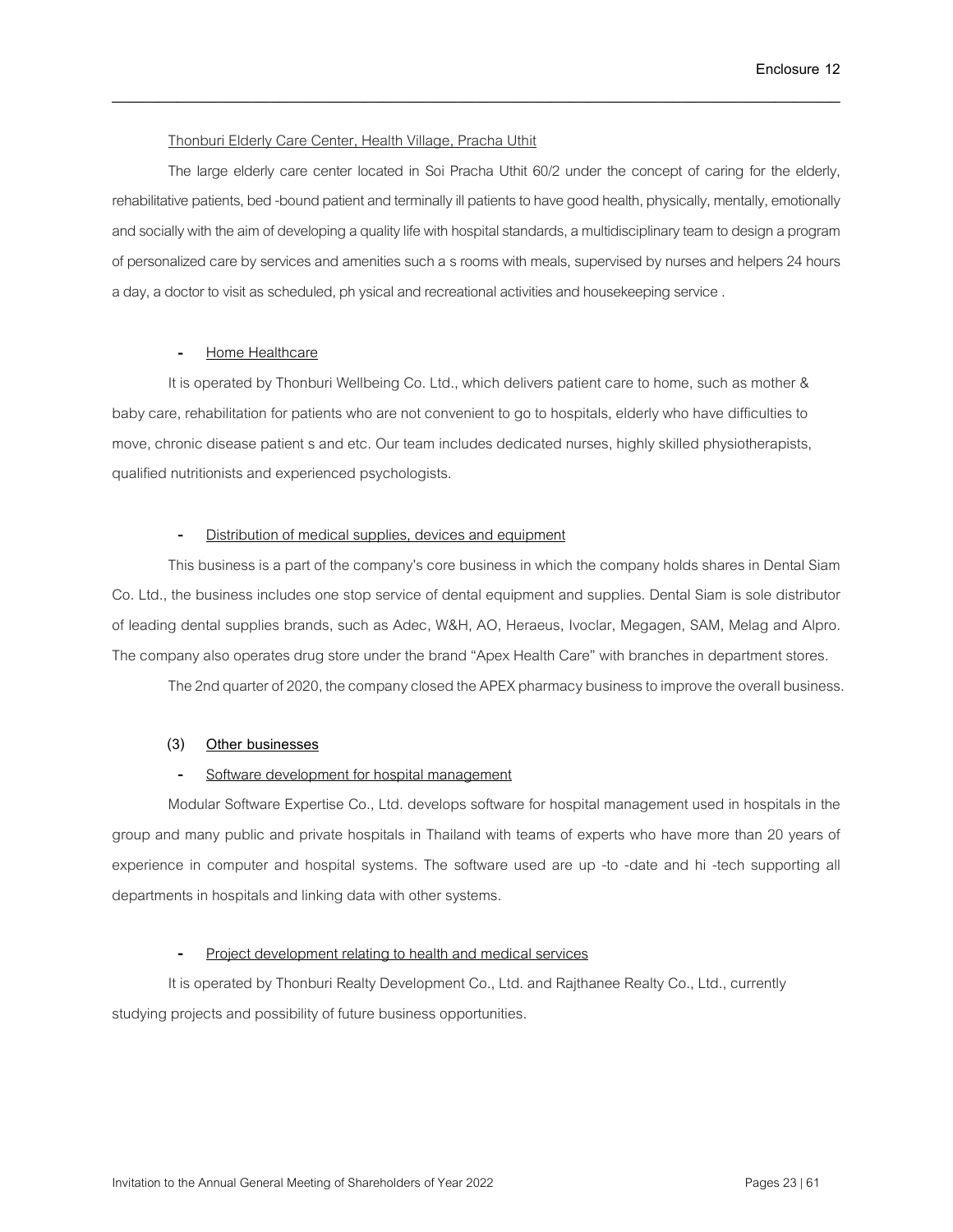**5.2. Summary of Financial Statements in the past three years and the period ended December 31, 2021, as well as the Management Discussion and Analysis and risk factors that may affect the Company's profits**

\_\_\_\_\_\_\_\_\_\_\_\_\_\_\_\_\_\_\_\_\_\_\_\_\_\_\_\_\_\_\_\_\_\_\_\_\_\_\_\_\_\_\_\_\_\_\_\_\_\_\_\_\_\_\_\_\_\_\_\_\_\_\_\_\_\_\_\_\_\_\_\_\_\_\_\_\_\_

**5.2.1. Summary of financial statements for the past 3 years ended December 31, 2021**

Statement of financial position

|                                                                            | 2019        | 2020               | 2021        |
|----------------------------------------------------------------------------|-------------|--------------------|-------------|
| List                                                                       | THB million | <b>THB</b> million | THB million |
| Asset                                                                      |             |                    |             |
| <b>Current assets</b>                                                      |             |                    |             |
| Cash and cash equivalents                                                  | 662.48      | 495.38             | 1,482.29    |
| Short-term investments at financial institutions                           | 0.03        | 0.17               | 0.19        |
| Financial assets measured at fair value through profit or loss             |             | 35.36              | 48.49       |
| Financial assets measured at fair value through other comprehensive income |             | 4.05               | 5.18        |
| Short-term investments                                                     | 76.28       |                    |             |
| Trade and other accounts receivable (net)                                  | 1,325.49    | 1,351.10           | 3,183.06    |
| Short-term loans to related parties                                        | 36.60       |                    |             |
| Inventories (net)                                                          | 1,378.51    | 1,349.97           | 1,416.23    |
| Cost of developing holistic care project                                   | 1,413.28    | 1,529.82           | 840.76      |
| Value added tax (net)                                                      | 25.96       | 28.39              | 24.58       |
| Current portion of prepaid rental                                          | 3.45        |                    |             |
| Non-current assets classified as held-for-sale                             | 84.16       | 83.00              |             |
| Other current assets                                                       | 18.68       | 15.09              | 17.61       |
| Total current assets                                                       | 5,024.92    | 4,892.33           | 7,018.39    |
| Non-current assets                                                         |             |                    |             |
| Restricted deposits at financial institutions                              | 8.69        | 15.46              | 15.14       |
| Financial assets measured at fair value through other comprehensive income |             | 601.92             | 1,107.36    |
| Long-term investments in equity securities                                 | 483.91      |                    |             |
| Investments in associates (net)                                            | 565.68      | 583.90             | 708.93      |
| Investments in subsidiaries (net)                                          |             |                    |             |
| Investments in joint ventures (net)                                        | 1,266.07    | 781.04             | 741.00      |
| Other long-term investments (net)                                          | 170.86      |                    |             |
| Investment properties (net)                                                | 1,812.28    | 1,810.62           | 1,884.50    |
| Property, plant and equipment (net)                                        | 8,255.83    | 8,804.73           | 9,775.82    |
| Right-of-use assets (net)                                                  |             | 2,331.43           | 2,165.13    |
| Advance payment for fixed assets                                           | 34.86       | 24.88              | 16.41       |
| Intangible assets (net)                                                    | 181.96      | 229.37             | 243.71      |
| Land leasehold rights and leased buildings (net)                           | 2,232.12    |                    |             |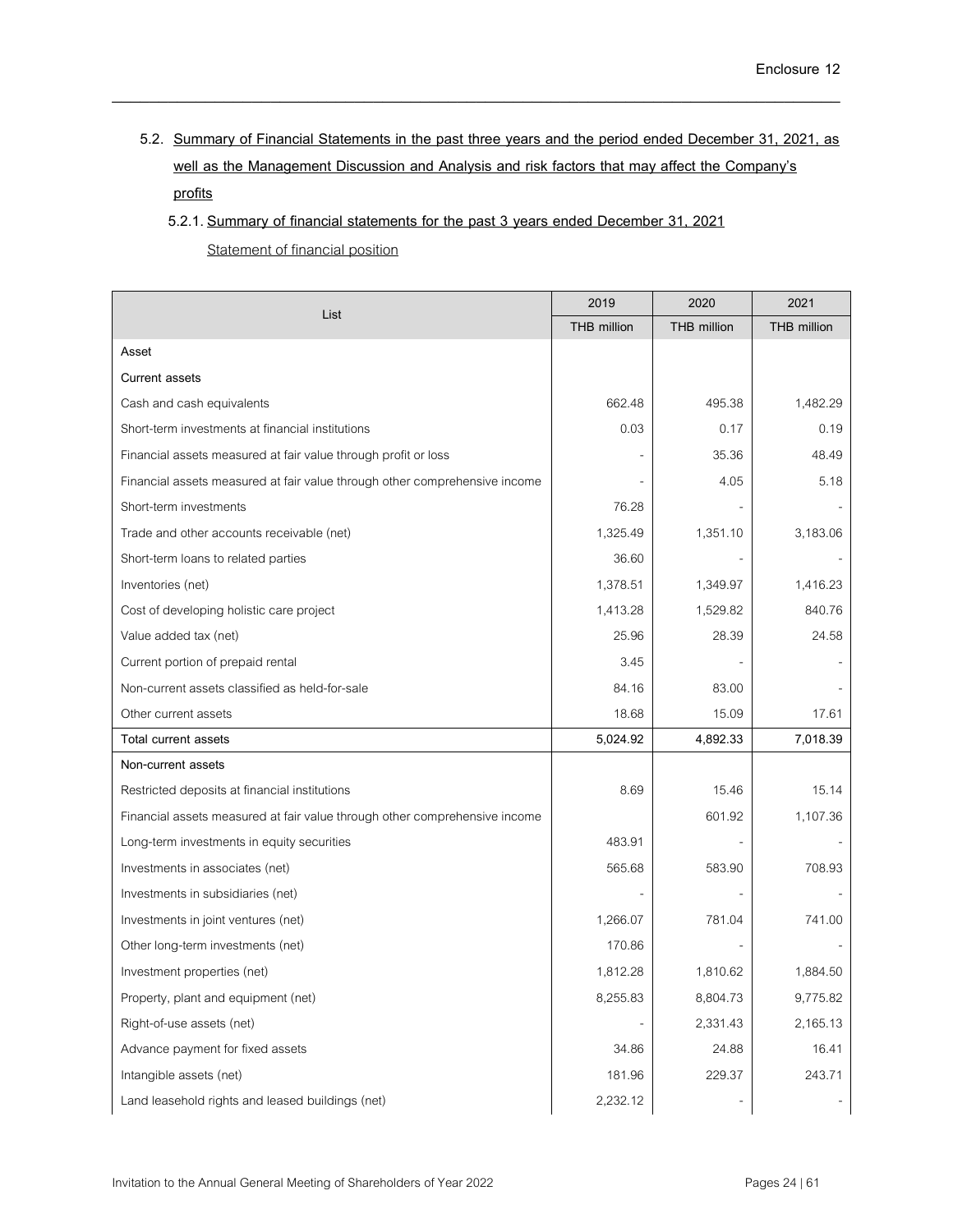|                                                                  | 2019               | 2020               | 2021               |
|------------------------------------------------------------------|--------------------|--------------------|--------------------|
| List                                                             | <b>THB million</b> | <b>THB million</b> | <b>THB million</b> |
| Down payment for land leasehold rights                           | 3.00               | 4.00               | 4.00               |
| Deferred tax assets (net)                                        | 171.66             | 177.63             | 92.43              |
| Prepaid rental                                                   | 50.37              |                    |                    |
| Other non-current assets (net)                                   | 22.79              | 22.91              | 25.90              |
| Total non-current assets                                         | 15,260.07          | 15,387.89          | 16,780.34          |
| <b>Total Asset</b>                                               | 20,284.99          | 20,280.21          | 23,798.73          |
|                                                                  |                    |                    |                    |
| Liabilities                                                      |                    |                    |                    |
| <b>Current liabilities</b>                                       |                    |                    |                    |
| Bank overdrafts and short-term loans from financial institutions | 2,705.14           | 2,862.12           | 3,975.72           |
| Trade and other accounts payable                                 | 1,597.69           | 1,097.42           | 2,812.56           |
| Short-term loans from a related party                            |                    |                    |                    |
| Current portion of                                               |                    |                    |                    |
| - Long-term loans from financial institutions                    | 655.00             | 958.00             | 1,629.79           |
| - Lease liabilities (net)                                        | 18.13              | 45.95              | 27.37              |
| - Liabilities from purchase of medical tools and equipment       | 19.66              | 27.41              | 32.14              |
| - Liabilities under leasehold rights                             | 1.00               |                    |                    |
| Accrued income tax                                               | 65.93              | 3.73               | 211.48             |
| Value added tax (net)                                            | 26.94              | 27.96              | 19.32              |
| Other current liabilities                                        |                    |                    |                    |
| - Withholding tax payable                                        | 24.44              | 11.09              | 15.88              |
| - Others                                                         | 13.15              | 9.50               | 9.98               |
| <b>Total current liabilities</b>                                 | 5,127.08           | 5,043.19           | 8,734.25           |
| Non-current liabilities                                          |                    |                    |                    |
| Long-term loans from financial institutions                      | 5,480.81           | 5,905.31           | 4,460.52           |
| Lease liabilities (net)                                          | 23.14              | 198.61             | 185.04             |
| Liabilities from purchase of medical tools and equipment         | 74.23              | 75.94              | 64.18              |
| Long-term payable from purchase of intangible asset              |                    | 9.31               | 6.21               |
| Liabilities under leasehold rights                               | 61.20              |                    |                    |
| Deferred tax liabilities (net)                                   | 283.05             | 270.58             | 296.27             |
| Employee benefit obligations                                     | 447.56             | 444.48             | 430.35             |
| Other non-current liabilities                                    | 6.42               | 1.63               | 3.91               |
| Total non-current liabilities                                    | 6,376.42           | 6,905.87           | 5,446.49           |
| <b>Total Liabilities</b>                                         | 11,503.50          | 11,949.06          | 14,180.74          |
|                                                                  |                    |                    |                    |
| Owner's equity                                                   |                    |                    |                    |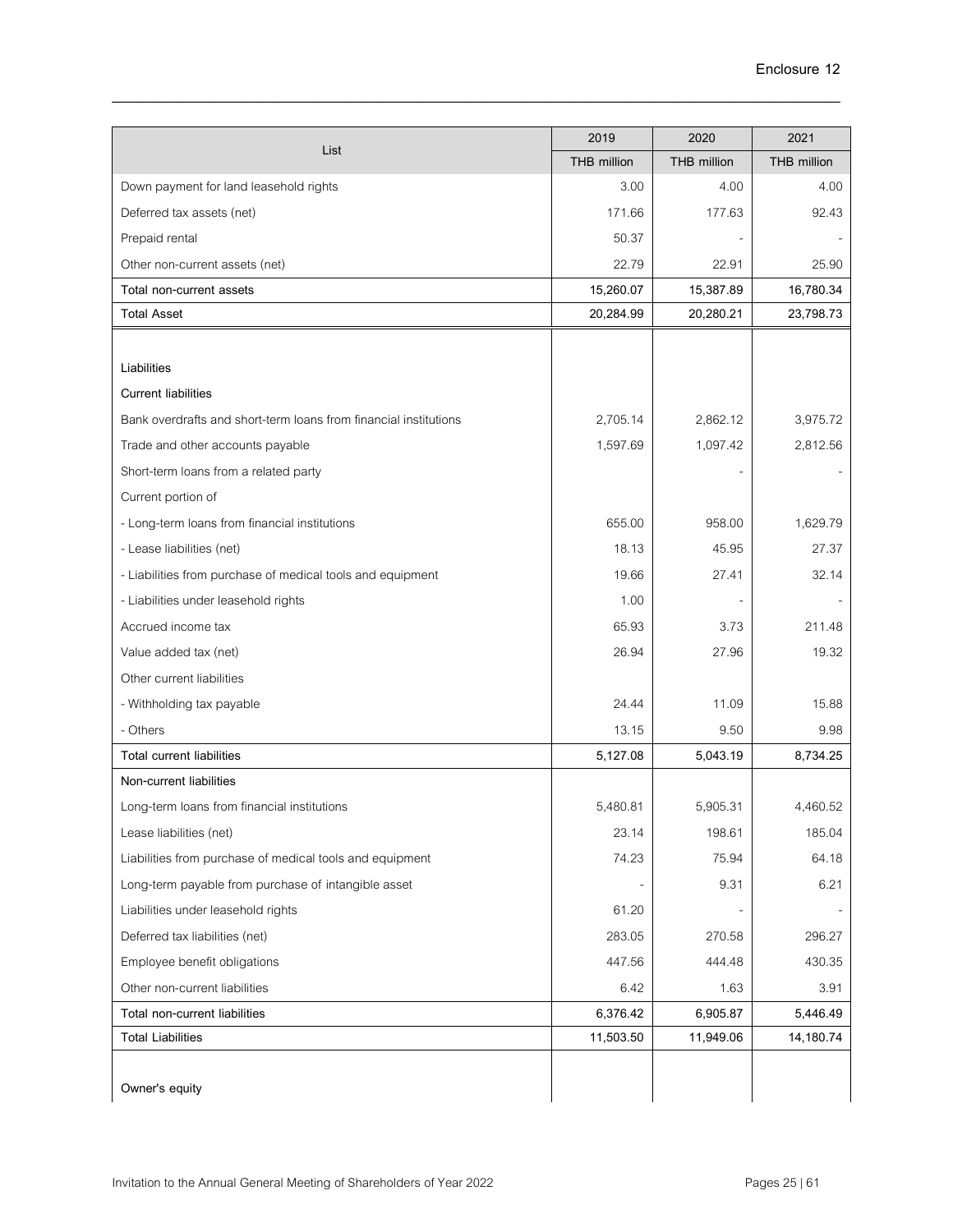|                                                               | 2019        | 2020        | 2021        |
|---------------------------------------------------------------|-------------|-------------|-------------|
| List                                                          | THB million | THB million | THB million |
| Share capital                                                 |             |             |             |
| Registered capital                                            |             |             |             |
| 849,080,000 ordinary shares of par THB 1 each                 | 849.08      | 849.08      | 849.08      |
| Issued and paid-up capital                                    |             |             |             |
| 849,080,000 ordinary shares of par THB 1 each                 | 849.08      | 849.08      | 849.08      |
| Share premium on issue of ordinary shares (net)               | 6,861.24    | 6,861.24    | 6,861.24    |
| Share premium on treasury shares                              |             |             | 6.35        |
| Retained earnings                                             |             |             |             |
| Appropriated - legal reserve                                  | 112.52      | 112.52      | 112.52      |
| Appropriated - treasury shares reserve                        |             | 105.03      | 97.07       |
| Unappropriated                                                | 1,158.46    | 861.66      | 1,973.19    |
| Treasury shares                                               |             | (105.03)    | (97.07)     |
| Surplus (deficit) from additional investments in subsidiaries | (1,099.81)  | (1,099.81)  | (1,099.81)  |
| Other components of equity                                    | 414.13      | 310.39      | 444.75      |
| Equity attributable to owners of the Company                  | 8,295.63    | 7,895.09    | 9,147.33    |
| Non-controlling interests                                     | 485.86      | 436.06      | 470.66      |
| Total owner's equity                                          | 8,781.49    | 8,331.15    | 9,617.98    |
| Total Liabilities and Owner's Equity                          | 20,284.99   | 20,280.21   | 23,798.73   |

Source: SET

## Income statement

| List                                   | 2019        | 2020               | 2021        |
|----------------------------------------|-------------|--------------------|-------------|
|                                        | THB million | <b>THB</b> million | THB million |
| Revenue                                |             |                    |             |
| Revenue from hospital operations       | 6,750.09    | 6,279.13           | 10,023.01   |
| Revenue from sales of goods            | 317.82      | 271.49             | 301.49      |
| Revenue from other services            | 735.93      | 664.94             | 425.23      |
| Revenue from sales of condominium unit | 428.33      | 99.24              | 97.77       |
| Total revenue                          | 8,232.16    | 7,314.80           | 10,847.49   |
| Expenses                               |             |                    |             |
| Cost of hospital operations            | 5,234.69    | 4,890.26           | 6,686.85    |
| Cost of goods sold                     | 202.63      | 188.99             | 229.50      |
| Cost of other services                 | 647.10      | 607.04             | 424.81      |
| Cost of condominium unit sold          | 281.26      | 61.47              | 64.53       |
| Total expenses                         | 6,365.68    | 5,747.77           | 7,405.69    |
| Gross profit                           | 1,866.48    | 1,567.03           | 3,441.80    |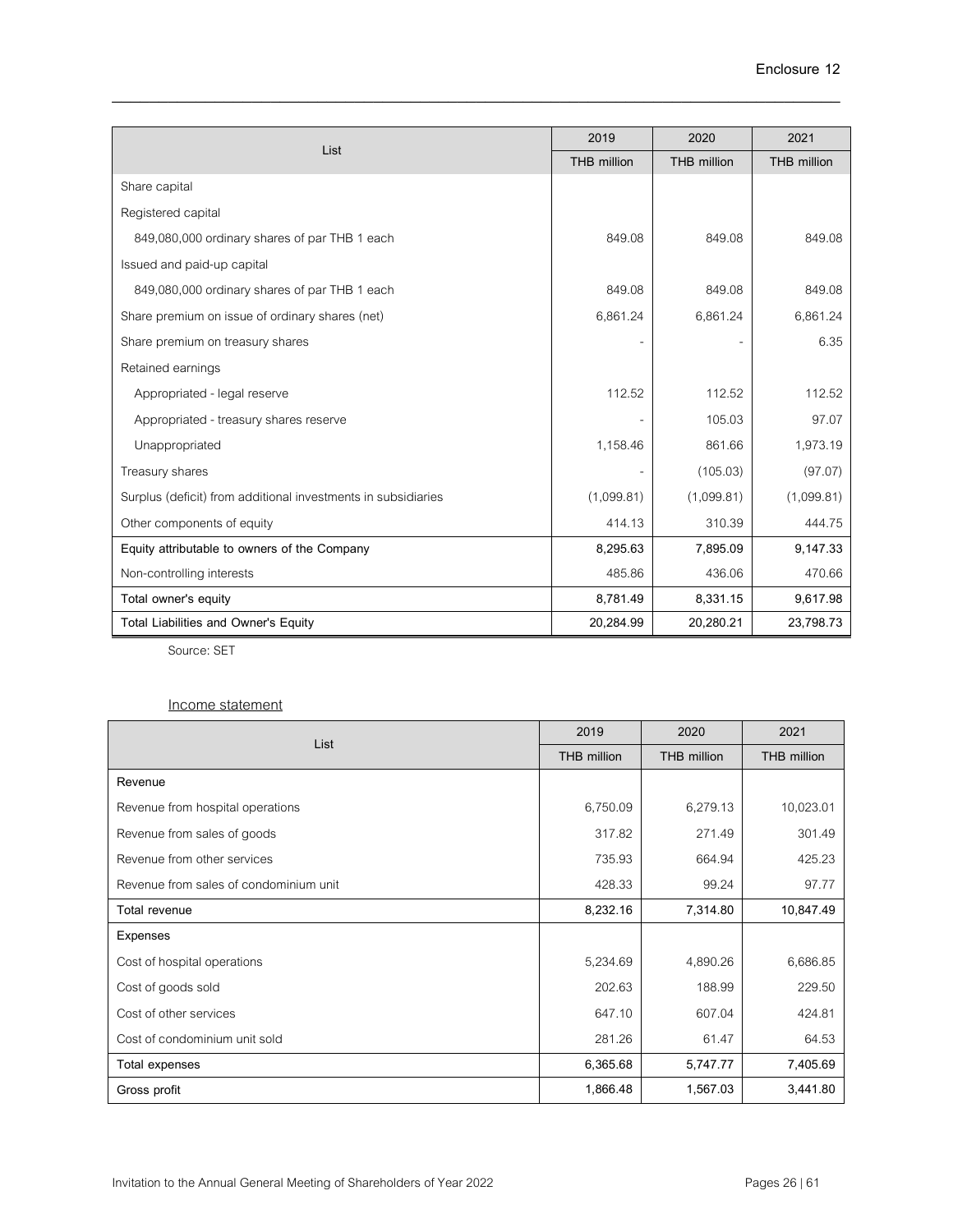| List                                                                  | 2019        | 2020               | 2021               |
|-----------------------------------------------------------------------|-------------|--------------------|--------------------|
|                                                                       | THB million | <b>THB million</b> | <b>THB million</b> |
| Other income                                                          | 416.45      | 131.60             | 127.43             |
| Profit before expense                                                 | 2,282.94    | 1,698.63           | 3,569.23           |
| Selling expenses                                                      | (223.53)    | (224.57)           | (182.84)           |
| Administrative expenses                                               | (1, 173.58) | (1, 180.13)        | (1,383.06)         |
| Loss on impairment of investment in joint venture and other long-term |             |                    |                    |
| investments                                                           | (2.38)      |                    |                    |
| Other gains (losses)                                                  |             |                    |                    |
| Net gains (loss) on exchange rate                                     | (7.85)      | 7.63               | 4.42               |
| Other expenses                                                        | (2.36)      | (6.00)             | (5.58)             |
| Finance costs                                                         | (216.08)    | (280.94)           | (298.95)           |
| Share of profit from investments in associates                        | 50.59       | 32.34              | 94.98              |
| Share of profit (loss) from investments in joint ventures             | (117.85)    | 2.28               | (64.29)            |
| Profit before income tax                                              | 589.89      | 49.25              | 1,733.93           |
| Income tax                                                            | (130.12)    | (26.43)            | (377.11)           |
| Profit for the year                                                   | 459.77      | 22.81              | 1,356.82           |

Source: SET

## Cash flow statement

| List                                                            | 2019                     | 2020        | 2021        |
|-----------------------------------------------------------------|--------------------------|-------------|-------------|
|                                                                 | THB million              | THB million | THB million |
| Net cash from (used in) operating activities                    | (171.26)                 | 440.96      | 2,033.54    |
| Net cash from (used in) investing activities                    | (2, 136.20)              | (1,021.42)  | (1,078.46)  |
| Net cash from (used in) financing activities                    | 2.228.44                 | 413.36      | 27.97       |
| Net increase (decrease) in cash and cash equivalents            | (79.03)                  | (167.11)    | 983.06      |
| Cash and cash equivalents at the beginning of the year          | 741.50                   | 662.48      | 495.38      |
| Unrealised gain on exchange rate from cash and cash equivalents | $\overline{\phantom{a}}$ | 0.01        | 3.85        |
| Cash and cash equivalents at the end of the year                | 662.48                   | 495.38      | 1,482.29    |

Source: SET

## Important financial ratios

| List                             | 2019  | 2020  | 2021  |
|----------------------------------|-------|-------|-------|
| <b>Liquidity Ratio</b>           |       |       |       |
| Liquidity Ratio (times)          | 0.98  | 0.97  | 0.80  |
| Quick Ratio (times)              | 0.40  | 0.37  | 0.54  |
| Receivable Turnover (times)      | 7.49  | 5.47  | 4.78  |
| Average Collection Period (days) | 48.72 | 66.78 | 76.28 |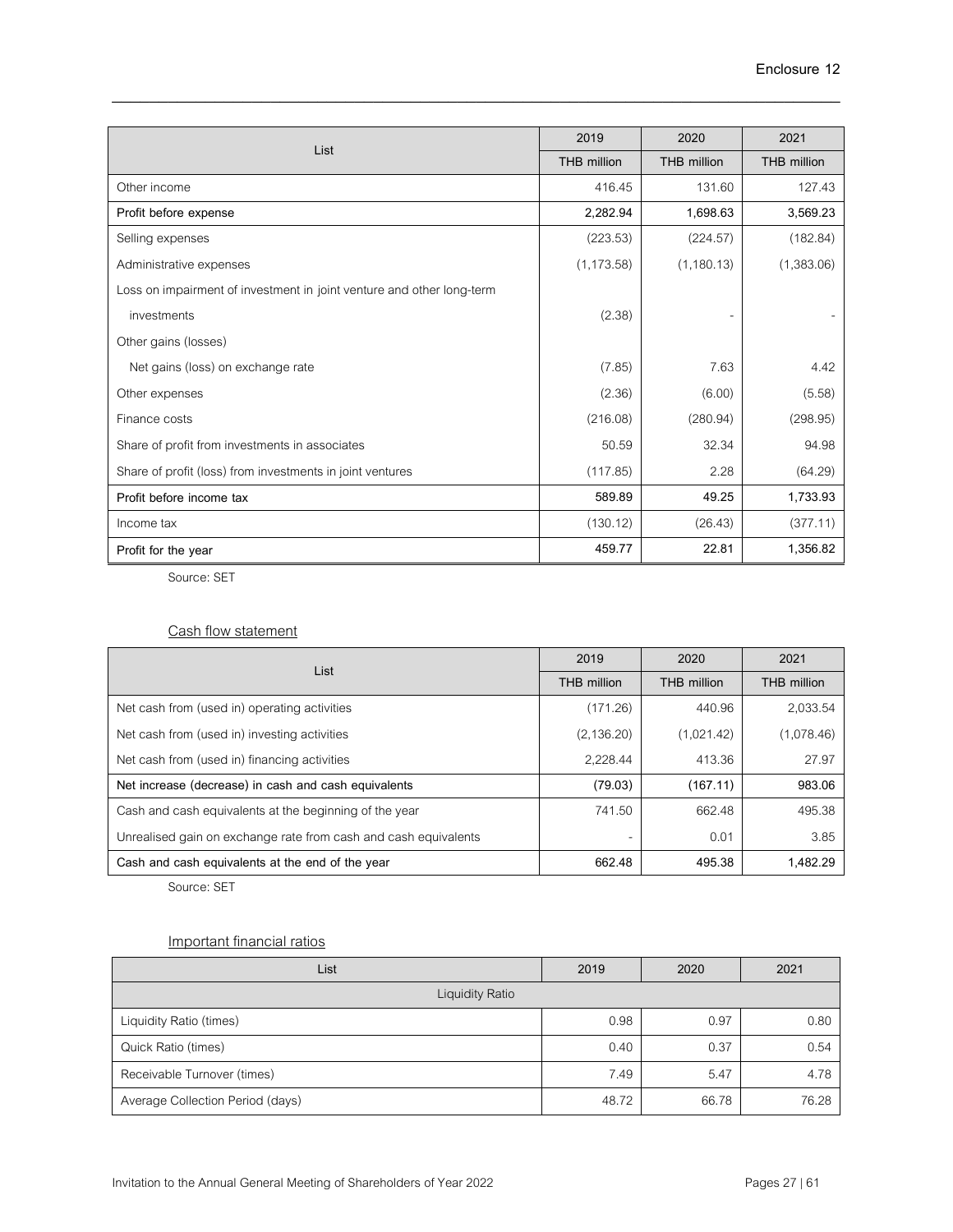| List                             | 2019   | 2020   | 2021   |
|----------------------------------|--------|--------|--------|
| Inventory Turnover (times)       | 2.44   | 2.03   | 2.88   |
| Average Holding Period (days)    | 149.82 | 180.08 | 126.59 |
| Account Payable Turnover (times) | 3.48   | 4.27   | 3.79   |
| Average Payment Period (days)    | 104.85 | 85.87  | 96.35  |
| Cash Cycle (days)                | 93.69  | 161.29 | 106.52 |
| Profitability Ratio              |        |        |        |
| Gross margin (%)                 | 22.67  | 21.42  | 31.73  |
| Net profit margin (%)            | 5.32   | 0.31   | 12.36  |
| <b>Efficiency Ratio</b>          |        |        |        |
| Return On Equity (%)             | 5.60   | 0.77   | 15.70  |
| Return on Assets (%)             | 4.22   | 1.63   | 9.22   |
| Asset Turnover (times)           | 0.45   | 0.37   | 0.50   |
| <b>Financial Ratio</b>           |        |        |        |
| Debt to Equity Ratio (times)     | 1.31   | 1.43   | 1.47   |
| Interest Coverage Ratio (times)  | 3.73   | 1.18   | 6.80   |

Source: www.setsmart.com

### **5.2.2. Explanation and analysis of financial position and operating results**

**1) Consolidated results**

### - **Revenue**

## 2019

THG's revenue comprises of revenue from medical service, healthcare solutions provider and other businesses. Total revenue was THB 8,232 million, increasing by 16% from domestic hospital revenue and revenue recognized from active living unit transfer of Jin Wellbeing County.

Medical Service Business had revenue of THB 7,461 million, increasing by 13.4%.

- Domestic hospitals comprise of Thonburi Hospital, Thonburi Hospital 2, Rajyindee Hospital, Thonburi Bamrungmuang Hospital and Thonburi Thungsong Hospital. Total revenue was THB 6,754 million, increasing by 16.3% mainly from
	- o 1) operations of Thonburi Bamrungmuang Hospital contributed to 13.5% increase
	- o new clinics and centers contributed to higher patient volume
	- o higher medical intensity contributed to higher pay per bill
- Hospital management business revenue was THB 440 million, decreasing by 10.9%, mainly from reduced hospital management contract value by THB 33 million because the contract ended in 1Q18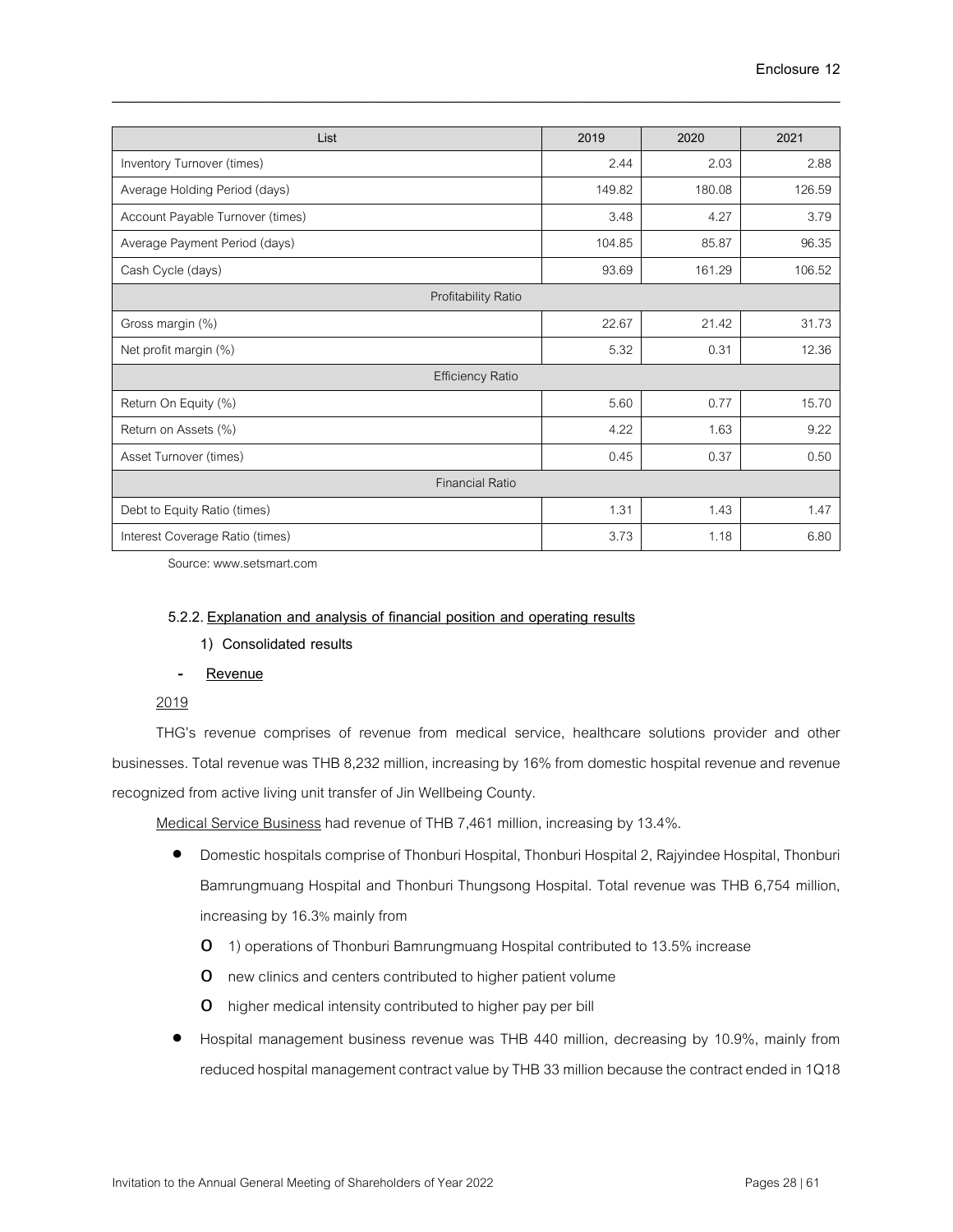• Excellence center business revenue was THB 267 million, decreasing by 3.3%, mainly from lower patient volume.

#### **Healthcare Solution Provider**

It comprises of senior living project, dental equipment and supplies provider, chained drug stores and home healthcare. The revenue was THB 756 million, increasing by 53.7%, from revenue recognized from active living unit transferred at Jin Wellbeing County. In 2019, 88 units were transferred. To date since 4Q18, total of 107 units were transferred.

\_\_\_\_\_\_\_\_\_\_\_\_\_\_\_\_\_\_\_\_\_\_\_\_\_\_\_\_\_\_\_\_\_\_\_\_\_\_\_\_\_\_\_\_\_\_\_\_\_\_\_\_\_\_\_\_\_\_\_\_\_\_\_\_\_\_\_\_\_\_\_\_\_\_\_\_\_\_

## 2020

THG's revenue comprises of revenue from medical service, healthcare solutions provider and other businesses. Total revenue was THB 7,315 million decreasing by 11.1% from THB 8,232 million

### Medical Service Business

Revenue was of THB 6,913 million, decreasing by 7.3% from THB 7,461 million as COVID -19 pandemic caused a decrease in patient volume due to difficulties for foreign patient in entering Thailand for medical treatment and domestic patients avoided going to hospitals.

#### Healthcare Solution Provider

Revenue was of THB 386 million, decreasing by 48.9% from THB 756 million due to uncertainties in economy causing a delay in decision to transfer residential units in Jin Wellbeing County. In 2020, revenue from transferring 19 units was recognized when compared to 88 units in 2019. Medical equipment business had a revenue decrease because the lockdown during COVID-19 caused customers, i.e. dental clinics, to temporary close.

### 2021

THG's revenue comprises of revenue from medical service, healthcare solutions provider and other businesses. Total revenue was THB 10,848 million, an increase of 48.3% from THB 7,315 million.

### Medical Service Business

Revenue was of THB 10,415 million, an increase of 50.7% from THB 6,913 million. Due to the situation of COVID-19outbreak, THG changed operations of Thonburi Bamrungmuang Hospital to fully treat COVID-19 patients. In addition, THG also in cooperation with the government to operate field hospitals and hotel operators to operate hospitels, including vaccination services to public. Revenues related to COVID-19 accounted for 30.8% of total medical service business revenue

### Healthcare Solution Provider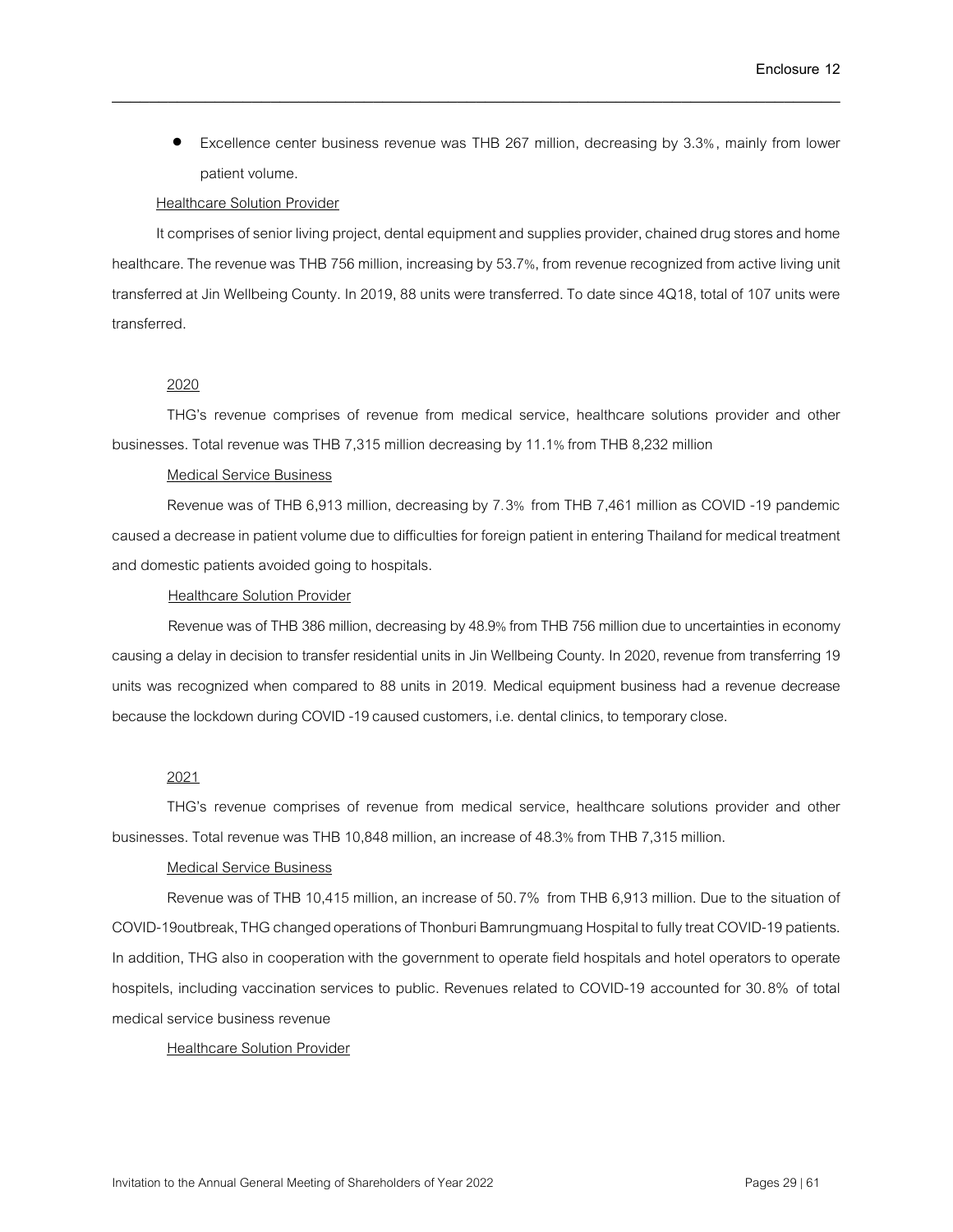Revenue was of THB 410 million, decreasing by 6.2% from THB 386 million, mainly due to economic uncertainty which caused a delay in decision making of customers of Jin Wellbeing Country, in this year. However, to adjust the operation according to the situation, Thonburi Burana Hospital provided Drive-Thru COVID-19 screening service in front of Jin Wellbeing County facility, and vaccination service inside the facility since June 2021, and joined with hotel operators to take care of COVID-19 patients during 3Q21, resulting in a revenue of THB220mn. (The revenue generated by COVID-19 patients is included in Medical Service Business)

\_\_\_\_\_\_\_\_\_\_\_\_\_\_\_\_\_\_\_\_\_\_\_\_\_\_\_\_\_\_\_\_\_\_\_\_\_\_\_\_\_\_\_\_\_\_\_\_\_\_\_\_\_\_\_\_\_\_\_\_\_\_\_\_\_\_\_\_\_\_\_\_\_\_\_\_\_\_

### - **Cost of sales and services**

### 2019

Total cost was THB 6,366 million, increasing by 22.8%, along with revenue growth. Main cost was from medical service business which is THG's group core business. The costs of the 3 businesses are classified as follows:

- (1) Cost of medical service was THB 5,861 million, increasing by 21.2% mainly from
	- 1) the increase of doctor fees, nurse and staff costs, drugs & medical supplies, by THB 656 million, or 13.6%
	- 2) the increase of depreciation and amortization, increasing by THB 228 millionor 4.7%
		- THB 118 million or 2.4% from completion of Thonburi Bamrungmuang Hospital and Thonburi Thungsong Hospital's construction, and from purchase of medical equipment
		- THB 110 million or 2.3% from reclassification of an amortization from Thonburi Bamrungmuang's hospital leasehold right from administrative expenses to cost of hospital operation
- (2) Cost of healthcare solutions provider was THB 492 million, increasing by 46.4%, mainly from
	- 1) the increase of unit cost of active living at Jin Wellbeing County that was in line with revenue growth
	- 2) the decrease of dental equipment cost that was more than revenue decrease because goods sold this year had higher gross profit margin than last year

### 2020

Total cost was THB 5,748 million, decreasing by 9.7% from THB 6,366 million. Main cost was from medical service business which is THG's group core business. The costs of the 3 businesses are classified as follows:

(1) Cost of medical service was THB 5,459 million, decreasing by 6.9% from THB 5,861 million. As the revenue decreased, THG managed costs, especially major ones i.e. staff cost to decrease by 13.4%,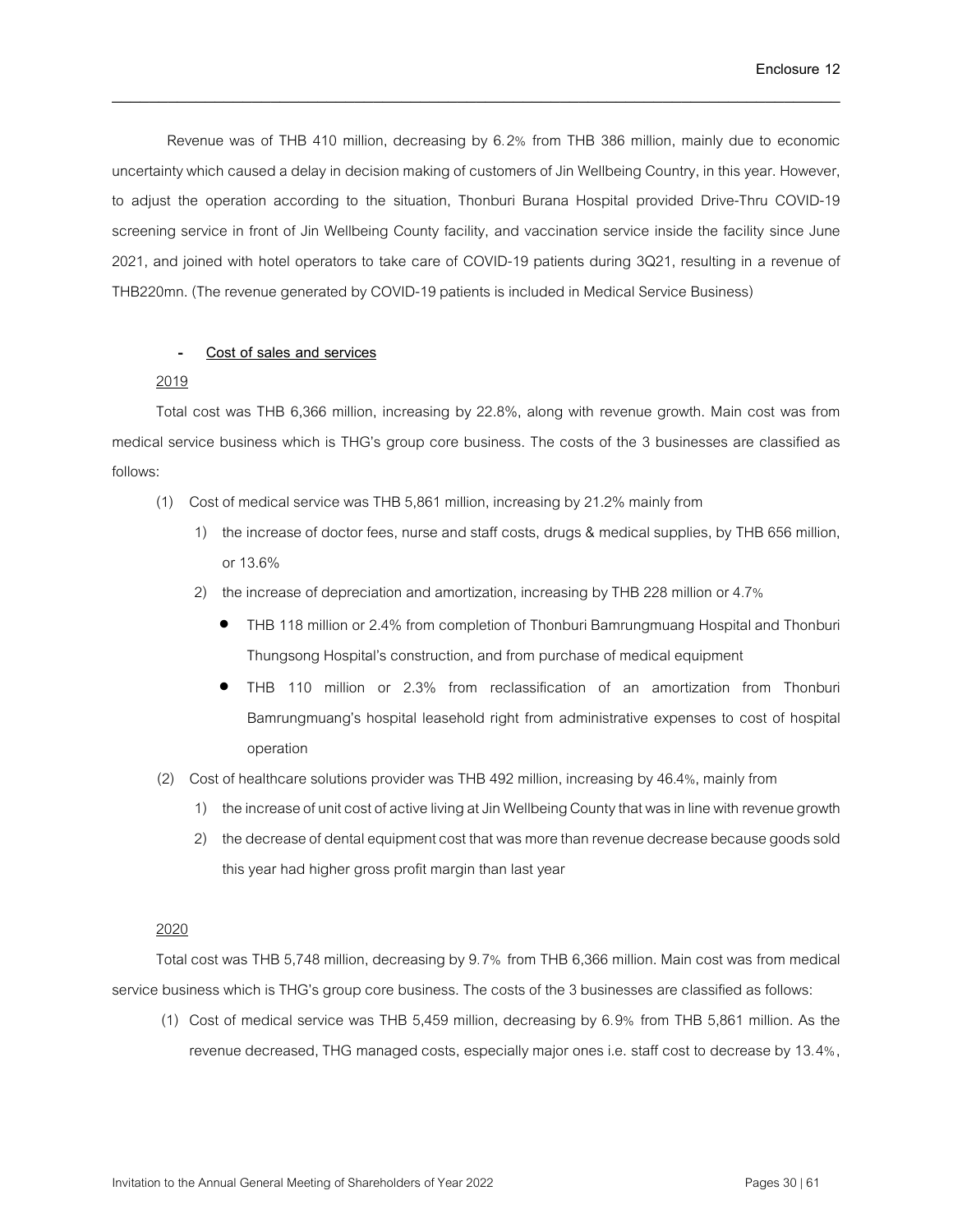doctor fee to decrease by 4.5% and drugs and medical supplies to decrease by 10.7%, in order to align with decreasing revenue.

(2) Cost of healthcare solutions provider was THB 278 million, decreasing by 44.3% from THB 492 million. It was mainly from lower costs of residential units at Jin Wellbeing County as revenue decreased.

### 2021

Total cost was THB 7,406 million, increasing by 28.8% from THB 5,748 million, with factors as follows.

\_\_\_\_\_\_\_\_\_\_\_\_\_\_\_\_\_\_\_\_\_\_\_\_\_\_\_\_\_\_\_\_\_\_\_\_\_\_\_\_\_\_\_\_\_\_\_\_\_\_\_\_\_\_\_\_\_\_\_\_\_\_\_\_\_\_\_\_\_\_\_\_\_\_\_\_\_\_

- (1) Cost of medical service was THB 7,083 million, increasing by 29.7% from THB 5,459 million. THG effectively managed cost resulting in a ratio of cost to revenue decreased to 68.0% from 79.0%. Main costs in this year were
	- 1) Construction cost from the investment in field ICU and equipment for COVID-19treatment. Most of them recognized as expenses in 2021.
	- 2) Rental fee at hospitels
	- 3) Doctor fees and staff costbecause THG sent medical staff to operate in filed ICU and hospitels
	- 4) Lab, medicine, and medical supplies, chest x-ray, blood examination, for COVID-19 screening and treatment
- (2) due to the end of a management contract with a public hospital caused a cost decrease of THB 61 million or 4.4%.

### - **Selling, general and administrative expenses**

### 2019

SG&A and management remuneration was THB 1,397 million, increasing by 1.3%, mainly from the increase of THB 104 millionor 7.5% in staff cost because of the operation of a new hospital and project development.

However, selling and admin expenses decrease from last year because

- (1) the decrease in marketing expenses by THB 52 million, or 3.8%
- (2) the decrease or 8.2% in amortization of Thonburi Bamrungmuang Hospital's leasehold right because it was reclassified to cost of hospital operation sold instead

## 2020

SG&A and management remuneration was THB 1,405 million, increasing by 0.6% from THB 1,397 million, but THG managed to decrease SG&A of the core business by 11%. The increasing part was from new projects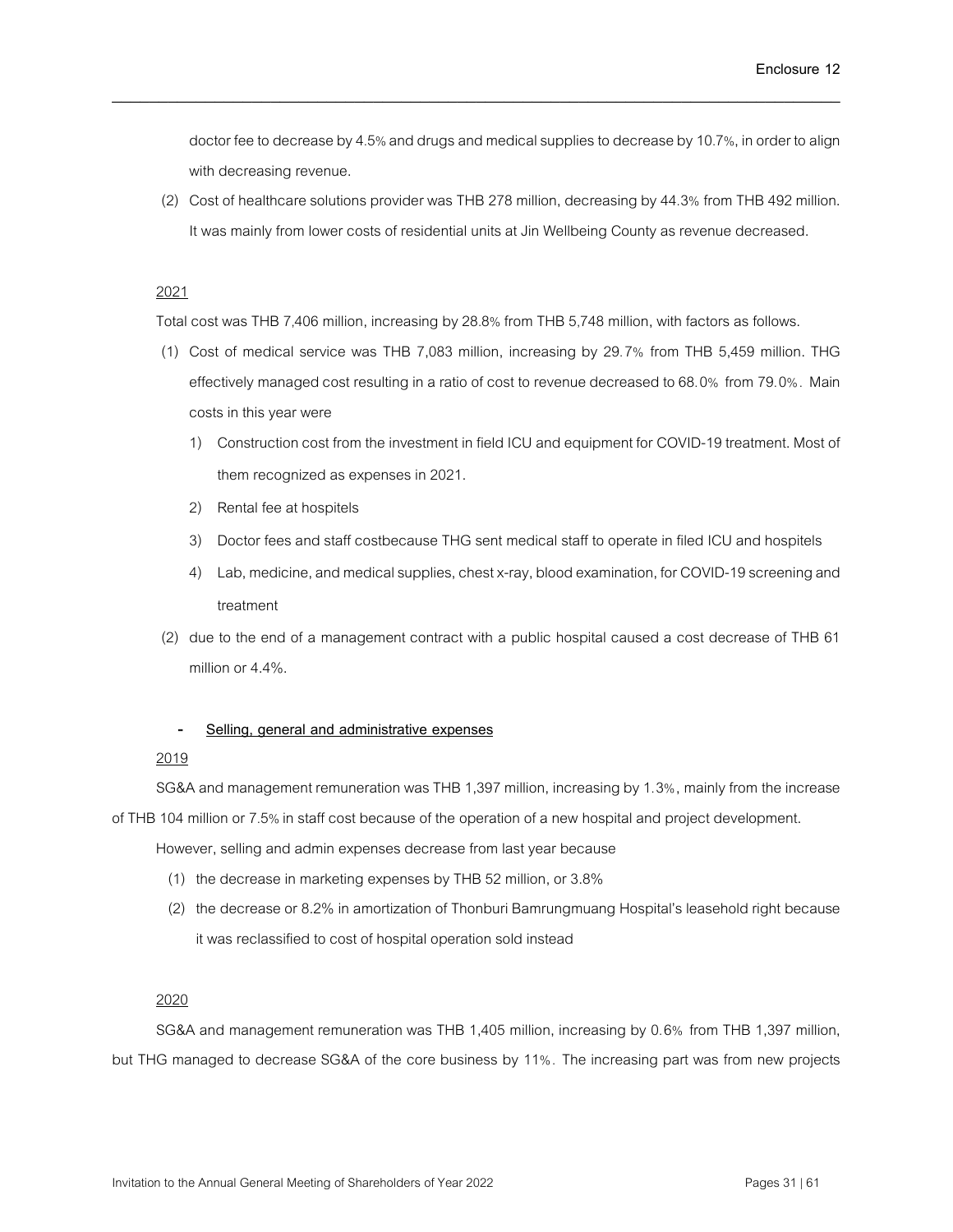opened in 2019. There was an increase of depreciation of THB 72 million or by 142.1% from Thonburi Bamrungmuang Hospital, Thonburi Thungsong Hospital and Jin Wellbeing County that was completed in 3Q20.

\_\_\_\_\_\_\_\_\_\_\_\_\_\_\_\_\_\_\_\_\_\_\_\_\_\_\_\_\_\_\_\_\_\_\_\_\_\_\_\_\_\_\_\_\_\_\_\_\_\_\_\_\_\_\_\_\_\_\_\_\_\_\_\_\_\_\_\_\_\_\_\_\_\_\_\_\_\_

### 2021

SG&A was THB 1,566 million, increasing by 11.5% from THB 1,405 million, the increase was mainly from staff cost that increased by 6.4% and depreciation by 2.9%. The increase caused by the operation of hospitels and filed ICUs. When compared to total revenue, the SG&A decreased from 19.2% to 14.4%.

#### - **Financial cost**

### 2019

It was THB 216 million, increasing by 50.0% while the interest-bearing debt As of December 31, 2019 was THB 8,976 million, higher than THB 6,196 million last year. THG managed loans and balance of short-term and longterm loan to an appropriate level. Average interest rate decreased from 2.9% to 2.8%

#### 2020

It was THB 281 million, increasing by 30.1% from THB 216 million. It was mainly from higher loan to repay assets payables from finished projects (Jin Wellbeing County, Thonburi Burana Hospital and Thonburi Bamrungmuang Hospital). It was also from loan restructuring that short -term loan was converted to long -term loan to align with THG's long -term investment plan and to improve liquidity to support future plans.

### 2021

It was THB 299 million, increasing by 6.4% from THB 281 million. In 2021, THG has invested in COVID-19 project resulting in increased loan from financial institutions, including the construction in progress has completed during 3Q21 led to increase in financial cost. However, the average cost of und remains at the same level as the previous year.

#### - **Profit**

## 2019

Gross profit was THB 1,866 million, decreasing by 2.2%. Gross profit margin was 22.7% decreasing from 26.9% last year mainly due to the decrease in revenue from overseas consulting services.

Net profit attributable to the parent was THB 462 million, increasing by 32.8%. Net profit margin (parent) was 5.6% increasing from 4.9% mainly due to the disposal of investment.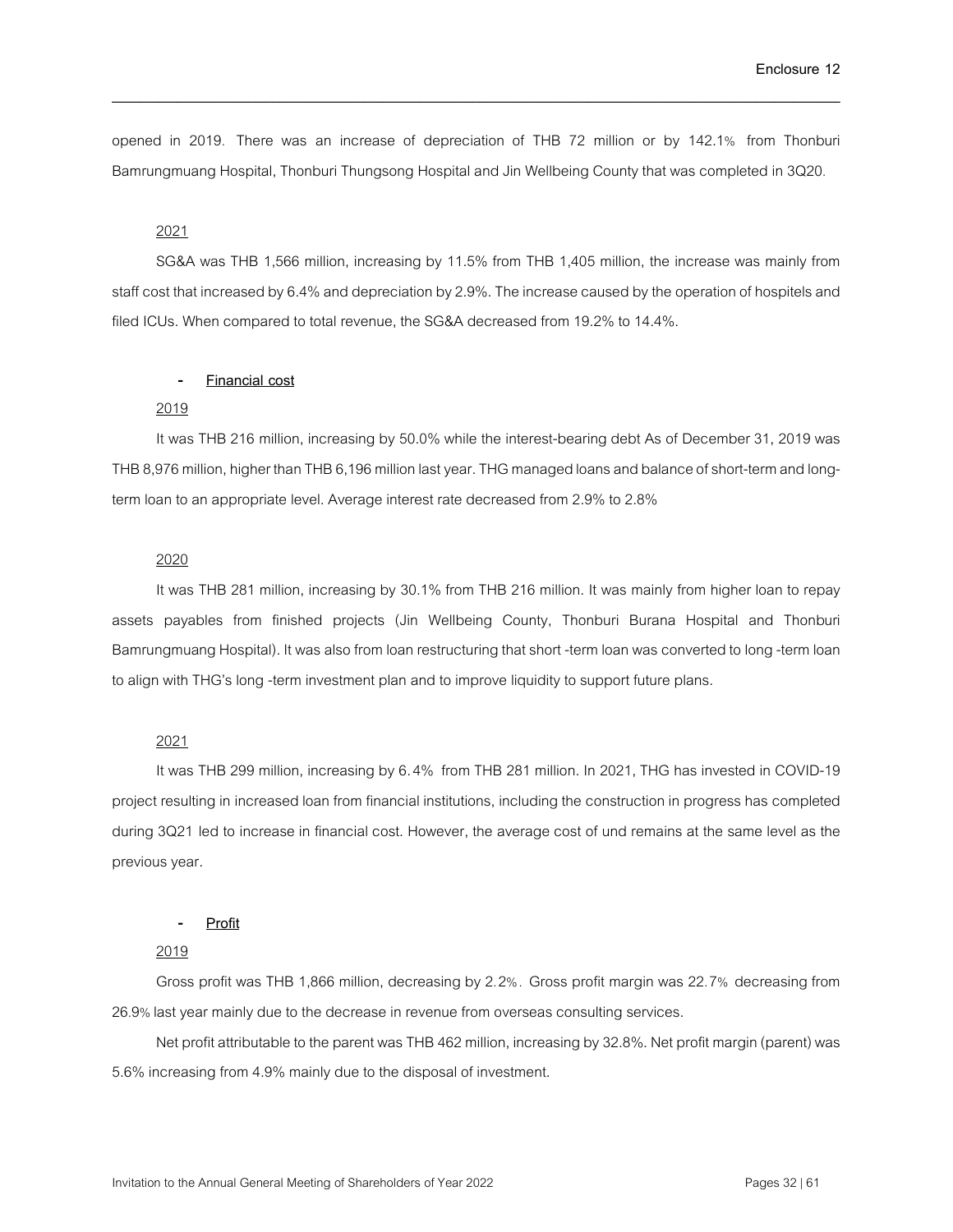### 2020

Gross profit was THB 1,567 million, decreasing by 16.0% from THB 1,866 million due to significant drop in total revenue. Although we executed cost control, cost from depreciation increased by THB 91 million or 57% from last year because of investment in Thonburi Bamrungmuang Hospital starting in 1Q19, construction of Thonburi Thung Song Hospital which operation starting in November 2019, construction of Thonburi Burana Hospital finished in 3Q20, and investment in space improvement and medical equipment.

\_\_\_\_\_\_\_\_\_\_\_\_\_\_\_\_\_\_\_\_\_\_\_\_\_\_\_\_\_\_\_\_\_\_\_\_\_\_\_\_\_\_\_\_\_\_\_\_\_\_\_\_\_\_\_\_\_\_\_\_\_\_\_\_\_\_\_\_\_\_\_\_\_\_\_\_\_\_

Net profit – parent was THB 62 million, decreasing by 86.6% from THB 462 million. Net profit margin – parent decreased to 0.9% from 5.6%, mainly due to revenue decrease during COVID -19 situation.

#### 2021

Gross profit was THB 3,442 million, increasing by more than 100%from THB 1,567 million. Gross profit margin increased to 31.7% from 21.4% mainly due to the revenue increase from COVID-19 treatment. Also, costs and expenses were effectively reduced, resulting in a growth in revenue was higher than cost side. Therefore, gross profit margin improved. Looking at Gross profit excluding COVID-19 transactions, the percentage of Gross profit increased from 21.4% to 23.5% due to efficient cost management.

Net profit - parent was THB 1,337 million, increasing by more than 100% from THB 62 million, Net profitparent margin increased to 12.3% from 0.9 % mainly due to higher revenue and effective cost management.

#### **2) Overview of operating status**

#### - **Assets**

## 2019

As of December 31, 2019, THG had total assets of THB 20,285 million, increasing from THB 17,927 million as of December 31, 2018.

### **Current assets increased from**

- trade receivables and other receivables by THB 453 million because of higher patient volume causing receivables to increase along with revenue. Other receivables increased from subsidiaries renting out land.
- inventory by THB 252 million from completed units in Jin Wellbeing County
- cost of project development by THB 106 million, from Jin Wellbeing County and Thonburi Health Village

#### **Non-current assets increased from**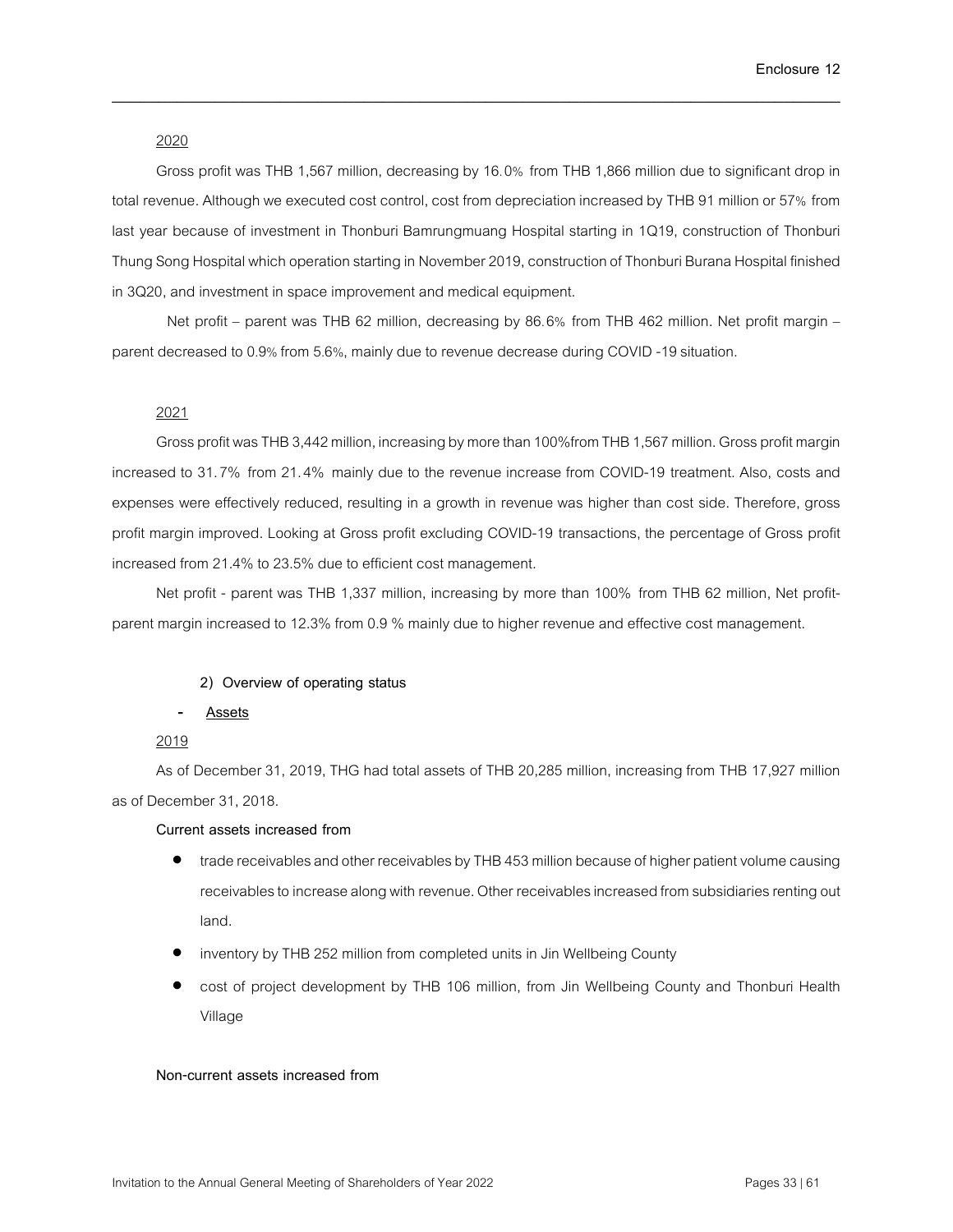• Net investment in joint venture by THB 198 million because THG invested more in Ar Yu International Hospital in Myanmar since 2Q19 and recognized its loss

\_\_\_\_\_\_\_\_\_\_\_\_\_\_\_\_\_\_\_\_\_\_\_\_\_\_\_\_\_\_\_\_\_\_\_\_\_\_\_\_\_\_\_\_\_\_\_\_\_\_\_\_\_\_\_\_\_\_\_\_\_\_\_\_\_\_\_\_\_\_\_\_\_\_\_\_\_\_

• Property, plant and equipment, and advance payment for fixed assets by THB 1,364 million, due to construction of a Thonburi Bamrungmuang Hospital, Thonburi Thungsong Hospital, Thonburi Burana Hospital, Jin Wellness Institute, medical equipment and office furniture.

## 2020

As of December 31, 2020, THG had total assets of THB 20,280 million, decreasing from THB 20,285 million as of December 31,2019

THG adopted new accounting standards regarding financial instruments (TAS 32 and TFRS 9) and regarding operating leases (TFRS 16) on January 1, 2020. Accumulated impact was recognized, and it was not restated. Compared details are as follows.

| As of December 31, 2019                                 | January 2020 onwards                                        |
|---------------------------------------------------------|-------------------------------------------------------------|
| Current assets                                          | Current assets                                              |
| - Short-term investments                                | - Financial assets measured at fair value through profit or |
|                                                         | loss                                                        |
|                                                         | - Financial assets measured at fair value through other     |
|                                                         | comprehensive income                                        |
| Current assets                                          | Non-current assets                                          |
| - Current portion of prepaid rental                     | - Right -of-use assets                                      |
| Non-current assets                                      | Non-current assets                                          |
| $-$ -Long -term investments in equity securities        | - Financial assets measured at fair value through other     |
| - Other long -term investments                          | comprehensive income                                        |
| Non-current assets                                      | Non-current assets                                          |
| - Land leasehold rights and leased buildings            | Right -of-use assets<br>$\qquad \qquad -$                   |
| Prepaid rental                                          |                                                             |
| Property, plant and equipment (recorded as assets under |                                                             |
| lease agreements)                                       |                                                             |
| Intangible assets (recorded as assets under lease       |                                                             |
| agreements)                                             |                                                             |
|                                                         |                                                             |

\* The abovementioned items did not affect the Company's performance. It only changed some items from other comprehensive income items to be under retained earnings of THB 1.27 million, and the financial status statements increase by THB 152 million.

Current assets decreased by THB 5 million, comprising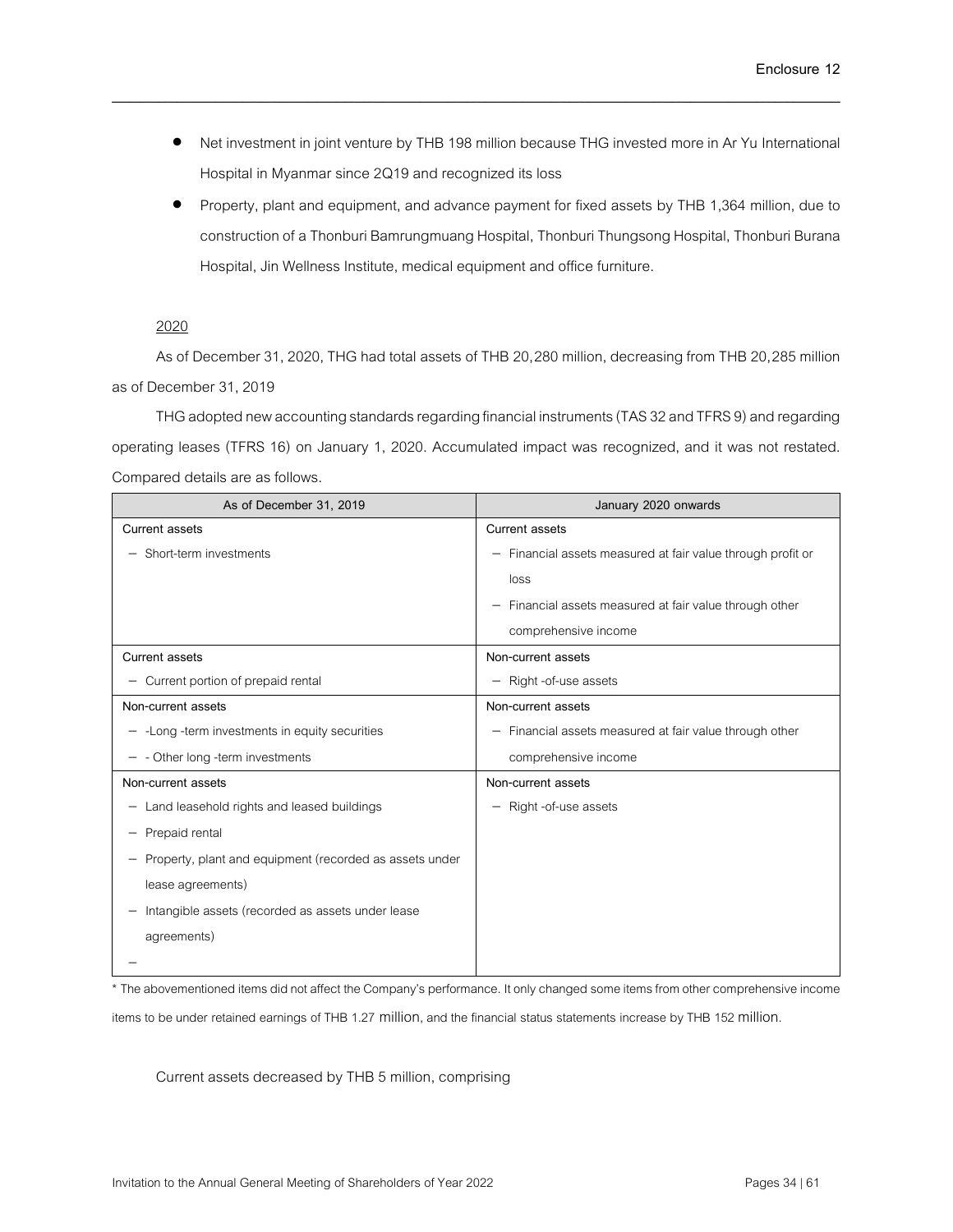**Decrease of THB 132 million in current assets** was mainly from

• the decrease of cash and cash equivalents by THB 167 million, because THG repaid the loan from assets investment to receive tax benefit.

\_\_\_\_\_\_\_\_\_\_\_\_\_\_\_\_\_\_\_\_\_\_\_\_\_\_\_\_\_\_\_\_\_\_\_\_\_\_\_\_\_\_\_\_\_\_\_\_\_\_\_\_\_\_\_\_\_\_\_\_\_\_\_\_\_\_\_\_\_\_\_\_\_\_\_\_\_\_

**Increase of THB1 28 million in non-current assets** was mainly from

- the increase of property, plant and equipment by THB 549 million, because THG had assets with completed construction in Jin Wellbeing County, as well as had more investment of medical equipment.
- the decrease of investment in joint venture of THB 485 million, because of the divestment in Welly Hospital in China.

### 2021

As of December 31, 2021, THG had total assets of THB 23,799 million, increasing by17.4% from December 31, 2020. Significant changes are as follows.

Trade and other account receivable, including an advance payment for Moderna vaccine increased by THB 1,832 million, mainly relating to COVID-19 treatment.

### - **Liabilities**

#### 2019

As of December 31, 2019, THG had total liabilities of THB 11,503 million, increasing from THB 9,201 million as of December 31, 2018. Most of them were short-term and long-term debt from financial institutions. Net increase of debt from financial institutions was THB 2,692 million for investment and project

#### 2020

As of December 31, 2020, THG had total liabilities of THB 11,949 million, increasing from THB 11,503 million as of December 31, 2019. Most of them were loans from financial institutions, increasing by TH B 582 million, which were mainly long -term loan to repay short -term loans in restructuring of loans to match the investments. The loans were also for project developments and to repay debt of finished projects and fixed assets, mainly for Jin Wellbeing Country and Thonburi Bamrungmuang Hospital.

#### 2021

As of December 31, 2021, THG had total liabilities of THB 14,181 million, increasing by 18.7% from December 31, 2020. Significant changes are as follows. Trade and other accounts payable increased due to 1)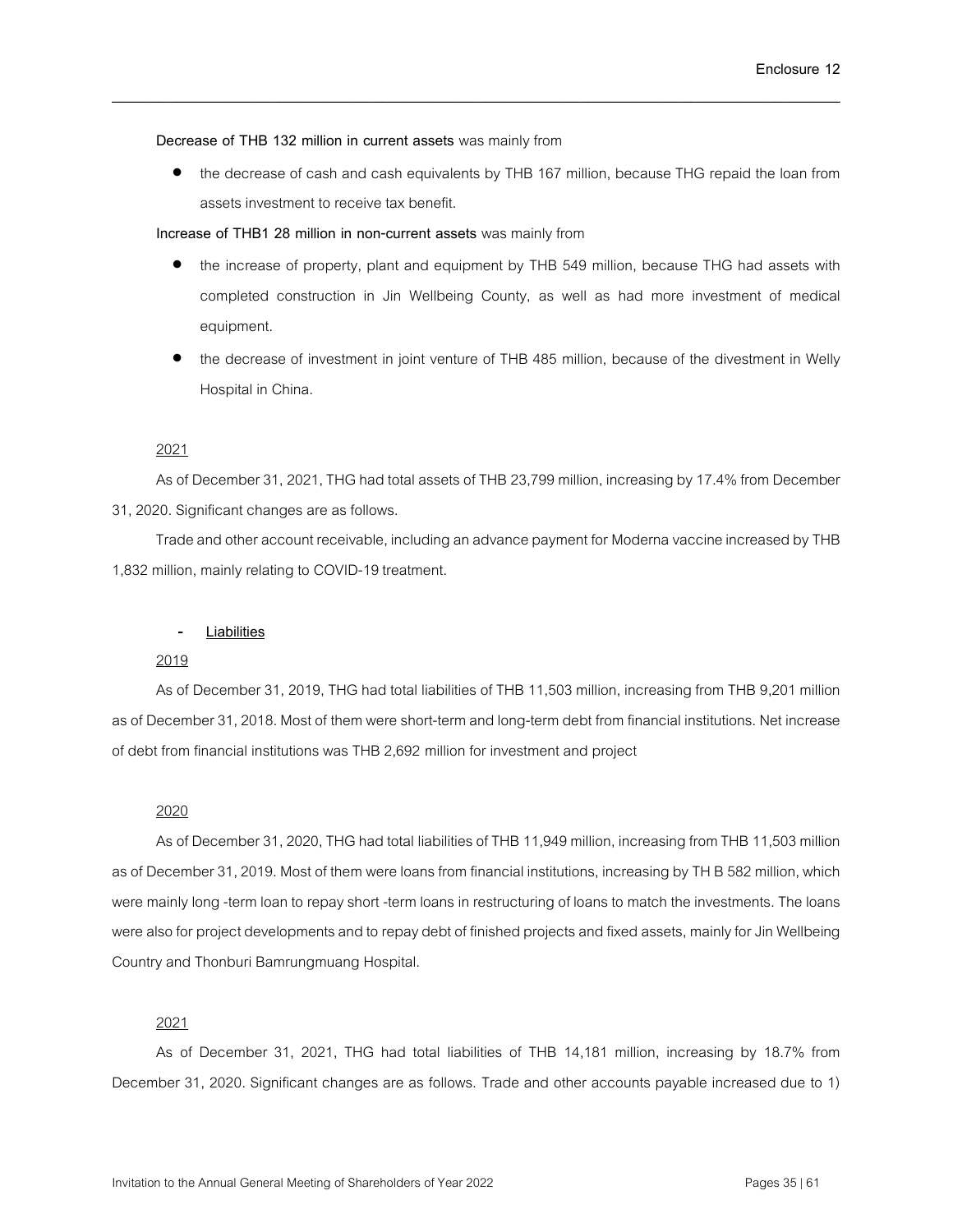payable to suppliers for COVID-19 treatment such as medical supplies, doctor fee, medical equipment, etc. 2) advance payment from Moderna vaccine.

\_\_\_\_\_\_\_\_\_\_\_\_\_\_\_\_\_\_\_\_\_\_\_\_\_\_\_\_\_\_\_\_\_\_\_\_\_\_\_\_\_\_\_\_\_\_\_\_\_\_\_\_\_\_\_\_\_\_\_\_\_\_\_\_\_\_\_\_\_\_\_\_\_\_\_\_\_\_

#### - **Equity**

### 2019

As of December31, 2019, THG had total equity of THB 8,782 million, increasing from THB 8,726 million as of December 31, 2018. The increase was from higher net profit despite dividend payment to shareholders twice this year, totaling THB 382 million.

### 2020

As of December 31, 2020, THG had total equity of THB 8,331 million, decreasing from THB 8,782 million as of December 31, 2019, because of 1) dividend payment 2) stock repurchase from market 3) loss from decreased price of stock investments and 4) net loss shared from Ar Yu joint venturedue to foreign exchange loss

### 2021

As of December 31, 2021, THG had total equity of THB 9,618 million, increasing from THB 8,331 million as of December 31, 2020. Mainly due to an increase in unappropriated retained earnings of THB 1,112 million.

#### **5.2.3. Financial risk factors**

#### - **Liquidity risk**

Prudent liquidity risk management implies maintaining sufficient cash and the availability of funding through an adequate amount of committed credit facilities, and the ability to close out market positions. Due to the dynamic nature of the underline business, the Group Treasury aims at maintaining flexibility in funding by keeping committed credit lines available.

### - **Credit risk**

Credit risk is the risk that one party will fail to fulfill the obligations specified in the contract and caused the other party financial damage.

The Group's revenue mainly is medical service. To manage credit risk, the Group has set the threshold level of reliability of customers. In addition, trade receivables are mostly insurance companies who are stable and doing business together for a long time. Therefore, the management considered that the credit risk on trade receivables is low.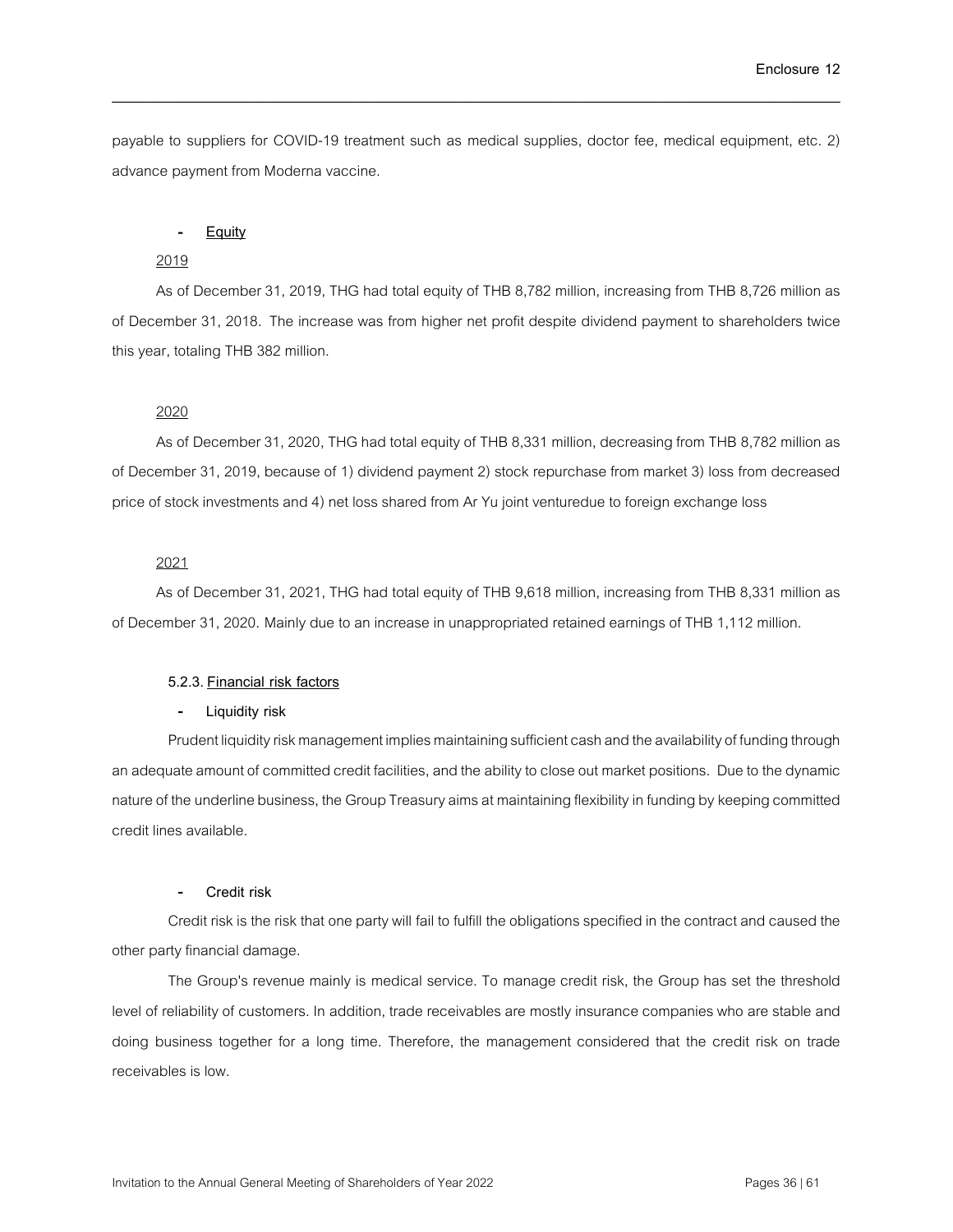### - **Foreign exchange risk**

Foreign exchange risk is the risk that the value of a financial instrument will fluctuate due to changes in market foreign exchange rate.

\_\_\_\_\_\_\_\_\_\_\_\_\_\_\_\_\_\_\_\_\_\_\_\_\_\_\_\_\_\_\_\_\_\_\_\_\_\_\_\_\_\_\_\_\_\_\_\_\_\_\_\_\_\_\_\_\_\_\_\_\_\_\_\_\_\_\_\_\_\_\_\_\_\_\_\_\_\_

The Group has exposure to foreign currency exchange fluctuations on import purchasing of goods. The Group has made forward exchange contracts to hedge the risk of fluctuations in foreign currency exchange rates as appropriate with situation at the moment.

### - **Interest rate risk**

Interest rate risk is the risk that the value of a financial instrument will fluctuate due to changes in market interest rates.

The interest rate risk is the risk that future movements in market interest rates will affect the results of the Group's operations and its future cash flow. The Group has no significant interest-bearing assets. Hence, the management consider that the Group has low interest rate risk. However, the Group has entered into long-term borrowing agreements with financial institutions bearing floating interest rates. The Group use floating to fixed interest rate swaps to reduce this risk when necessary. The management believe that effect of interest rate fluctuation on long-term borrowing agreements with financial institutions will not materially affect the Group. Outstanding balance of significant financial assets and financial liabilities and their interest rates As of 31 December 2021 and 2020 are disclosed in Note 14.

## **5.3. Current financial projections**

- None-

### **5.4. List of management and shareholders of the company**

### **5.4.1. Board of Directors**

List of the Board of Directors as of March 23, 2022

| Name                                      | Position                                                          |
|-------------------------------------------|-------------------------------------------------------------------|
| Mr. Boon Vanasin                          | Chairman of the Board of Directors                                |
| Mr. Tanatip Suppradit<br>2.               | Chairman of Executive Committee, Chief Executive Officer and Vice |
|                                           | Chairman                                                          |
| 3.<br>Mr. Chalermkul Apibunyopas          | Director                                                          |
| Mr. Aasis Unnanuntana<br>$\overline{4}$ . | <b>Director</b>                                                   |
| 5.<br>Miss Nalin Vanasin                  | Director                                                          |
| 6.<br>Mr. Kajorn Thanapase                | <b>Director</b>                                                   |
| Mr. Sita Meksawan                         | Director                                                          |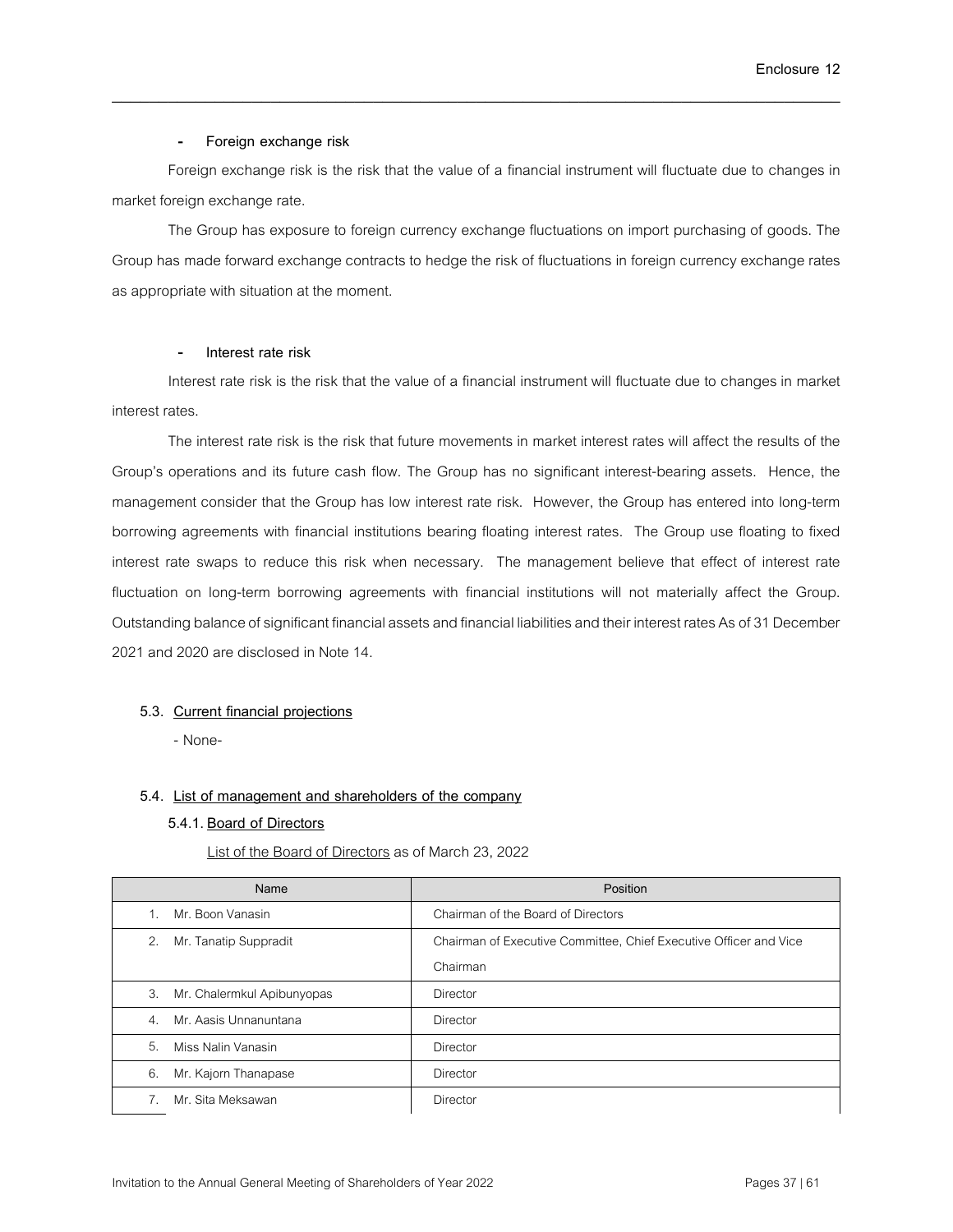| Name                             | Position                                               |
|----------------------------------|--------------------------------------------------------|
| Mr. Aurchat Kanjanapitak<br>8.   | Director                                               |
| 9.<br>Miss Rukkagee Kanjanapitak | Director                                               |
| 10. Mr. Virachai Srikajon        | Independent Director / Audit Committee                 |
| Miss Linda Kraivit<br>11         | Independent Director / Audit Committee                 |
| 12. Mrs. Kannika Ngamsopee       | Independent Director / Chairman of The Audit Committee |
| 13. Mr. Vikrom Koompirochana     | Independent Director                                   |

## **5.4.2. Shareholders**

Thonburi Healthcare Group Public Company Limited has a registered capital of THB 847,467,400.00, paidup capital of THB 847,467,400.00, divided into 847,467,400 ordinary shares with a par value of THB 1.00 per share (One Baht)

## Top 10 shareholders as of March 23, 2022

| No.            | Major shareholders                           | Number of shares | $\frac{0}{0}$ |
|----------------|----------------------------------------------|------------------|---------------|
| 1              | Ramkhamhaeng Hospital PCL.                   | 178,489,544      | 21.06         |
| $\mathcal{P}$  | Mrs. Charuwan Vanasin                        | 121,939,119      | 14.39         |
| 3              | Doctor Amnuay Unnanuntana                    | 43,882,670       | 5.18          |
| $\overline{4}$ | Ratchathani Pattanakarn (2014) Co., Ltd.     | 41,029,200       | 4.84          |
| 5              | Mrs. Nawara Vanasin                          | 40,800,363       | 4.81          |
| 6              | Thai NVDR Company Limited                    | 29,856,066       | 3.52          |
| 7              | Mr. Arsa Meksawan                            | 28,664,737       | 3.38          |
| 8              | SOUTH EAST ASIA UK (TYPE C) NOMINEES LIMITED | 16, 143, 350     | 1.91          |
| 9              | Mr. Aurchart Kanjanapitak                    | 14,259,500       | 1.68          |
| 10             | F&S 79 Co., Ltd.                             | 8,695,656        | 1.03          |
| 11             | Other shareholders                           | 323,707,195      | 38.2          |
|                | Total                                        | 847,467,400      | 100.00        |

Source: SET

## **5.5. Other information that may materially affect the decision of investors.**

- None-

## **6. Opinion of the Board of Directors on the sufficiency of working capital**

- None -

## **7. Lawsuits or claims with material pending**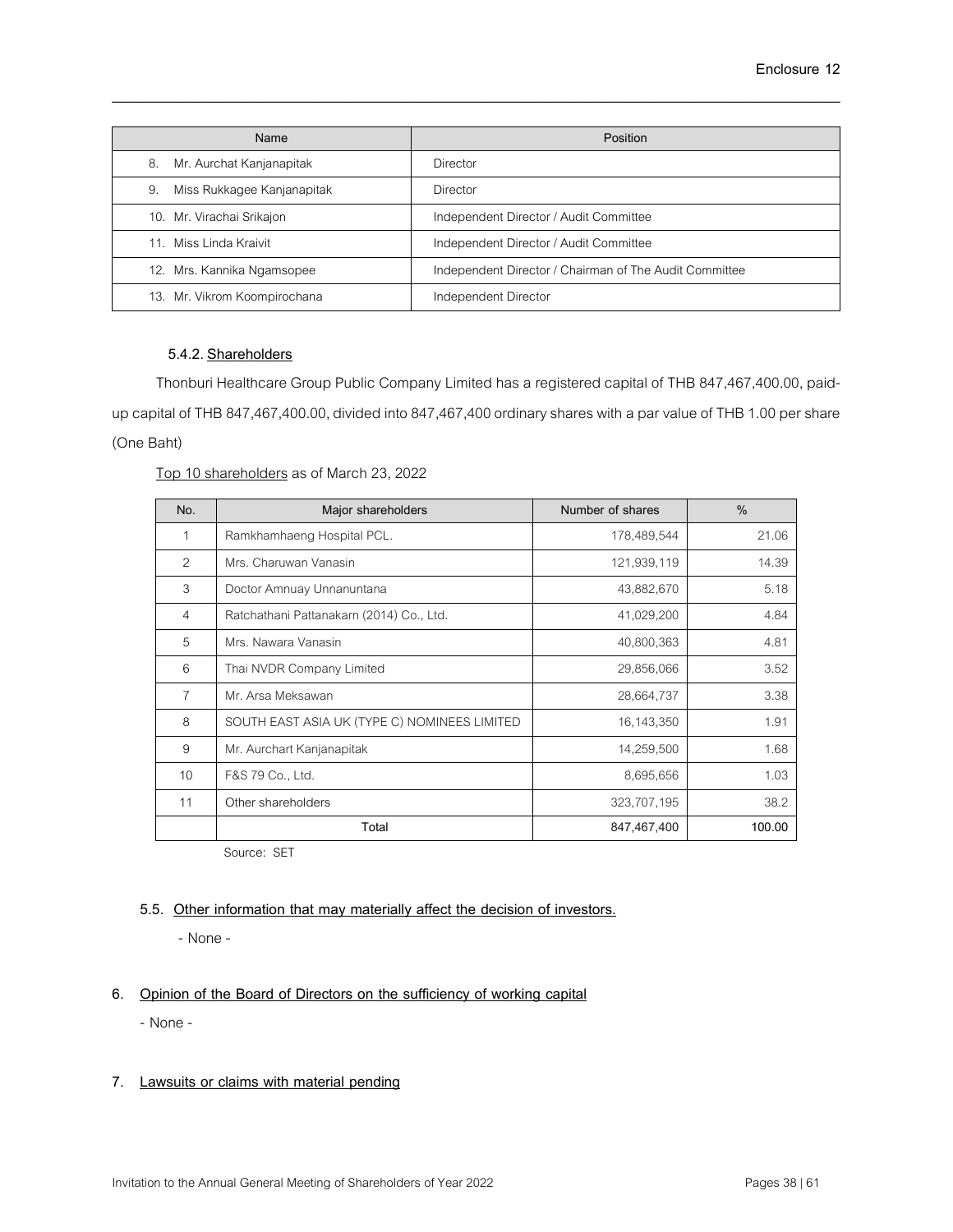### Subsidiary

1) The subsidiary has filed Department of Land and related government according to the land revocation of the Company which has lawsuits held as follows:

\_\_\_\_\_\_\_\_\_\_\_\_\_\_\_\_\_\_\_\_\_\_\_\_\_\_\_\_\_\_\_\_\_\_\_\_\_\_\_\_\_\_\_\_\_\_\_\_\_\_\_\_\_\_\_\_\_\_\_\_\_\_\_\_\_\_\_\_\_\_\_\_\_\_\_\_\_\_

1.1) The Company has filed about land NS.3K. for 2 issues (the black case). The Administrative Court judged that it was the revocation of part of certificate of land rights that issued illegally and was not considered a revocation of the right to occupy and use the land. The Central Administrative Court dismissed on 18 January 2013 which the Company appealed. As of 31 December 2021, it is under consideration by the Supreme Administrative Court.

1.2) The subsidiary has filed about land NS.3K. for 2issues which Department of Land has established the revocation committee for revoke the certificate of land rights that issued not complied with regulation. However, as of31 December 2021, there is no revocation order and it is under consideration by the revocation committee.

2) A subsidiary was filed by external party to the Court of Appeals for the land revocation of which the land was currently developing under real estate project at Pracha Uthit and filed for adverse possession of such land. However, the subsidiary had filed back the party for trespassing and claimed for damages and the action of the party to remove possession from the property of the subsidiary.

On 26 May 2021, the subsidiary and the party agreed to settle the lawsuit and entered into the memorandum of agreement which states that the party has to remove its possessions from the subsidiary's land and comply with all condition in the memorandum also will not file a petition on servitude anymore or if already filed, it will be withdrawn. The party withdraw the petition on 10 June 2021 and on 30 August 2021, the subsidiary field a request to withdraw the lawsuit against such person for infringement and encroachment on the subsidiary's land, resulting in the lawsuit was finally resolved.

# **8. Related party transaction including but not limited to the connected transaction entered into between the Company and the directors, executives and shareholders directly or indirectly holding 10% or more of the shares.**

**8.1. Normal business transaction or normal business support with general commercial terms**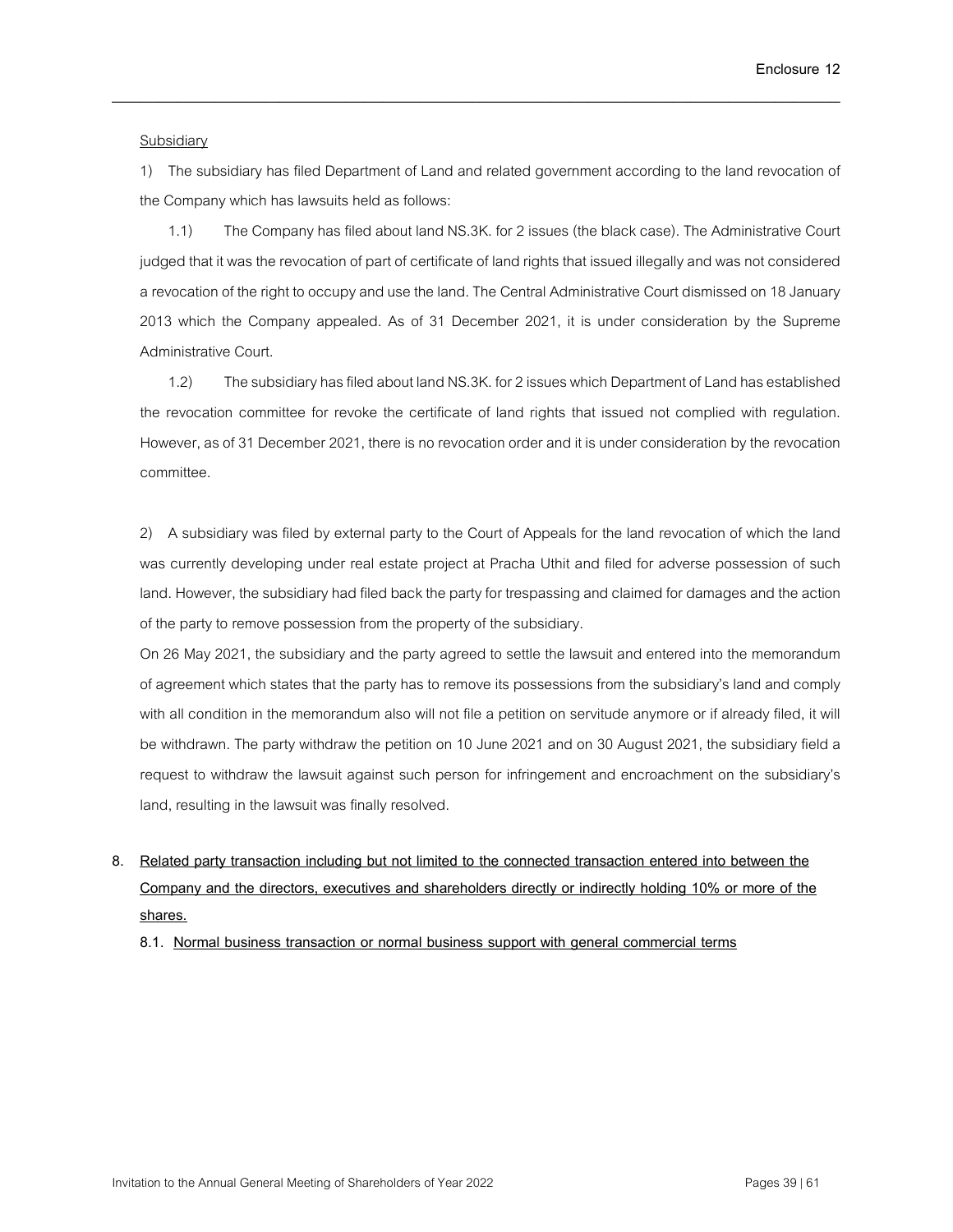| Related name / relationship  | Company<br>Transaction | The nature of<br>transaction | 2020                         | 2021    | Necessity and reasonableness     |
|------------------------------|------------------------|------------------------------|------------------------------|---------|----------------------------------|
| 1. Sirivej Chanthaburi       | DS All Co., Ltd.       | 1. Revenue from sales        |                              |         | DS All Co., Ltd., a subsidiary   |
| PCL.                         | (Former Name:          | of medical supplies          |                              |         | has sold dental supplies. The    |
|                              | Dental Siam Co.,       | on dental materials          |                              |         | trading price, conditions and    |
| Relationship                 | Ltd.                   | • Revenue from               | 41,494                       | 37,967  | trade credit are in line with    |
| As an associate company      |                        | medical supplies             |                              |         | market conditions as same as     |
| and Dr. Tanatip Suppradit is |                        | • Trade accounts             | 2,550                        |         | the conditions agreed with       |
| a director of THG.           |                        | receivable                   |                              |         | other entities in general.       |
|                              | <b>THG</b>             | 2. Revenue from              |                              |         | THG has provided consulting      |
|                              |                        | services and                 |                              |         | services on Personal             |
|                              |                        | consulting                   |                              |         | Information Protection System    |
|                              |                        | • Revenue from               | 20,000                       | 50,000  | for Hospitals (PDPA) at the      |
|                              |                        | services and                 |                              |         | service rates specified in the   |
|                              |                        | consulting                   |                              |         | contract which is the general    |
|                              |                        | • Trade accounts             | 21,400                       |         | market price, and the            |
|                              |                        | receivable                   |                              |         | conditions are in accordance     |
|                              |                        |                              |                              |         | with the contract mutually       |
|                              |                        |                              |                              |         | agreed upon under careful        |
|                              |                        |                              |                              |         | consideration of both parties in |
|                              |                        |                              |                              |         | the appropriate benefits which   |
|                              |                        |                              |                              |         | is in accordance with general    |
|                              |                        |                              |                              |         | business practice conditions.    |
|                              |                        |                              |                              |         |                                  |
|                              |                        | 3. Revenue from sales        |                              |         | THG sells vaccines and           |
|                              |                        | • Revenue from               | $\qquad \qquad \blacksquare$ | 696,000 | medical supplies. The trading    |
|                              |                        | sale of                      |                              |         | price, conditions and trade      |
|                              |                        | vaccines                     |                              |         | credit are in line with market   |
|                              |                        | • Revenue from               |                              | 165,690 | conditions as same as the        |
|                              |                        | sale of medical              |                              |         | conditions agreed with other     |
|                              |                        | supplies                     |                              |         | entities in general.             |
|                              |                        | • Trade accounts             |                              | 762,000 |                                  |
|                              |                        | receivable                   |                              |         |                                  |
|                              |                        |                              |                              |         |                                  |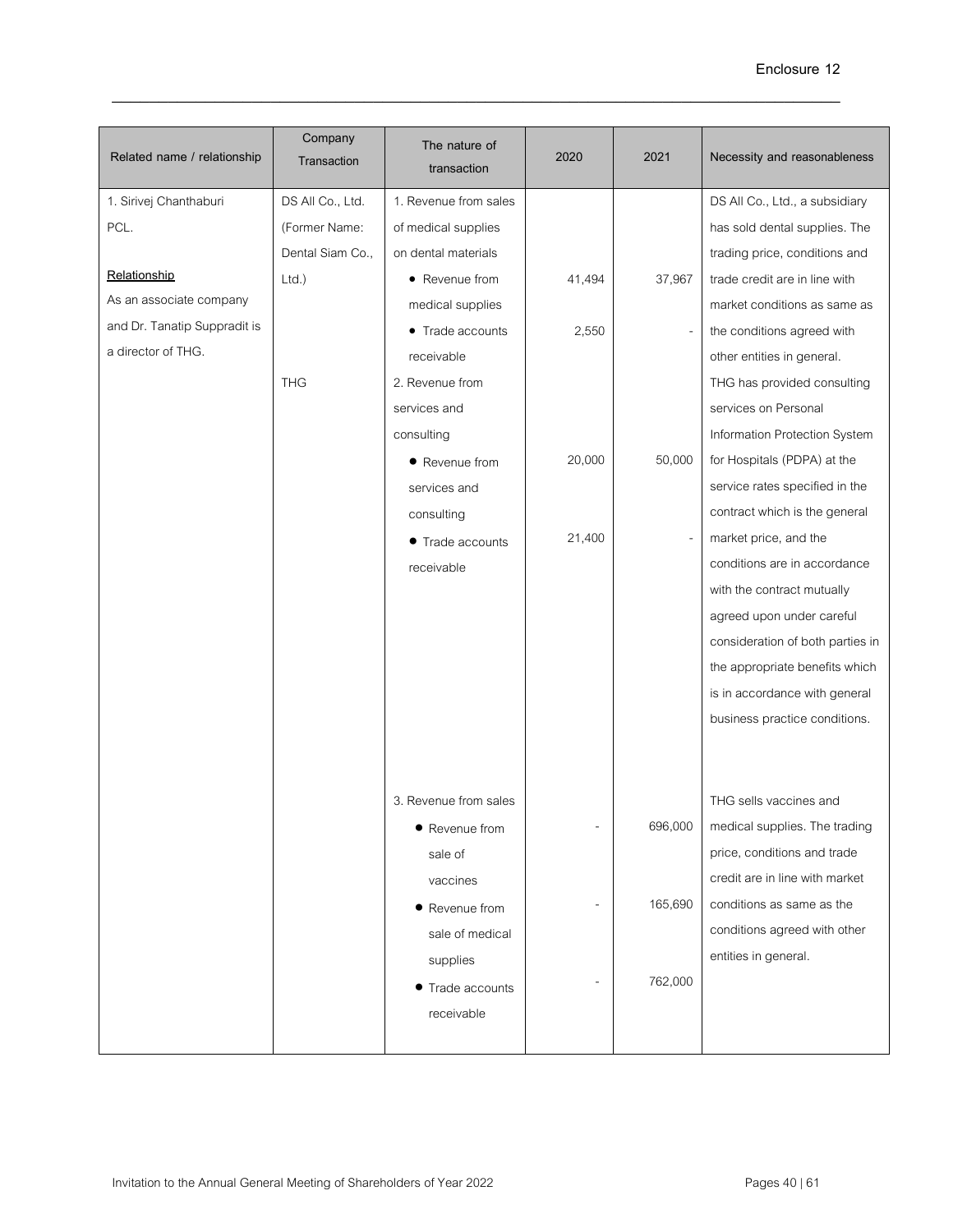| Related name / relationship | Company<br>Transaction | The nature of<br>transaction | 2020           | 2021      | Necessity and reasonableness     |
|-----------------------------|------------------------|------------------------------|----------------|-----------|----------------------------------|
|                             | Med Access Co.,        | 4. Revenue from              |                |           | Med Access Co., Ltd., a          |
|                             | Ltd.                   | sales of medical             |                |           | subsidiary, sells medical        |
|                             |                        | supplies                     |                |           | supplies. The trading price,     |
|                             |                        | ■ Revenue from               |                | 2,500     | conditions and trade credit are  |
|                             |                        | sale of medical              |                |           | in line with market conditions   |
|                             |                        | supplies                     |                |           | as same as the conditions        |
|                             |                        |                              |                |           | agreed with other entities in    |
|                             |                        |                              |                |           | general.                         |
|                             | <b>THG</b>             | 5. Dividend income           |                |           | THG received dividends from      |
|                             |                        | • Dividend income            | 8,287,648      | 6,215,736 | its investment in the ordinary   |
|                             |                        |                              |                |           | shares of Sirivej Chanthaburi    |
|                             |                        |                              |                |           | PCL, as declared.                |
|                             |                        | 6. Other incomes             |                |           | THG has other incomes from       |
|                             |                        | Revenue from                 |                | 21,400    | 1) selling medical products      |
|                             |                        | sales                        |                |           | that helps in treating patients  |
|                             |                        | • Revenue from               |                |           | 2) transportation costs for      |
|                             |                        | transportation               |                | 2,000     | delivering medical supplies.     |
|                             |                        |                              |                |           | The prices are in line with the  |
|                             |                        |                              |                |           | contracts mutually agreed        |
|                             |                        |                              |                |           | upon under the careful           |
|                             |                        |                              |                |           | consideration of both parties in |
|                             |                        |                              |                |           | the interests to be obtained     |
|                             |                        |                              |                |           | appropriately. It is in          |
|                             |                        |                              |                |           | accordance with the              |
|                             |                        |                              |                |           | conditions that are generally    |
|                             |                        |                              |                |           | practiced in normal business.    |
|                             | Thonburi               | 7. Other incomes             |                |           | The Company has other            |
|                             | Bamrungmuang           | Revenue from                 | $\overline{a}$ | 468       | incomes from 1) Disposal of      |
|                             | Hospital Co., Ltd.     | selling assets               |                |           | used medical assets 2)           |
|                             |                        | • Revenue from               |                | 561       | Revenue from transportation of   |
|                             |                        | transportation               |                |           | medical assets. The prices are   |
|                             |                        |                              |                |           | in line with the contracts       |
|                             |                        |                              |                |           | mutually agreed upon under       |
|                             |                        |                              |                |           | the careful consideration of     |
|                             |                        |                              |                |           | both parties in the interests to |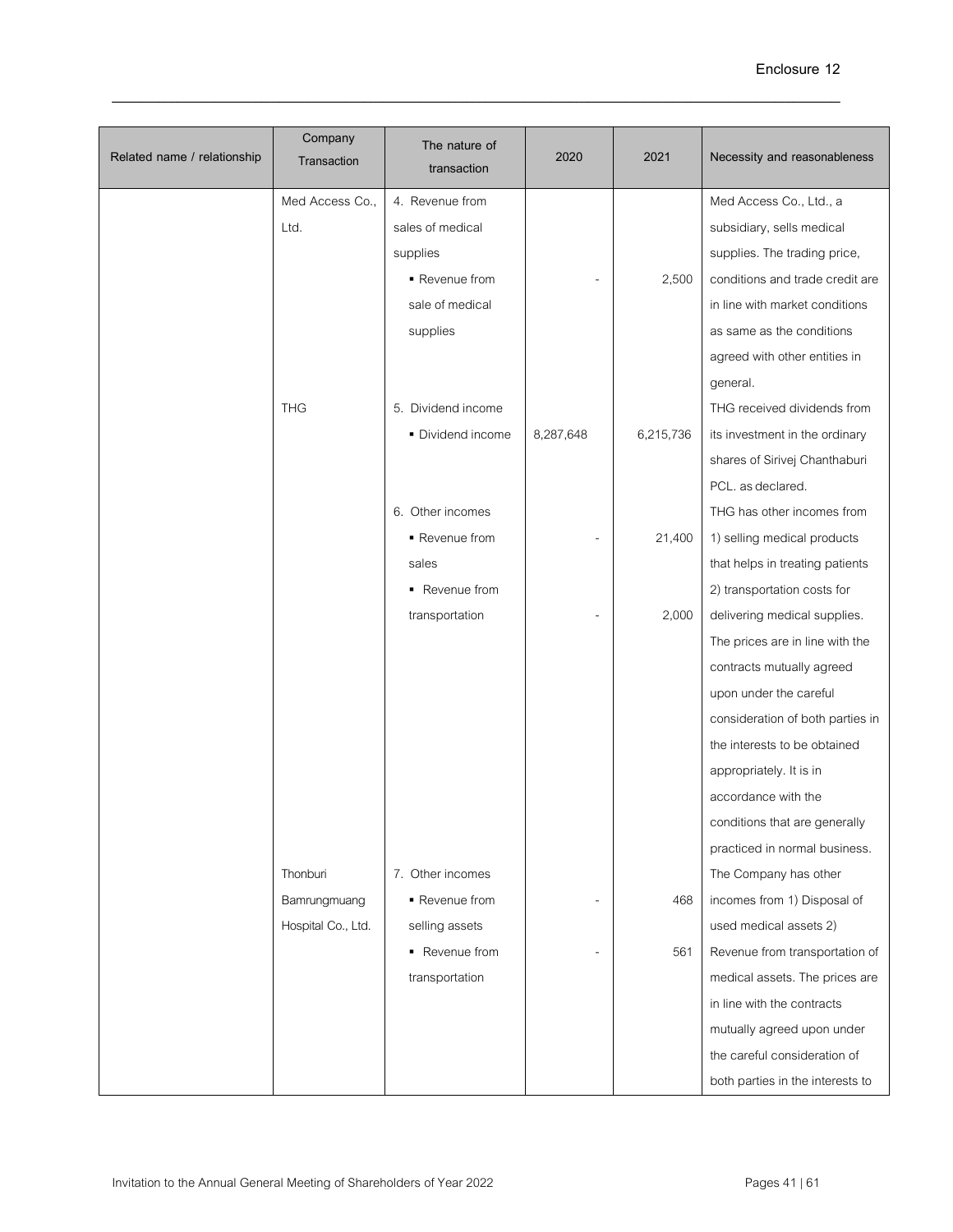| Related name / relationship | Company<br>Transaction | The nature of<br>transaction | 2020    | 2021      | Necessity and reasonableness     |
|-----------------------------|------------------------|------------------------------|---------|-----------|----------------------------------|
|                             |                        |                              |         |           | be obtained appropriately. It is |
|                             |                        |                              |         |           | in accordance with the           |
|                             |                        |                              |         |           | conditions that are generally    |
|                             |                        |                              |         |           | practiced in normal business.    |
|                             | <b>THG</b>             | 8. Professional service      |         |           | THG paid the service fee for     |
|                             |                        | fees                         |         |           | vaccination to Sirivej           |
|                             |                        | Professional                 |         | 4,159,925 | Chanthaburi PLC. The prices      |
|                             |                        | service fees                 |         |           | and conditions between the       |
|                             |                        | Trade accounts               |         | 4,159,925 | parties are as agreed.           |
|                             |                        | payable                      |         |           |                                  |
|                             | Thonburi               | 9. Professional service      |         |           | Thonburi Bamrungmuang            |
|                             | Bamrungmuang           | and repair fees              |         |           | Hospital Co., Ltd., a            |
|                             | Hospital Co., Ltd.     | • Professional               | 146,764 |           | subsidiary, agreed to hire       |
|                             |                        | service and                  |         |           | Sirivej Chanthaburi PCL. to      |
|                             |                        | repair fees                  |         |           | provide patient delivery         |
|                             |                        |                              |         |           | services. The prices and         |
|                             |                        |                              |         |           | conditions between the parties   |
|                             |                        |                              |         |           | are as agreed.                   |
| 2. Ubonrak Co., Ltd.        | DS All Co., Ltd.       | 1. Revenue from              |         |           | DS All Co., Ltd., a subsidiary   |
|                             | (Former Name:          | sales of medical             |         |           | sells dental supplies. The       |
| Relationship                | Dental Siam Co.,       | supplies on dental           |         |           | trading price, conditions and    |
| As an associate company     | $Ltd.$ )               | materials                    |         |           | trade credit are in line with    |
| and Mr. Chalermkul          |                        | • Revenue from               | 292.832 | 170,458   | market conditions as same as     |
| Aphiboonyophas and Dr.      |                        | medical supplies             |         |           | the conditions agreed with       |
| Tanatip Suppradit are a     |                        | Trade accounts               | 24,000  |           | other entities in general.       |
| director of THG             |                        | receivable                   |         |           |                                  |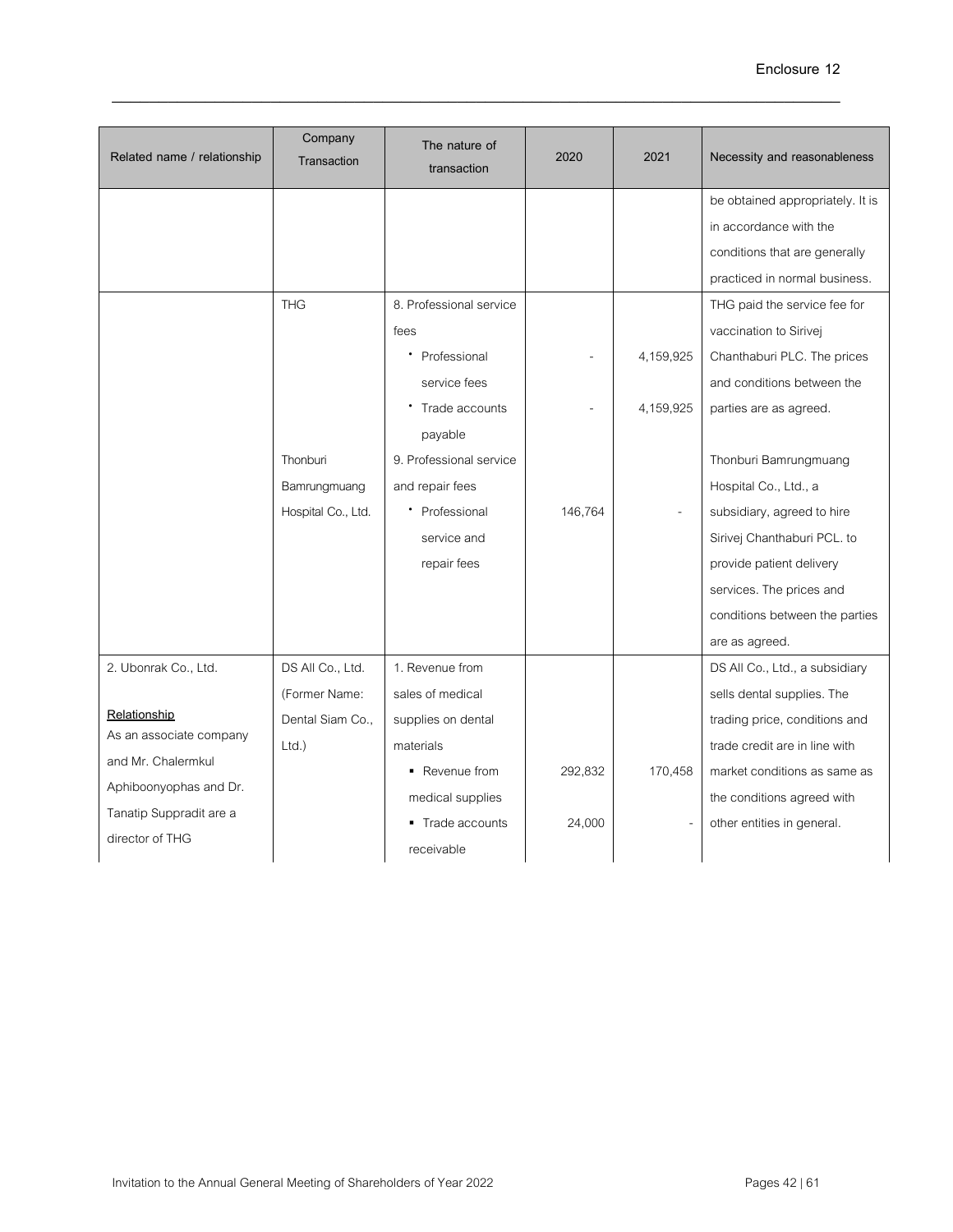| Related name / relationship | Company<br>Transaction | The nature of<br>transaction | 2020    | 2021    | Necessity and reasonableness   |
|-----------------------------|------------------------|------------------------------|---------|---------|--------------------------------|
|                             | Modular                | 2. Revenues from             |         |         | Modular Software Expertise     |
|                             | Software               | maintenance of               |         |         | Co., Ltd, a subsidiary         |
|                             | Expertise Co.,         | hospital information         |         |         | company, provided hospital     |
|                             | Ltd.                   | systems                      |         |         | system development services    |
|                             |                        | Revenue<br>٠                 | 870,000 | 870,000 | including hospital maintenance |
|                             |                        | from services                |         |         | services. The service fee      |
|                             |                        | and consulting               |         |         | specified by the contract. The |
|                             |                        | Trade                        | 305,225 | 305,225 | normal business of the         |
|                             |                        | accounts                     |         |         | subsidiary is based on the     |
|                             |                        | receivable                   |         |         | conditions that the subsidiary |
|                             |                        |                              |         |         | has with other parties.        |
|                             |                        |                              |         |         |                                |
|                             | <b>THG</b>             | 3. Revenue from              |         |         | THG provides services 1)       |
|                             |                        | services and                 |         |         | consulting services on         |
|                             |                        | consulting                   |         |         | Personal Information           |
|                             |                        | • Revenue from               | 20,000  | 410,000 | Protection System for          |
|                             |                        | services and                 |         |         | Hospitals (PDPA) 2)            |
|                             |                        | consulting                   |         |         | consulting services on         |
|                             |                        | ■ Trade accounts             | 21,400  | 171,200 | accounting system. The         |
|                             |                        | receivable                   |         |         | service rates specified in     |
|                             |                        |                              |         |         | the contract which is the      |
|                             |                        |                              |         |         | general market price, and      |
|                             |                        |                              |         |         | the conditions are in          |
|                             |                        |                              |         |         | accordance with the            |
|                             |                        |                              |         |         | contract mutually agreed       |
|                             |                        |                              |         |         | upon under careful             |
|                             |                        |                              |         |         | consideration of both          |
|                             |                        |                              |         |         | parties in the appropriate     |
|                             |                        |                              |         |         | benefits which is in           |
|                             |                        |                              |         |         | accordance with general        |
|                             |                        |                              |         |         | business practice              |
|                             |                        |                              |         |         | conditions.                    |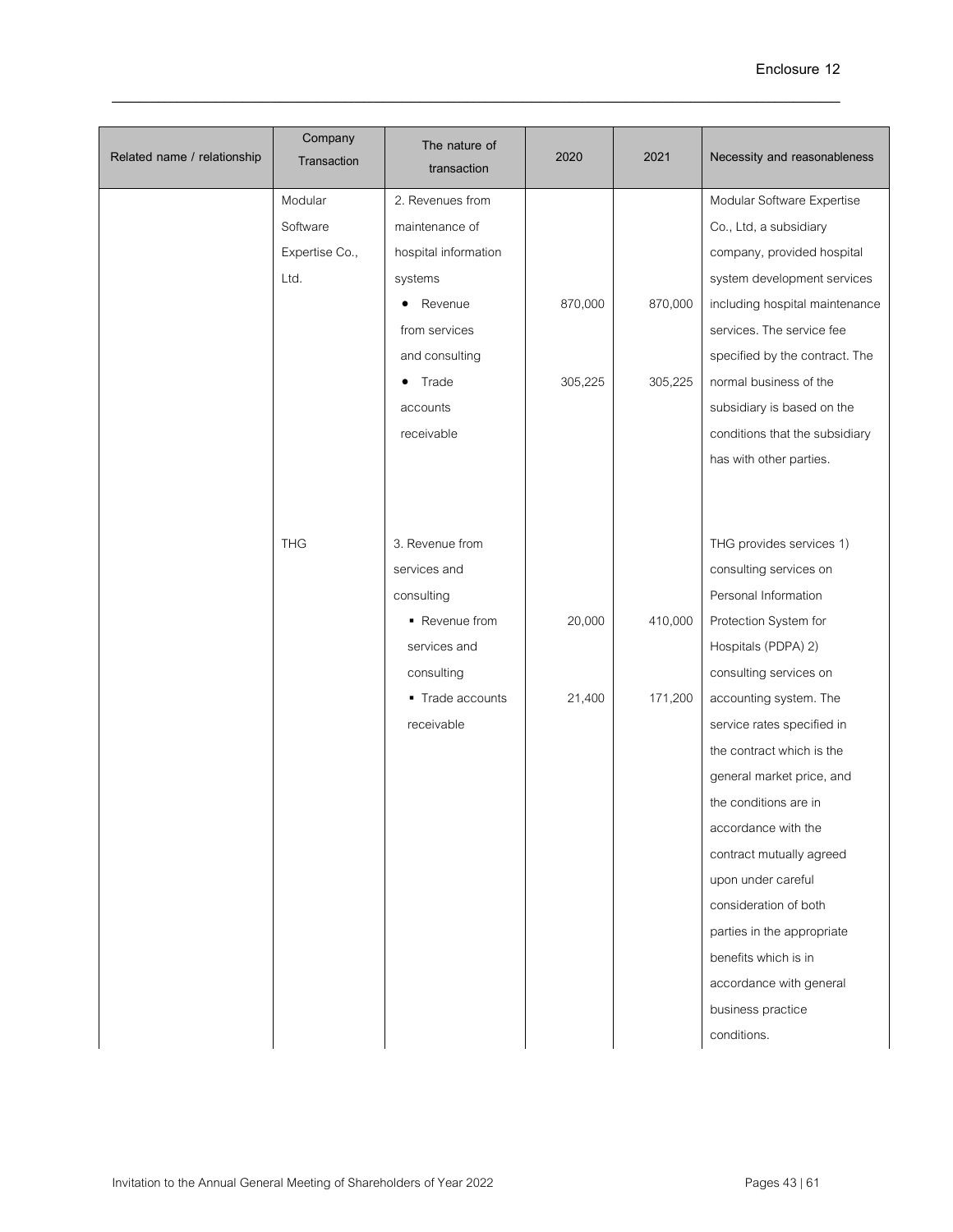|                             | Company         | The nature of         |                          |            |                                  |
|-----------------------------|-----------------|-----------------------|--------------------------|------------|----------------------------------|
| Related name / relationship | Transaction     | transaction           | 2020                     | 2021       | Necessity and reasonableness     |
|                             | <b>THG</b>      | 4. Revenue from sales |                          |            | THG sells vacines and            |
|                             |                 | ■ Revenue from        |                          | 2,120,400  | medical supplies. The            |
|                             |                 | sale of vaccines      |                          |            | trading price, conditions        |
|                             |                 | • Revenue from        | $\overline{a}$           | 60,465     | and trade credit are in line     |
|                             |                 | sale of medical       |                          |            | with market conditions as        |
|                             |                 | supplies              |                          |            | same as the conditions           |
|                             |                 | • Vaccine deposits    |                          | 3,879,600  | agreed with other entities       |
|                             |                 |                       |                          |            | in general.                      |
|                             |                 |                       |                          |            |                                  |
|                             |                 |                       |                          |            |                                  |
|                             | <b>THG</b>      | 5. Revenue from       |                          |            | THG has provided medical         |
|                             |                 | services              |                          |            | diagnostic services. The         |
|                             |                 | • Revenue from        | $\overline{a}$           | 222,080    | trading price, conditions and    |
|                             |                 | services              |                          |            | trade credit are in line with    |
|                             |                 | Trade accounts        |                          | 31,150     | market conditions as same as     |
|                             |                 | receivable            |                          |            | the conditions agreed with       |
|                             |                 |                       |                          |            | other entities in general.       |
|                             | Med Access Co., | 6. Revenue from sales |                          |            | Med Access Co., Ltd., a          |
|                             | Ltd.            | of medical supplies   |                          |            | subsidiary, sells medical        |
|                             |                 | • Revenue from        | $\overline{\phantom{0}}$ | 5,000      | supplies. The trading price,     |
|                             |                 | sales of medical      |                          |            | conditions and trade credit are  |
|                             |                 | supplies              |                          |            | in line with market conditions   |
|                             |                 |                       |                          |            | as same as the conditions        |
|                             |                 |                       |                          |            | agreed with other entities in    |
|                             |                 |                       |                          |            | general.                         |
|                             | <b>THG</b>      | 7. Dividend income    |                          |            | THG received dividends from      |
|                             |                 | • Dividend income     | 5,825,907                | 15,535,752 | its investment in the ordinary   |
|                             |                 |                       |                          |            | shares of Ubonrak Co., Ltd.as    |
|                             |                 |                       |                          |            | declared.                        |
|                             |                 |                       |                          |            |                                  |
|                             |                 | 8. Other incomes      |                          |            | THG sells medical products       |
|                             |                 | ■ Revenue from        | $\overline{a}$           | 214,000    | that helps in treating patients. |
|                             |                 | sales                 |                          |            | The prices are in line with the  |
|                             |                 |                       |                          |            | contracts mutually agreed        |
|                             |                 |                       |                          |            | upon under the careful           |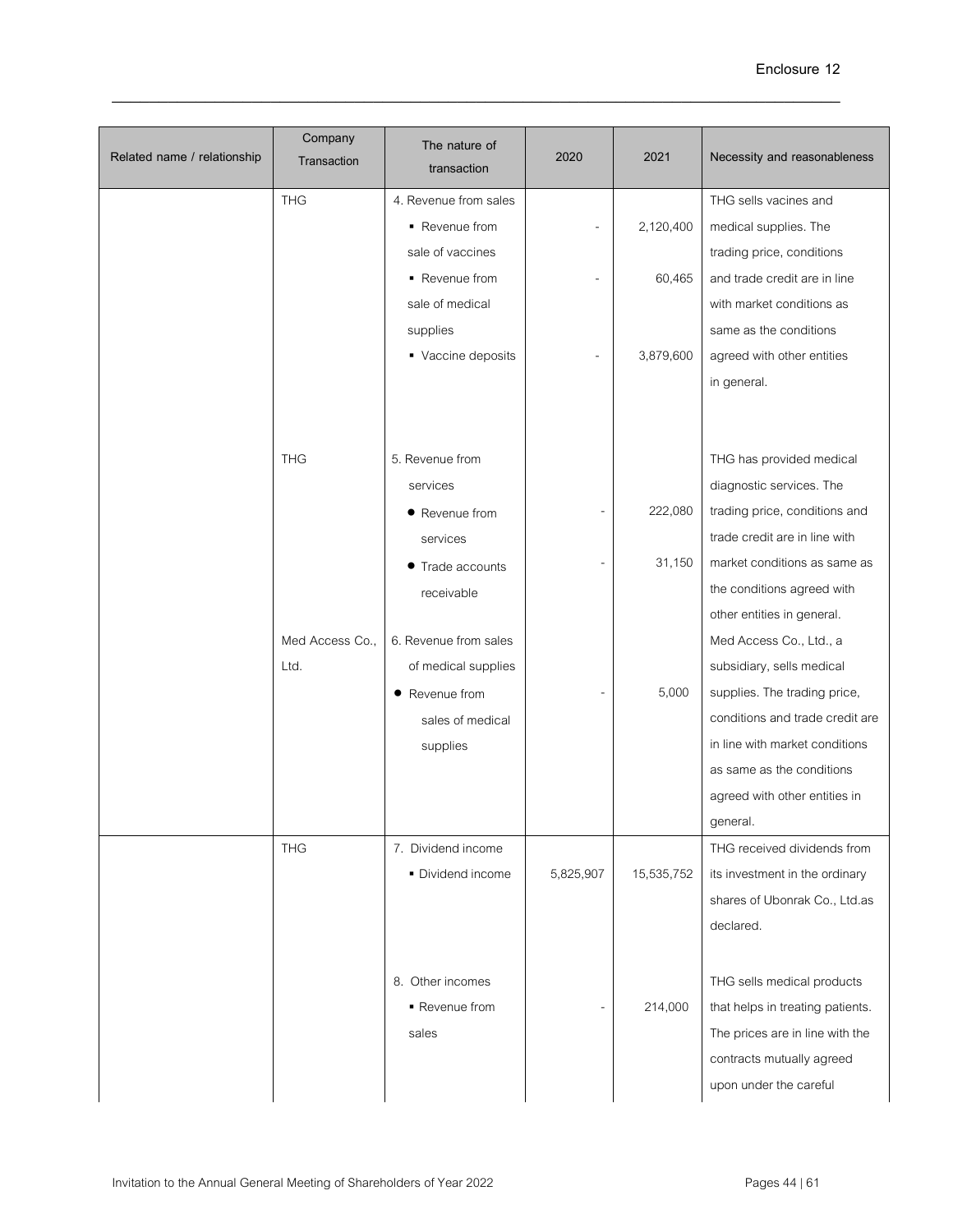| Related name / relationship  | Company<br>Transaction | The nature of<br>transaction | 2020       | 2021      | Necessity and reasonableness     |
|------------------------------|------------------------|------------------------------|------------|-----------|----------------------------------|
|                              |                        |                              |            |           | consideration of both parties in |
|                              |                        |                              |            |           | the interests to be obtained     |
|                              |                        |                              |            |           | appropriately. It is in          |
|                              |                        |                              |            |           | accordance with the              |
|                              |                        |                              |            |           | conditions that are generally    |
|                              |                        |                              |            |           | practiced in normal business.    |
|                              | Thonburi               | 9. Other incomes             |            |           | Thonburi Bamrungmuang            |
|                              | Bamrungmuang           | • Profit from sale           |            | 4,591     | Hospital Co., Ltd. has           |
|                              | Hospital Co., Ltd.     | of assets                    |            |           | disposed of used medical         |
|                              |                        |                              |            |           | assets. The prices are in line   |
|                              |                        |                              |            |           | with the contracts mutually      |
|                              |                        |                              |            |           | agreed upon under the careful    |
|                              |                        |                              |            |           | consideration of both parties in |
|                              |                        |                              |            |           | the interests to be obtained     |
|                              |                        |                              |            |           | appropriately. It is in          |
|                              |                        |                              |            |           | accordance with the              |
|                              |                        |                              |            |           | conditions that are generally    |
|                              |                        |                              |            |           | practiced in normal business.    |
|                              | <b>THG</b>             | 10. Professional             |            |           | THG paid the service fee for     |
|                              |                        | service fee                  |            |           | vaccination to Ubonrak Co.,      |
|                              |                        | Professional                 |            | 1,343,650 | Ltd. The prices and conditions   |
|                              |                        | service fee                  |            |           | between the parties are as       |
|                              |                        | Trade accounts               |            | 1,343,650 | agreed.                          |
|                              |                        | payable                      |            |           |                                  |
| 3. Pattara Hospital Co.,     | Thonburi               | 1. Revenue from              |            |           | Thonburi Hospital Heart          |
| Ltd                          | Hospital Heart         | services and                 |            |           | Centers Co., Ltd. has entered    |
|                              | Centers Co., Ltd.      | consulting                   |            |           | into a joint treatment of        |
| Relationship                 |                        | ■ Revenue from               | 4,508,226  |           | cardiovascular disease with      |
| Mr. Chalermkul               |                        | services and                 |            |           | Pattara Hospital Co., Ltd, the   |
| Apibunyopas is a director of |                        | consulting                   |            |           | remuneration and share           |
| THG (Resigned from the       |                        | ■ Trade accounts             | 37,507,455 |           | interests according to a mutual  |
| position on 24 November      |                        | receivable                   |            |           | agreement under careful          |
| 2020).                       |                        | • Other income               |            |           | consideration of the parties in  |
|                              |                        |                              |            |           | the benefits that would have     |
|                              |                        |                              |            |           | been appropriate. This is in     |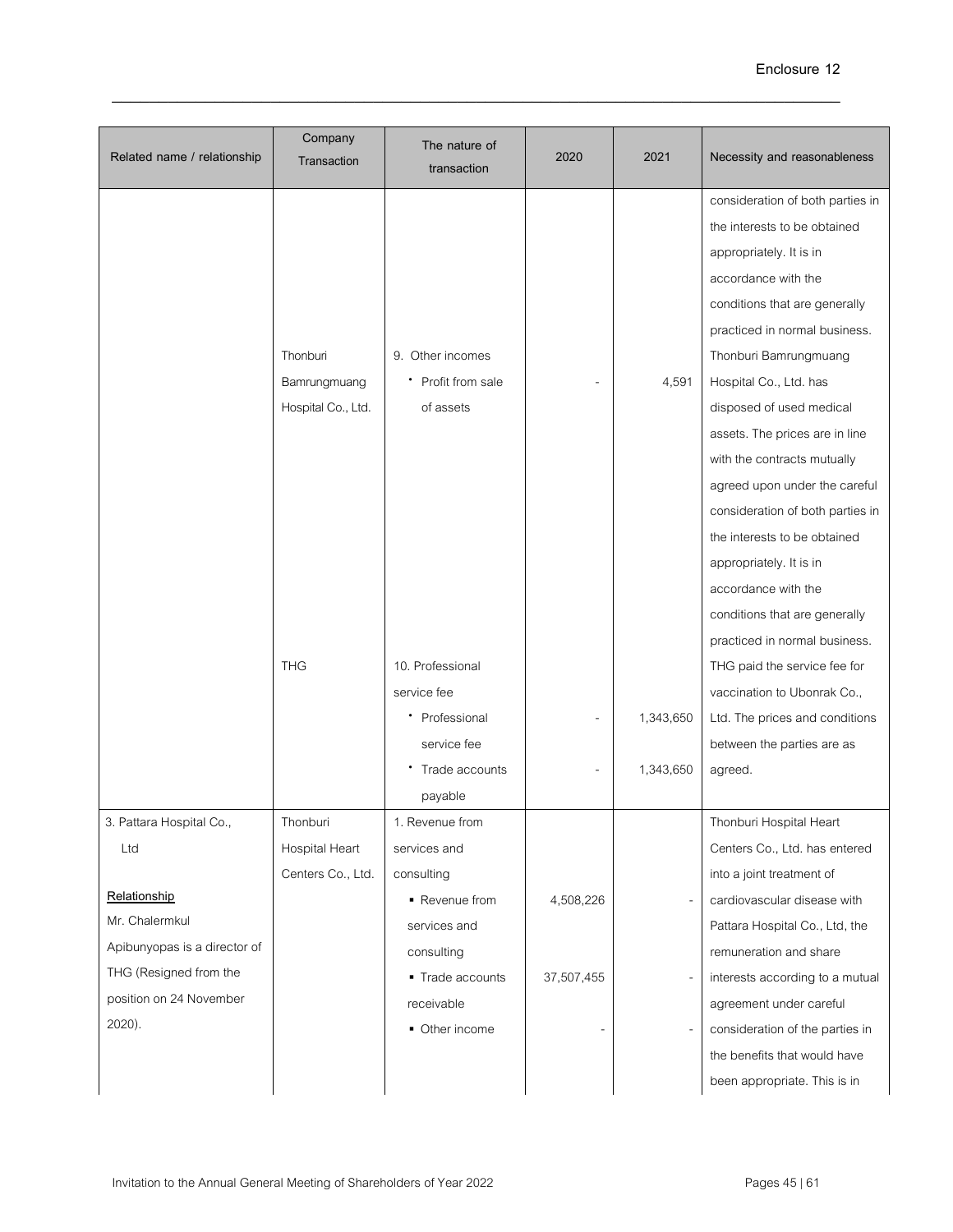| Related name / relationship | Company<br>Transaction | The nature of<br>transaction | 2020    | 2021 | Necessity and reasonableness       |
|-----------------------------|------------------------|------------------------------|---------|------|------------------------------------|
|                             |                        |                              |         |      | accordance with normal             |
|                             |                        |                              |         |      | business practices in general.     |
|                             | DS All Co., Ltd.       | 2. Revenue from              |         |      | DS All Co., Ltd., a subsidiary,    |
|                             | (Former Name:          | sales of medical             |         |      | sells dental supplies. The trading |
|                             | Dental Siam Co.,       | supplies on dental           |         |      | price, conditions and trade        |
|                             | $Ltd.$ )               | materials                    |         |      | credit are in line with market     |
|                             |                        | • Revenue from               |         |      | conditions as same as the          |
|                             |                        | medical supplies             |         |      | conditions agreed with other       |
|                             |                        | • Trade accounts             |         |      | entities in general.               |
|                             |                        | receivable                   |         |      |                                    |
|                             | Modular                | 3. Revenues from             |         |      | Modular Software Expertise         |
|                             | Software               | maintenance of               |         |      | Co., Ltd, a subsidiary             |
|                             | Expertise Co.,         | hospital information         |         |      | company, provided hospital         |
|                             | Ltd.                   | systems                      |         |      | system development services        |
|                             |                        | Revenue                      | 540,000 |      | including hospital maintenance     |
|                             |                        | from services                |         |      | services. The service fee          |
|                             |                        | and consulting               |         |      | specified by the contract. The     |
|                             |                        |                              |         |      | normal business of the             |
|                             |                        |                              |         |      | subsidiary is based on the         |
|                             |                        |                              |         |      | conditions that the subsidiary     |
|                             |                        |                              |         |      | has with other parties.            |
|                             | <b>THG</b>             | 4. Dividend income           |         |      | THG received dividends from        |
|                             |                        | • Dividend income            | 250,000 |      | its investment in the ordinary     |
|                             |                        |                              |         |      | shares of Pattara Hospital Co.,    |
|                             |                        |                              |         |      | Ltd. as declared.                  |
|                             | Thonburi               | 5. Professional service      |         |      | Thonburi Wellbeing Co., Ltd., a    |
|                             | Wellbeing<br>Co.,      | and repair fees              |         |      | subsidiary, has hired Pattara      |
|                             | Ltd.                   | Professional<br>٠            | 684,431 |      | Hospital Co., Ltd to provide       |
|                             |                        | service fees                 |         |      | food delivery services for         |
|                             |                        |                              |         |      | patients, which is necessary to    |
|                             |                        |                              |         |      | use to the services for patient    |
|                             |                        |                              |         |      | treatment. The trading price,      |
|                             |                        |                              |         |      | conditions and trade credit are    |
|                             |                        |                              |         |      | in line with market conditions     |
|                             |                        |                              |         |      | as same as the conditions          |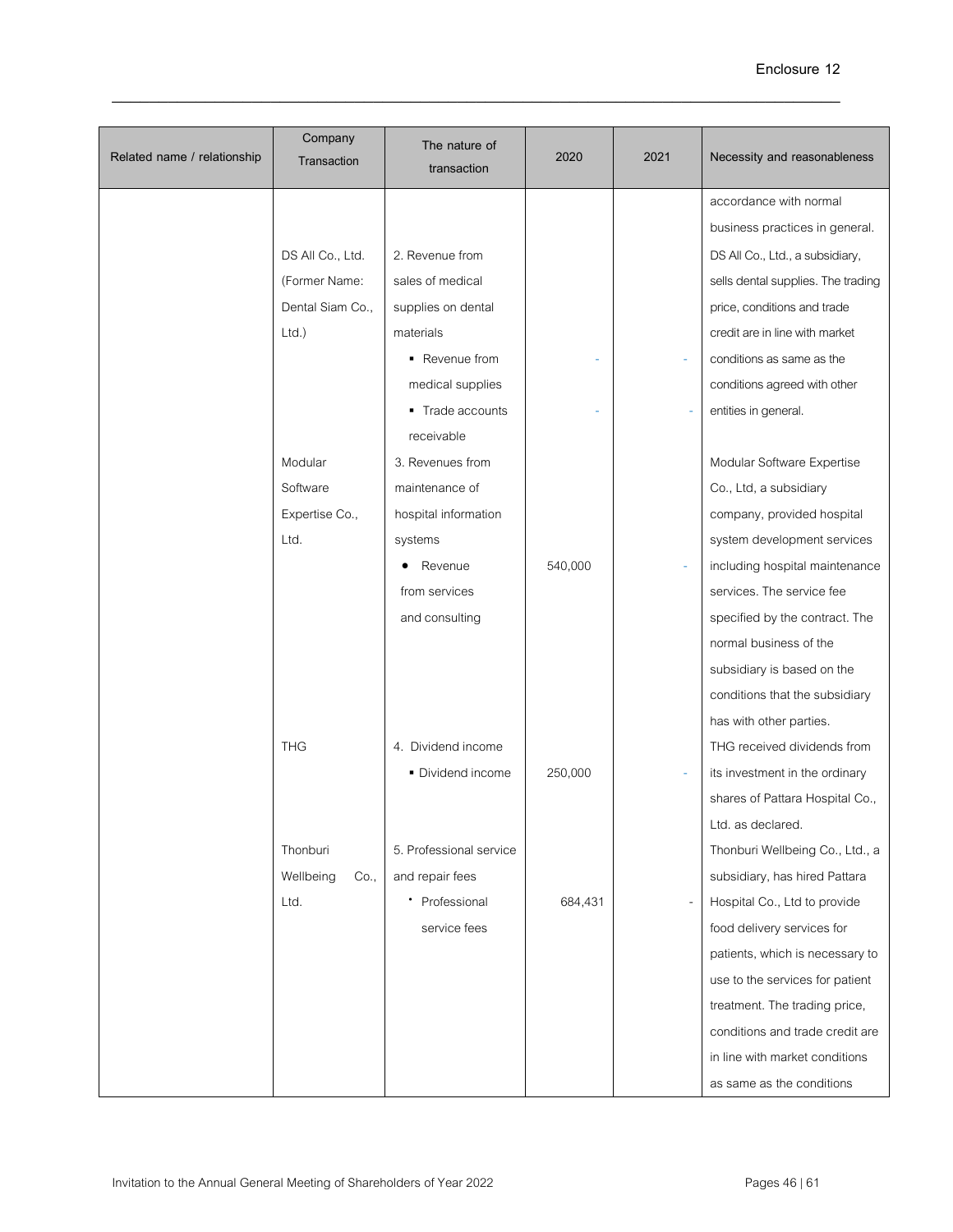| Related name / relationship  | Company<br>Transaction | The nature of<br>transaction | 2020       | 2021       | Necessity and reasonableness    |
|------------------------------|------------------------|------------------------------|------------|------------|---------------------------------|
|                              |                        |                              |            |            | agreed with other entities in   |
|                              |                        |                              |            |            | general.                        |
|                              | Thonburi               | 6. Expenses for              |            |            | Thonburi Bamrungmuang           |
|                              | Bamrungmuang           | purchasing medicines         |            |            | Hospital Co., Ltd., a           |
|                              | Hospital Co., Ltd.     | and medical supplies         |            |            | subsidiary, sells medicines     |
|                              |                        | • Cost of purchasing         | 21,478     |            | and medical supplies. The       |
|                              |                        | medicines and                |            |            | trading price, conditions and   |
|                              |                        | medical supplies             |            |            | trade credit are in line with   |
|                              |                        |                              |            |            | market conditions as same as    |
|                              |                        |                              |            |            | the conditions agreed with      |
|                              |                        |                              |            |            | other entities in general.      |
| 4. Computed Tomography       | <b>THG</b>             | 1. Professional fees         |            |            | THG has entered into an         |
| Urupong Co., Ltd.            |                        | and                          |            |            | agreement with MRI with         |
|                              |                        | repair costs                 |            |            | Computed Tomography             |
| Relationship                 |                        | • Professional fees          | 47,269,435 | 35,729,103 | Urupong Co., Ltd. The trading   |
| There is a common            |                        | and repair costs             |            |            | price, conditions and trade     |
| shareholder; Ms. Nalin       |                        | • Trade accounts             | 3,875,969  | 3,116,689  | credit are in line with market  |
| Vanasin, who is the director |                        | payable                      |            |            | conditions as same as the       |
| of THG                       |                        |                              |            |            | conditions agreed with other    |
|                              |                        |                              |            |            | entities in general.            |
|                              |                        |                              |            |            |                                 |
|                              | <b>THG</b>             | 2.Dividend income            |            |            | THG received dividends from     |
|                              |                        | • Dividend income            | 112,500    | 112,500    | the investment in Computed      |
|                              |                        |                              |            |            | Tomography Urupong Co.,         |
|                              |                        |                              |            |            | Ltd. as declared.               |
|                              |                        |                              |            |            |                                 |
|                              | Thonburi               | 3. Professional fees         |            |            | Thonburi Bamrungmuang           |
|                              | Bamrungmuang           | and                          |            |            | Hospital Co., Ltd., a           |
|                              | Hospital Co., Ltd.     | repair costs                 |            |            | subsidiary, has entered into an |
|                              |                        | • Professional fees          | 9,923,658  | 13,357,510 | agreement with MRI with         |
|                              |                        | and repair costs             |            |            | Computed Tomography             |
|                              |                        | • Trade accounts             | 3,608,627  | 3,106,473  | Urupong Co., Ltd. The trading   |
|                              |                        | payable                      |            |            | price, conditions and trade     |
|                              |                        |                              |            |            | credit are in line with market  |
|                              |                        |                              |            |            | conditions as same as the       |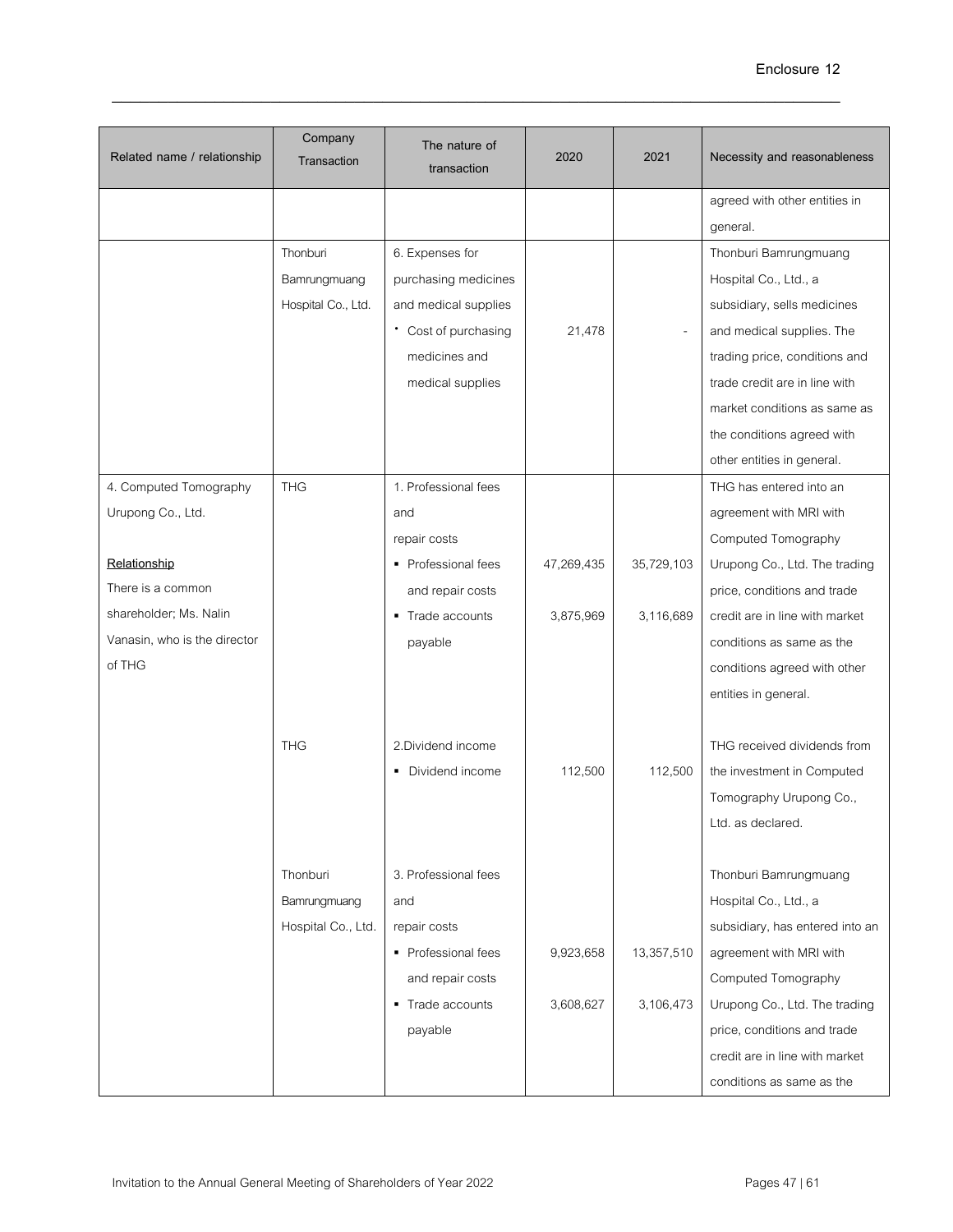| Related name / relationship                                    | Company<br>Transaction                         | The nature of<br>transaction                                                                                                                           | 2020                            | 2021                               | Necessity and reasonableness                                                                                                                                                                                                                                                                                 |
|----------------------------------------------------------------|------------------------------------------------|--------------------------------------------------------------------------------------------------------------------------------------------------------|---------------------------------|------------------------------------|--------------------------------------------------------------------------------------------------------------------------------------------------------------------------------------------------------------------------------------------------------------------------------------------------------------|
|                                                                |                                                |                                                                                                                                                        |                                 |                                    | conditions agreed with other<br>entities in general.                                                                                                                                                                                                                                                         |
|                                                                | Thonburi<br>Bamrungmuang<br>Hospital Co., Ltd. | 4. Revenues from<br>medical treatment<br>* Revenues from<br>medical treatment                                                                          |                                 | 37,800                             | Thonburi Bamrungmuang<br>Hospital Co., Ltd., a<br>subsidiary, has provides<br>medical services. The trading<br>price, conditions and trade<br>credit are in line with market<br>conditions as same as the<br>conditions agreed with other<br>entities in general.                                            |
|                                                                | Thanarad Thung<br>Song Co., Ltd.               | 5. Professional fees<br>and<br>repair costs<br>• Professional fees<br>and repair costs<br>• Other account<br>receivable<br>• Trade accounts<br>payable | 6,661,309<br>103,855<br>780,465 | 13,019,486<br>104,200<br>3,019,486 | Thanarad Thung Song Co.,<br>Ltd., a subsidiary, has entered<br>into an agreement with MRI<br>with Computed Tomography<br>Urupong Co., Ltd. The trading<br>price, conditions and trade<br>credit are in line with market<br>conditions as same as the<br>conditions agreed with other<br>entities in general. |
|                                                                | Thanarad Thung<br>Song Co., Ltd.               | 6. Revenues from<br>medical treatment<br>Revenues from<br>medical treatment                                                                            |                                 | 36,150                             | Thanarad Thung Song Co.,<br>Ltd., a subsidiary, has<br>provides medical services. The<br>trading price, conditions and<br>trade credit are in line with<br>market conditions as same as<br>the conditions agreed with<br>other entities in general.                                                          |
| 5. ARYU International Health<br>Care Co., Ltd.<br>Relationship | <b>THG</b>                                     | 1. Revenues from<br>services and<br>consulting                                                                                                         |                                 |                                    | THG provided advice on<br>hospital management to ARYU<br>International Health Care Co.,                                                                                                                                                                                                                      |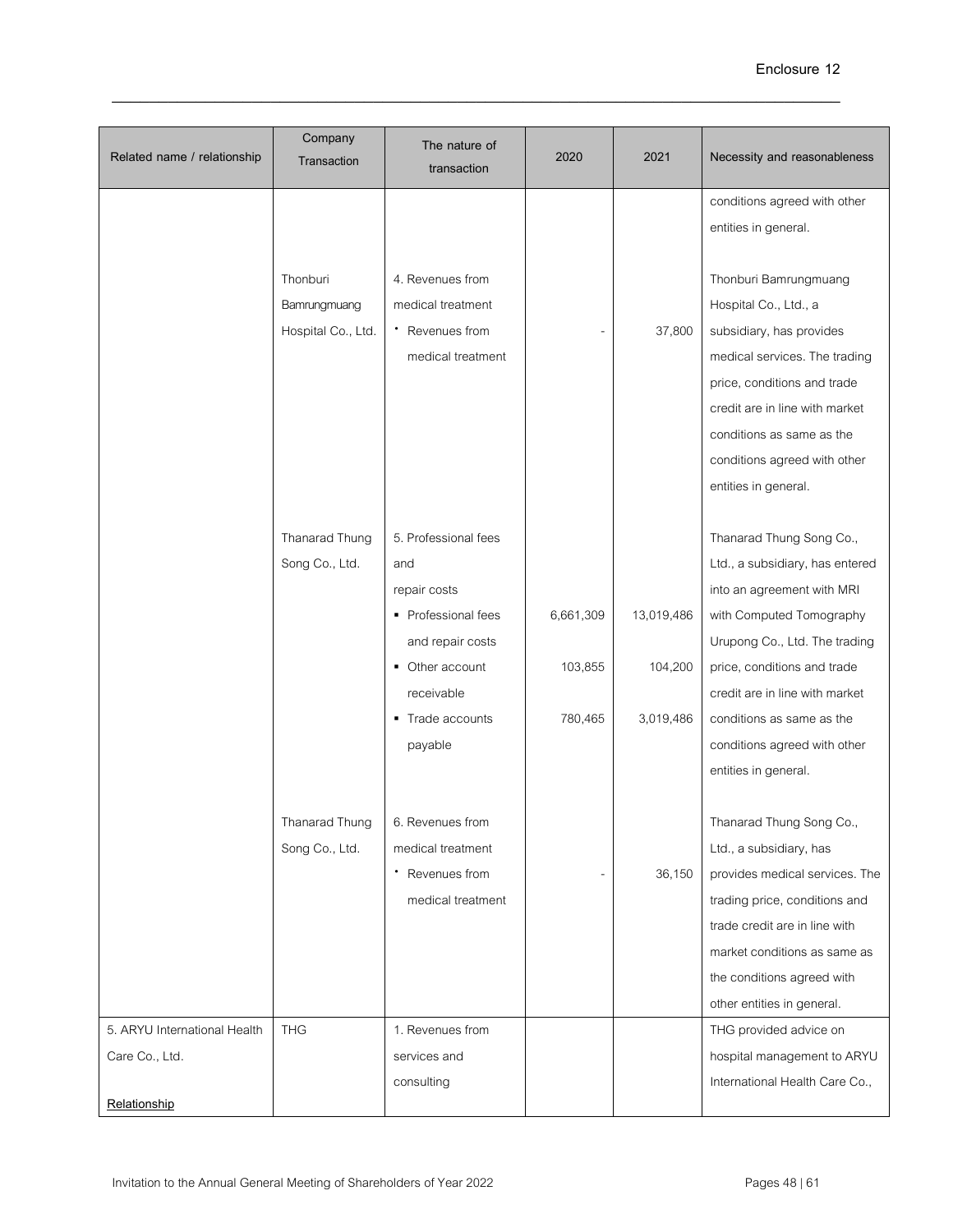| Related name / relationship                                                                                          | Company<br>Transaction                         | The nature of<br>transaction                                                                                                                | 2020                           | 2021                | Necessity and reasonableness                                                                                                                                                                                                                                                                                           |
|----------------------------------------------------------------------------------------------------------------------|------------------------------------------------|---------------------------------------------------------------------------------------------------------------------------------------------|--------------------------------|---------------------|------------------------------------------------------------------------------------------------------------------------------------------------------------------------------------------------------------------------------------------------------------------------------------------------------------------------|
| A joint venture                                                                                                      |                                                | ■ Revenue from<br>services and<br>consulting<br>• Trade accounts<br>receivable<br>Other income<br>٠<br>Other accounts<br>receivable         | 918,000<br>6,294,251<br>71,700 | 6,245,251<br>71,700 | Ltd. The prices are in line with<br>the contracts mutually agreed<br>upon under the careful<br>consideration of both parties in<br>the interests to be obtained<br>appropriately. It is in<br>accordance with the<br>conditions that are generally<br>practiced in normal business.                                    |
|                                                                                                                      | Modular<br>Software<br>Expertise Co.,<br>Ltd.  | 2. Maintenance fee for<br>hospital information<br>system<br>• Revenues from<br>services and<br>consulting<br>• Trade accounts<br>receivable | 62,881                         | 62,881              | Modular Software Expertise<br>Ltd.,<br>Co.,<br>subsidiary,<br>a<br>provided consulting services<br>hospital<br>management<br>on<br>systems at the rate specified in<br>the contract which is a normal<br>business of a subsidiary under<br>the conditions that a subsidiary<br>made with other contracting<br>parties. |
|                                                                                                                      | Thonburi<br>Bamrungmuang<br>Hospital Co., Ltd. | 3. Revenues from sale<br>of medicines<br>• Revenue from<br>sale of medicines                                                                |                                | 204,693             | Thonburi<br>Bamrungmuang<br>Hospital<br>Ltd.,<br>Co.,<br>sells<br>medicines. The trading price,<br>conditions and trade credit are<br>in line with market conditions as<br>same as the conditions agreed<br>with other entities in general.                                                                            |
| 6. Weihai Welly Hospital Co.,<br>Ltd.<br>Relationship<br>A joint venture (Ended as a<br>joint venture in March 2020) | <b>THG</b>                                     | 1. Revenues from<br>services and<br>consulting<br>• Revenue from<br>services and<br>consulting                                              |                                |                     | THG provided advice on<br>hospital management to Weihai<br>Welly Hospital Co., Ltd. The<br>prices are in line with the<br>contracts mutually agreed upon<br>under the careful consideration                                                                                                                            |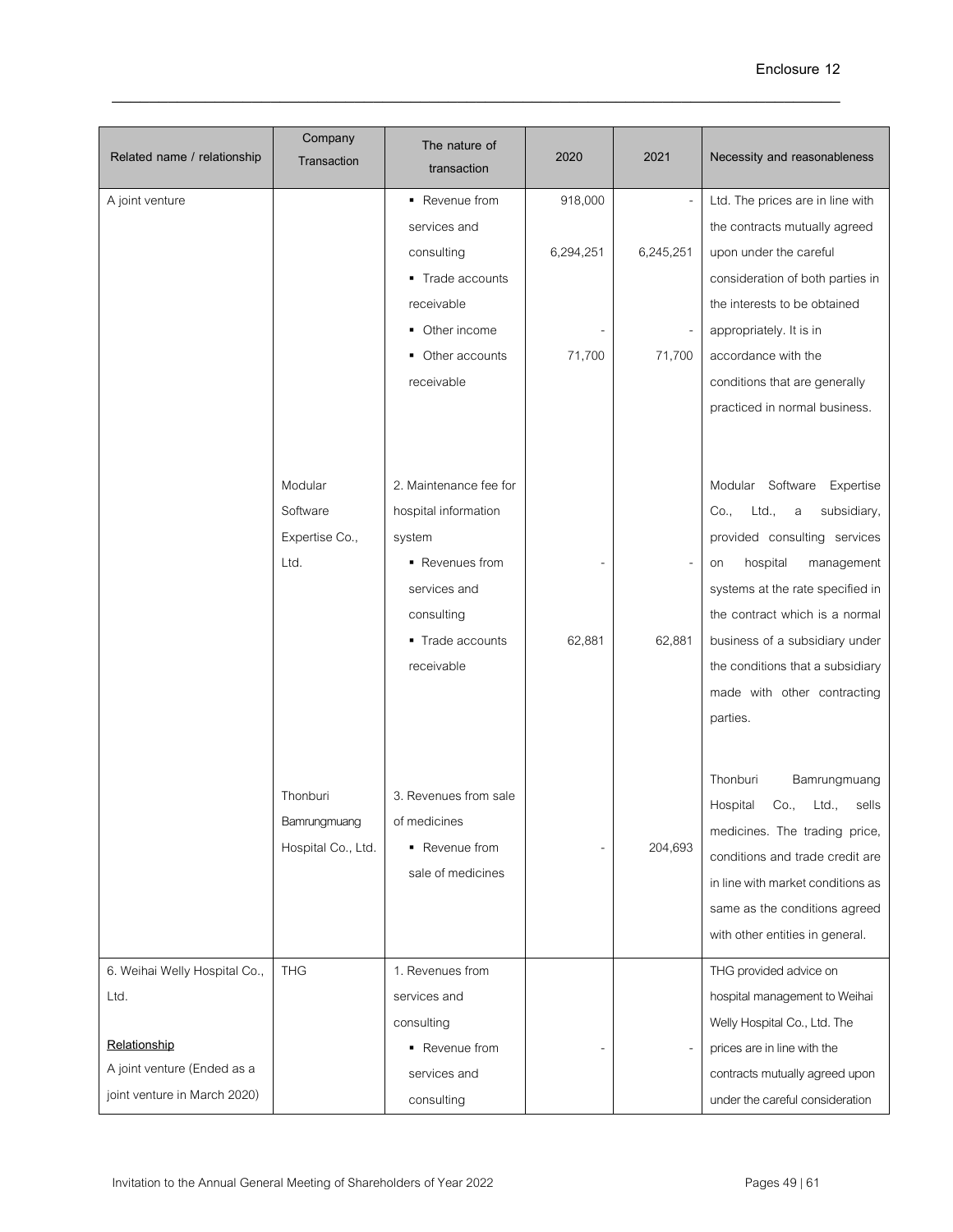| Related name / relationship | Company<br>Transaction | The nature of<br>transaction | 2020    | 2021      | Necessity and reasonableness        |
|-----------------------------|------------------------|------------------------------|---------|-----------|-------------------------------------|
|                             |                        | • Trade accounts             |         |           | of both parties in the interests to |
|                             |                        | receivable                   |         |           | be obtained appropriately. It is in |
|                             |                        | • Other accounts             |         |           | accordance with the conditions      |
|                             |                        | payable                      |         |           | that are generally practiced in     |
|                             |                        |                              |         |           | normal business.                    |
|                             |                        |                              |         |           |                                     |
| 7. Chumvej                  | <b>THG</b>             | 1.Dividend income            |         |           | THG received dividends from         |
| Hospital PCL.               |                        | • Dividend income            | 272,492 | 5,846,192 | its investment in ordinary          |
|                             |                        | • Dividend                   |         | 4,954,400 | shares of Chumvej Hospital          |
| Relationship                |                        | receivable                   |         |           | PCL. as declared.                   |
| Mr. Suthon Sriyaphan is a   |                        |                              |         |           |                                     |
| common director with a      |                        |                              |         |           | THG provides consulting             |
| subsidiary                  |                        | 2. Revenue from              |         |           | services on Personal                |
|                             |                        | services                     |         |           | Information Protection System       |
|                             |                        | • Revenue from               | 10,000  | 25,000    | for Hospitals (PDPA) at the         |
|                             |                        | services                     |         |           | service rates specified in the      |
|                             |                        | • Trade accounts             | 10,700  |           | contract which is the general       |
|                             |                        | receivable                   |         |           | market price, and the               |
|                             |                        |                              |         |           | conditions are in accordance        |
|                             |                        |                              |         |           | with the contract mutually          |
|                             |                        |                              |         |           | agreed upon under careful           |
|                             |                        |                              |         |           | consideration of both parties in    |
|                             |                        |                              |         |           | the appropriate benefits which      |
|                             |                        |                              |         |           | is in accordance with general       |
|                             |                        |                              |         |           | business practice conditions.       |
|                             |                        |                              |         |           |                                     |
|                             |                        | 3. Revenue from sales        |         |           | THG sells vaccines,                 |
|                             |                        | of assets                    |         |           | medicines, and medical              |
|                             |                        | Revenue from                 | ۰       | 2,196,000 | supplies. The trading price,        |
|                             |                        | sale of                      |         |           | conditions and trade credit are     |
|                             |                        | vaccines                     |         |           | in line with market conditions      |
|                             |                        | Revenue from                 |         | 296,100   | as same as the conditions           |
|                             |                        | medicine                     |         |           | agreed with other entities in       |
|                             |                        | supplies                     |         |           | general.                            |
|                             |                        |                              |         | 7,287,600 |                                     |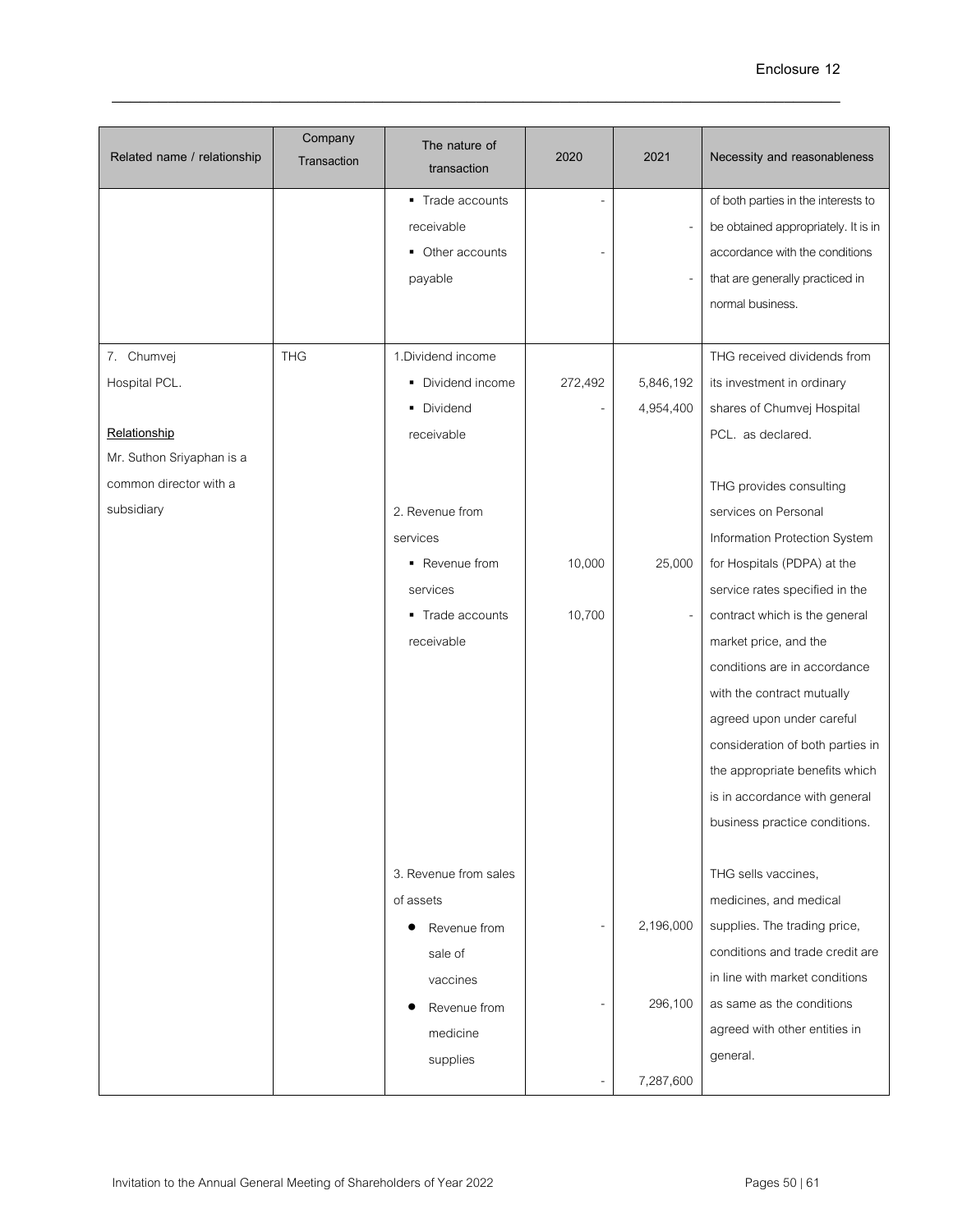| Related name / relationship | Company<br>Transaction | The nature of<br>transaction | 2020   | 2021   | Necessity and reasonableness     |
|-----------------------------|------------------------|------------------------------|--------|--------|----------------------------------|
|                             |                        | Vaccine                      |        |        |                                  |
|                             |                        | deposits                     |        |        |                                  |
|                             | Med Access Co.,        | 4. Revenue from sales        |        |        | Med Access Co., Ltd., a          |
|                             | Ltd.                   | of medical supplies          |        |        | subsidiary, sells medical        |
|                             |                        | Revenue from                 |        | 25,000 | supplies. The trading price,     |
|                             |                        | sales of                     |        |        | conditions and trade credit are  |
|                             |                        | medical                      |        |        | in line with market conditions   |
|                             |                        | supplies                     |        |        | as same as the conditions        |
|                             |                        |                              |        |        | agreed with other entities in    |
|                             |                        |                              |        |        | general.                         |
|                             | <b>THG</b>             | 5. Other incomes             |        |        | THG has other incomes from       |
|                             |                        | Profit from sale             | 79,980 |        | 1) Disposing of used medical     |
|                             |                        | of assets                    |        |        | assets. 2) Distributing medical  |
|                             |                        | other accounts               |        | 64,200 | products that helps in treating  |
|                             |                        | receivables                  |        |        | patients. The prices are in line |
|                             |                        |                              |        |        | with the contracts mutually      |
|                             |                        |                              |        |        | agreed upon under the careful    |
|                             |                        |                              |        |        | consideration of both parties in |
|                             |                        |                              |        |        | the interests to be obtained     |
|                             |                        |                              |        |        | appropriately. It is in          |
|                             |                        |                              |        |        | accordance with the              |
|                             |                        |                              |        |        | conditions that are generally    |
|                             |                        |                              |        |        | practiced in normal business.    |
|                             | Thonburi               | 6. Other incomes             |        |        | Thonburi Bamrungmuang            |
|                             | Bamrungmuang           | Profit from sale             |        | 60,856 | Hospital Co., Ltd. has           |
|                             | Hospital Co., Ltd.     | of assets                    |        |        | disposed of used medical         |
|                             |                        | $\bullet$<br>other accounts  |        | 75,400 | assets. The prices are in line   |
|                             |                        | receivables                  |        |        | with the contracts mutually      |
|                             |                        |                              |        |        | agreed upon under the careful    |
|                             |                        |                              |        |        | consideration of both parties in |
|                             |                        |                              |        |        | the interests to be obtained     |
|                             |                        |                              |        |        | appropriately. It is in          |
|                             |                        |                              |        |        | accordance with the              |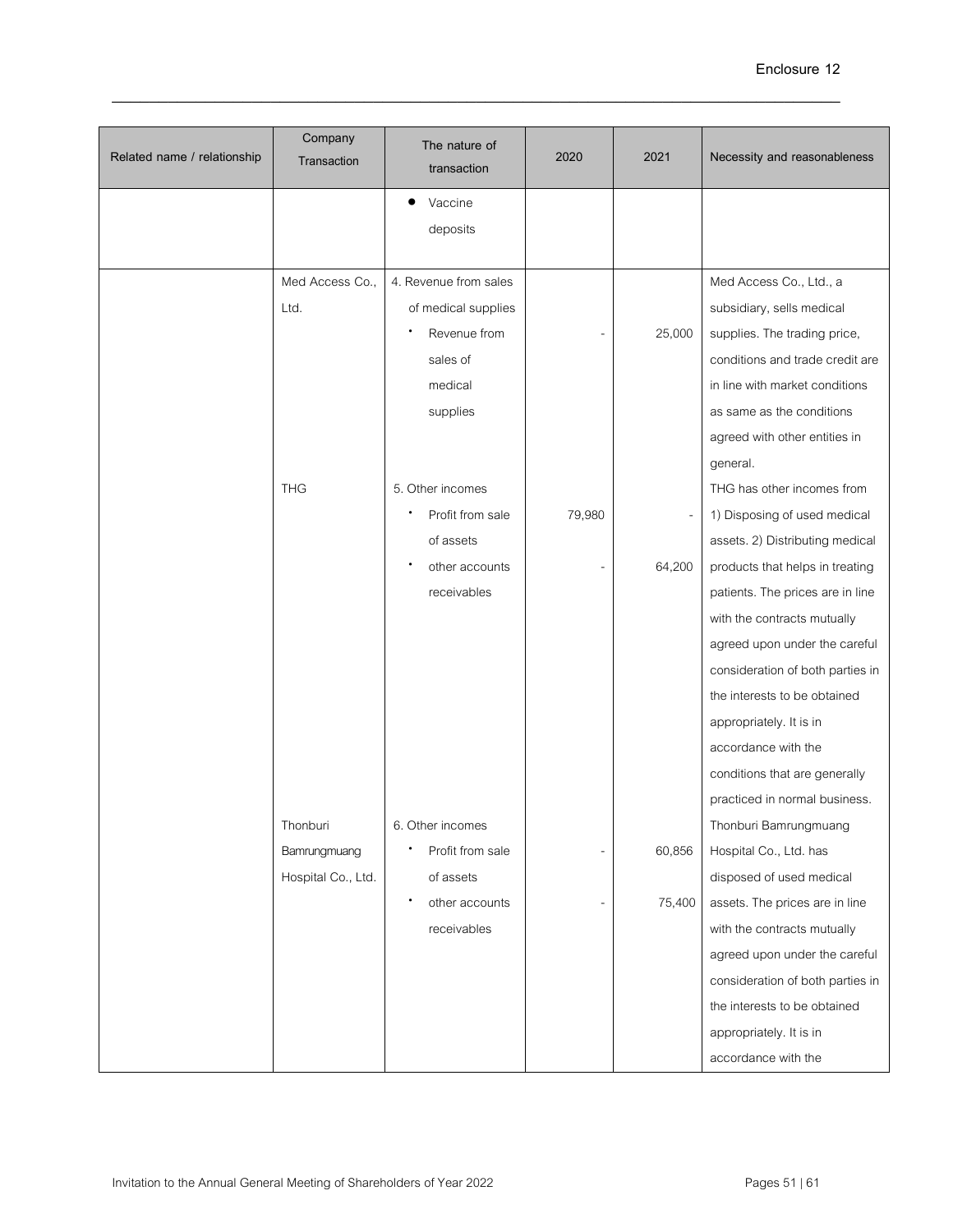| Related name / relationship   | Company<br>Transaction | The nature of<br>transaction | 2020    | 2021      | Necessity and reasonableness     |
|-------------------------------|------------------------|------------------------------|---------|-----------|----------------------------------|
|                               |                        |                              |         |           | conditions that are generally    |
|                               |                        |                              |         |           | practiced in normal business.    |
|                               | <b>THG</b>             | 7. Professional fees         |         |           | THG paid the service fee for     |
|                               |                        | costs                        |         |           | vaccination to Chumvej           |
|                               |                        | • Professional fees          |         | 1,442,980 | Hospital PCL. The prices and     |
|                               |                        | costs                        |         |           | conditions between the parties   |
|                               |                        | Trade accounts               |         | 1,442,980 | are as agreed.                   |
|                               |                        | payable                      |         |           |                                  |
| 8. Siroros Hospital Co., Ltd. | Rajyindee              | 1. Revenues from             |         |           | Rajyindee Hospital PCL., a       |
|                               | Hospital PCL.          | selling medical              |         |           | subsidiary, sells medical        |
| Relationship                  |                        | supplies                     |         |           | supplies. The trading price,     |
| There is a person who is a    |                        | • Revenue from               | 329,303 | 24,150    | conditions and trade credit      |
| close relative of Dr. Boon    |                        | selling medical              |         |           | are in line with market          |
| Vanasin is a shareholder.     |                        | supplies                     |         |           | conditions as same as the        |
|                               |                        |                              |         |           | conditions agreed with other     |
|                               |                        |                              |         |           | entities in general.             |
|                               |                        |                              |         |           |                                  |
|                               | <b>THG</b>             | 2. Revenue form              |         |           | THG provides consulting          |
|                               |                        | services                     |         |           | services on Personal             |
|                               |                        | • Revenue from               | 20,000  | 50,000    | Information Protection System    |
|                               |                        | services                     |         |           | for Hospitals (PDPA) at the      |
|                               |                        | ■ Trade accounts             | 21,400  |           | service rates specified in the   |
|                               |                        | receivable                   |         |           | contract which is the general    |
|                               |                        |                              |         |           | market price, and the            |
|                               |                        |                              |         |           | conditions are in accordance     |
|                               |                        |                              |         |           | with the contract mutually       |
|                               |                        |                              |         |           | agreed upon under careful        |
|                               |                        |                              |         |           | consideration of both parties in |
|                               |                        |                              |         |           | the appropriate benefits which   |
|                               |                        |                              |         |           | is in accordance with general    |
|                               |                        |                              |         |           | business practice conditions.    |
|                               |                        |                              |         |           |                                  |
|                               | Rajyindee              |                              |         |           | Rajyindee Hospital PCL. has      |
|                               | Hospital PCL.          | 3. Dividend income           |         |           | received dividends from its      |
|                               |                        | • Dividend income            |         |           | investment in ordinary shares    |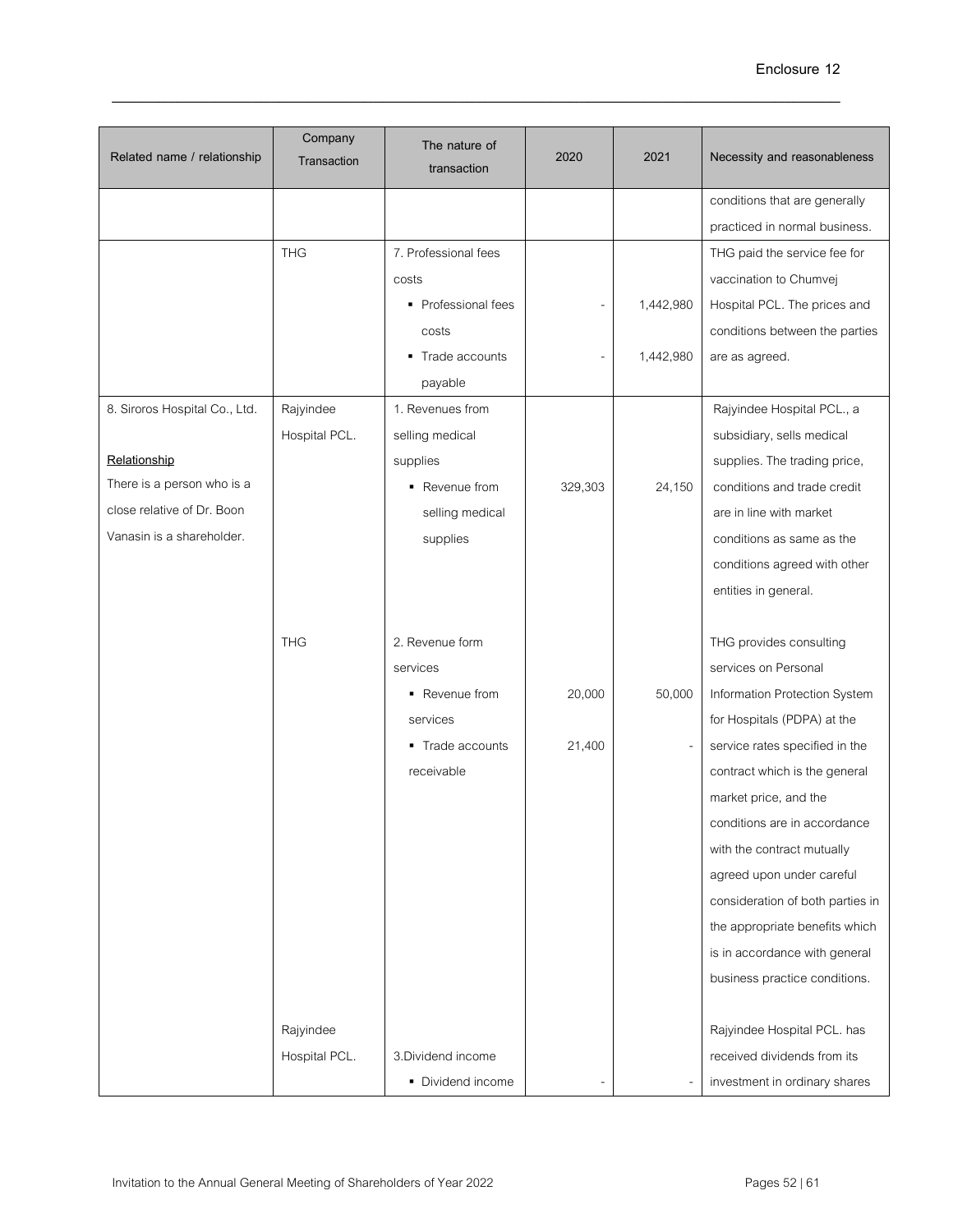| Related name / relationship | Company<br>Transaction     | The nature of<br>transaction                                                                           | 2020   | 2021               | Necessity and reasonableness                                                                                                                                                                                                                                                                                                                            |
|-----------------------------|----------------------------|--------------------------------------------------------------------------------------------------------|--------|--------------------|---------------------------------------------------------------------------------------------------------------------------------------------------------------------------------------------------------------------------------------------------------------------------------------------------------------------------------------------------------|
|                             |                            |                                                                                                        |        |                    | of Siroros Hospital Co., Ltd. as<br>declared.                                                                                                                                                                                                                                                                                                           |
|                             | <b>THG</b>                 | 4. Other incomes<br>• Profits from sale<br>of assets                                                   | 19,999 |                    | THG has disposed used<br>medical assets to Siroros<br>Hospital Co., Ltd. The prices<br>are in line with the contracts<br>mutually agreed upon under<br>the careful consideration of<br>both parties in the interests to<br>be obtained appropriately. It is<br>in accordance with the<br>conditions that are generally<br>practiced in normal business. |
|                             | Rajyindee<br>Hospital PCL. | 5. Expenses for other<br>services<br>• Cost of medical<br>consumes<br>• Car rental for<br>health check | 15,000 |                    | Rajyindee Hospital PCL. has<br>used the products / services<br>for patient treatment as it is<br>necessary. The trading price,<br>conditions and trade credit are<br>in line with market conditions<br>as same as the conditions<br>agreed with other entities in<br>general.                                                                           |
|                             | <b>THG</b>                 | 6. Professional fees<br>costs<br>• Professional fees<br>costs<br>Trade accounts<br>٠<br>payable        |        | 120,505<br>120,505 | THG paid the service fee for<br>vaccination to Siroros Hospital<br>Co., Ltd. The prices and<br>conditions between the parties<br>are as agreed.                                                                                                                                                                                                         |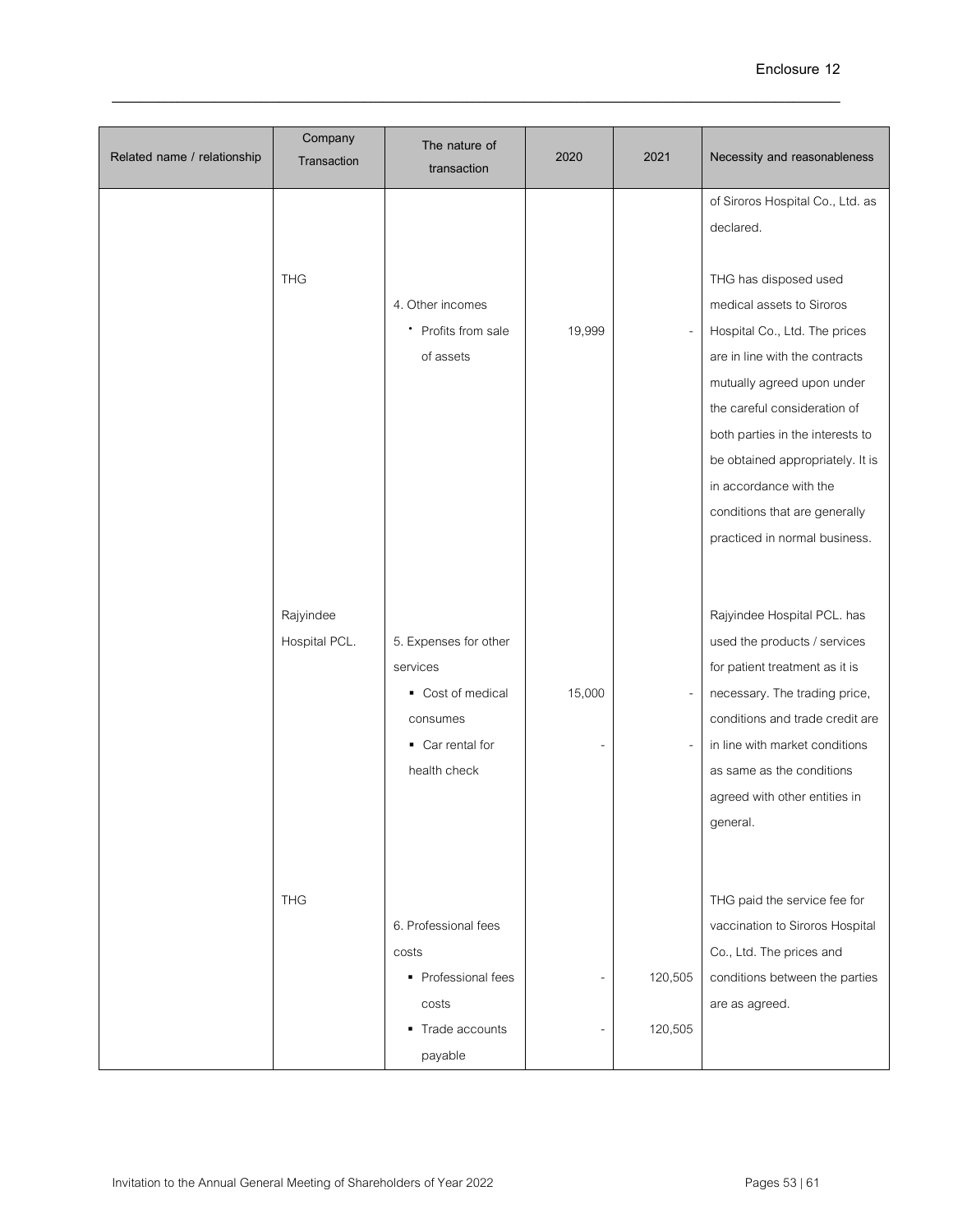| Related name / relationship | Company<br>Transaction | The nature of<br>transaction | 2020      | 2021                     | Necessity and reasonableness    |
|-----------------------------|------------------------|------------------------------|-----------|--------------------------|---------------------------------|
| 9. Thonburi Houseware Co.,  | Thonburi               | 1. Office Rental             |           |                          | Thonburi Wellbeing Co., Ltd.,   |
| Ltd.                        | Wellbeing<br>Co.,      | • Rental Deposit             |           |                          | a subsidiary, has rented an     |
|                             | Ltd.                   | ■ Service fees               | 966,815   | 342,247                  | office at the rental rate and   |
| Relationship                |                        | • Rental deposit             | 3,521,555 | 3,521,555                | service fees specified in the   |
| Dr. Suwadee Puntpanich is   |                        | • Other payables             | 66,376    | 1,800,217                | contract. The conditions        |
| a common director with a    |                        | • Rights to use              | 8,301,820 |                          | between each other are in line  |
| subsidiary                  |                        | assets                       |           |                          | with market conditions same     |
|                             |                        | • Liabilities under          | 3,281,076 |                          | as the conditions agreed with   |
|                             |                        | lease                        |           |                          | other entities in general.      |
|                             |                        | agreements                   |           |                          |                                 |
|                             |                        | • Depreciation of            | 5,534,547 | 1,875,993                |                                 |
|                             |                        | the right to use             |           |                          |                                 |
|                             |                        | assets                       |           |                          |                                 |
|                             | <b>THG</b>             | 2. Office Rental             |           |                          | THG has rented an office at     |
|                             |                        | - Rental Deposit             |           |                          | the rental rate and service     |
|                             |                        | • Service fees               |           | 77,630                   | fees specified in the contract. |
|                             |                        | - Rental deposit             |           | 75,718                   | The conditions between each     |
|                             |                        | • Other payables             |           | 41,864                   | other are in line with market   |
|                             |                        | • Rights to use              |           | 1,759,387                | conditions same as the          |
|                             |                        | asset                        |           |                          | conditions agreed with other    |
|                             |                        | • Liabilities under          |           | 969,138                  | entities in general.            |
|                             |                        | lease agreements             |           |                          |                                 |
|                             |                        | • Depreciation of            |           |                          |                                 |
|                             |                        | the right to use             |           |                          |                                 |
|                             |                        | assets                       |           | 879,693                  |                                 |
|                             |                        |                              |           |                          |                                 |
| 10. Rajthanee Pattanakarn   | Thonburi               | 1. Other service fee         |           |                          | Rajthanee Pattanakarn (2014)    |
| (2014) Co., Ltd.            | Bamrungmuang           | • Other service              |           | $\overline{\phantom{a}}$ | Co., Ltd. has hired Chinese     |
|                             | Hospital Co., Ltd.     | fee                          |           |                          | translators to assist Thonburi  |
| Relationship                |                        | • Commission                 |           | 335,550                  | Bamrungmuang Hospital Co.,      |
| Mrs. Charuwan Vanasin is a  |                        | • Trade account              | 224,700   | 224,700                  | Ltd. in marketing. Thonburi     |
| major shareholder.          |                        | payables                     |           |                          | Wellbeing Co., Ltd., a          |
|                             |                        |                              |           |                          | subsidiary, has rented an       |
|                             |                        |                              |           |                          | office at the rental rate and   |
|                             |                        |                              |           |                          | service fees specified in the   |
|                             |                        |                              |           |                          |                                 |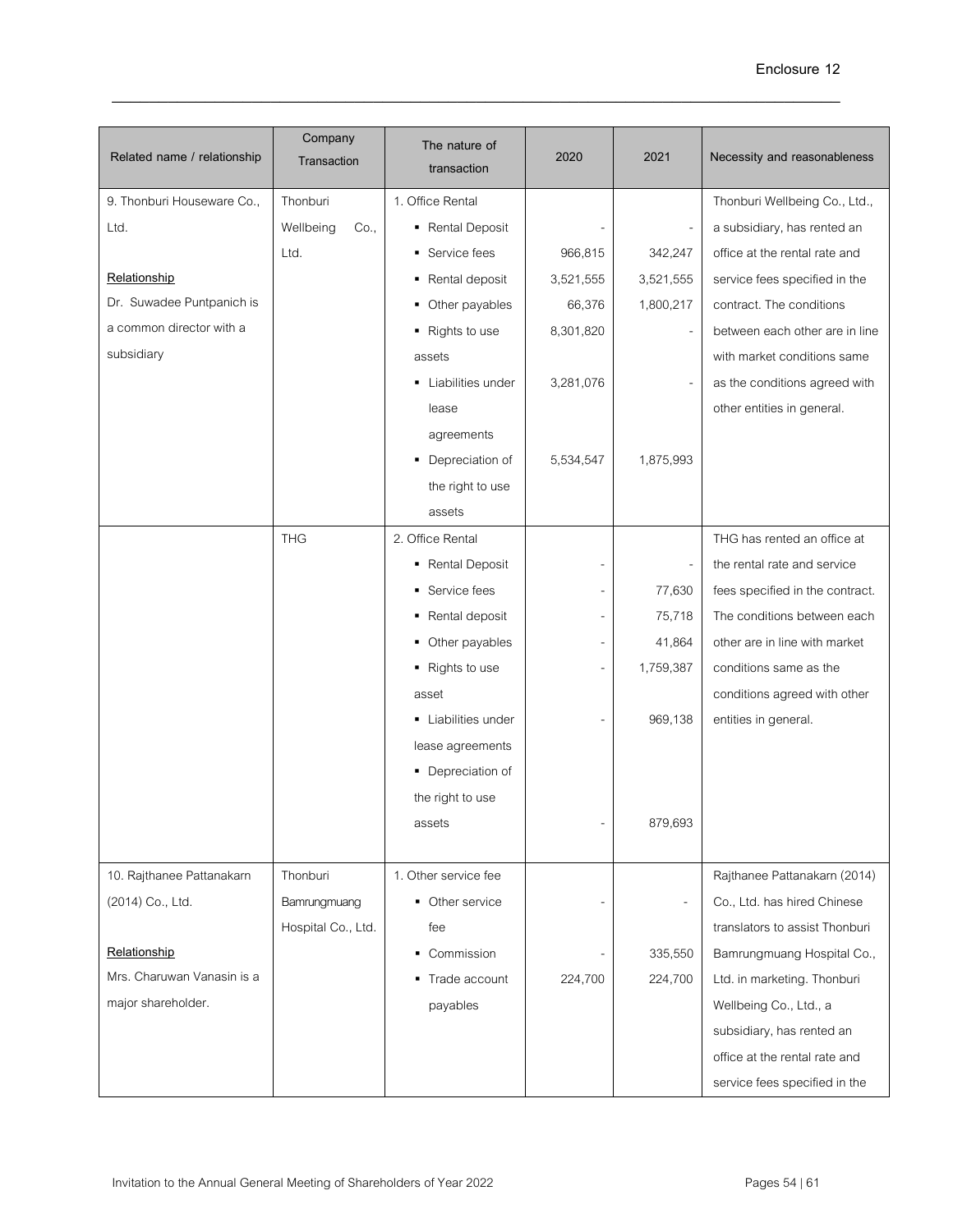| Related name / relationship | Company<br>Transaction | The nature of<br>transaction | 2020      | 2021      | Necessity and reasonableness    |
|-----------------------------|------------------------|------------------------------|-----------|-----------|---------------------------------|
|                             |                        |                              |           |           | contract. The conditions        |
|                             |                        |                              |           |           | between each other are in line  |
|                             |                        |                              |           |           | with market conditions same     |
|                             |                        |                              |           |           | as the conditions agreed with   |
|                             |                        |                              |           |           | other entities in general.      |
|                             |                        |                              |           |           |                                 |
| 11. Thonburi Hospital       | <b>THG</b>             | 1. Accommadation             |           |           | THG has provided                |
| Holding Co., Ltd.           |                        | income                       |           |           | accommodation for doctors       |
|                             |                        | ■ Accommadation              | 14,400    |           | who come to study visits to     |
| Relationship                |                        | income                       |           |           | Thonburi Hospital Holding       |
| There are shareholders as   |                        | • Other incomes              |           |           | Co., Ltd. The price is          |
| directors of subsidiaries.  |                        | • Other Accounts             | 1,800,300 | 1,800,300 | according to the rate offered   |
|                             |                        | Receivable                   |           |           | to general customers.           |
| 12. Ramkhamhaeng            | <b>THG</b>             | 1. Revenues from sale        |           |           | THG sells medicines to          |
| Hospital PCL.               |                        | of medicines                 |           |           | Ramkhamhaeng Hospital           |
| Relationship                |                        | Revenues                     |           | 667,700   | PCL. which is necessary to      |
| common director             |                        | from sale of                 |           |           | use for patient treatment. The  |
|                             |                        | medicines                    |           |           | trading price and conditions    |
|                             |                        |                              |           |           | between each other are in line  |
|                             |                        |                              |           |           | with market conditions same     |
|                             |                        |                              |           |           | as the conditions agreed with   |
|                             |                        |                              |           |           | other entities in general.      |
|                             |                        |                              |           |           |                                 |
|                             | DS All Co., Ltd.       |                              |           |           | DS All Co., Ltd., a subsidiary, |
|                             | (Former<br>Name:       | 2. Revenues from sale        |           |           | has sold dental supplies. The   |
|                             | Dental Siam Co.,       | of medical supplies          |           |           | trading price and conditions    |
|                             | $Ltd.$ )               | and dental supplies          |           |           | between each other are in line  |
|                             |                        | Revenues                     |           | 51,110    | with market conditions same     |
|                             |                        | from sale of                 |           |           | as the conditions agreed with   |
|                             |                        | medical                      |           | 5,380     | other entities in general.      |
|                             |                        | supplies                     |           |           |                                 |
|                             |                        | Trade                        |           |           |                                 |
|                             |                        | Accounts                     |           |           |                                 |
|                             |                        | Receivable                   |           |           |                                 |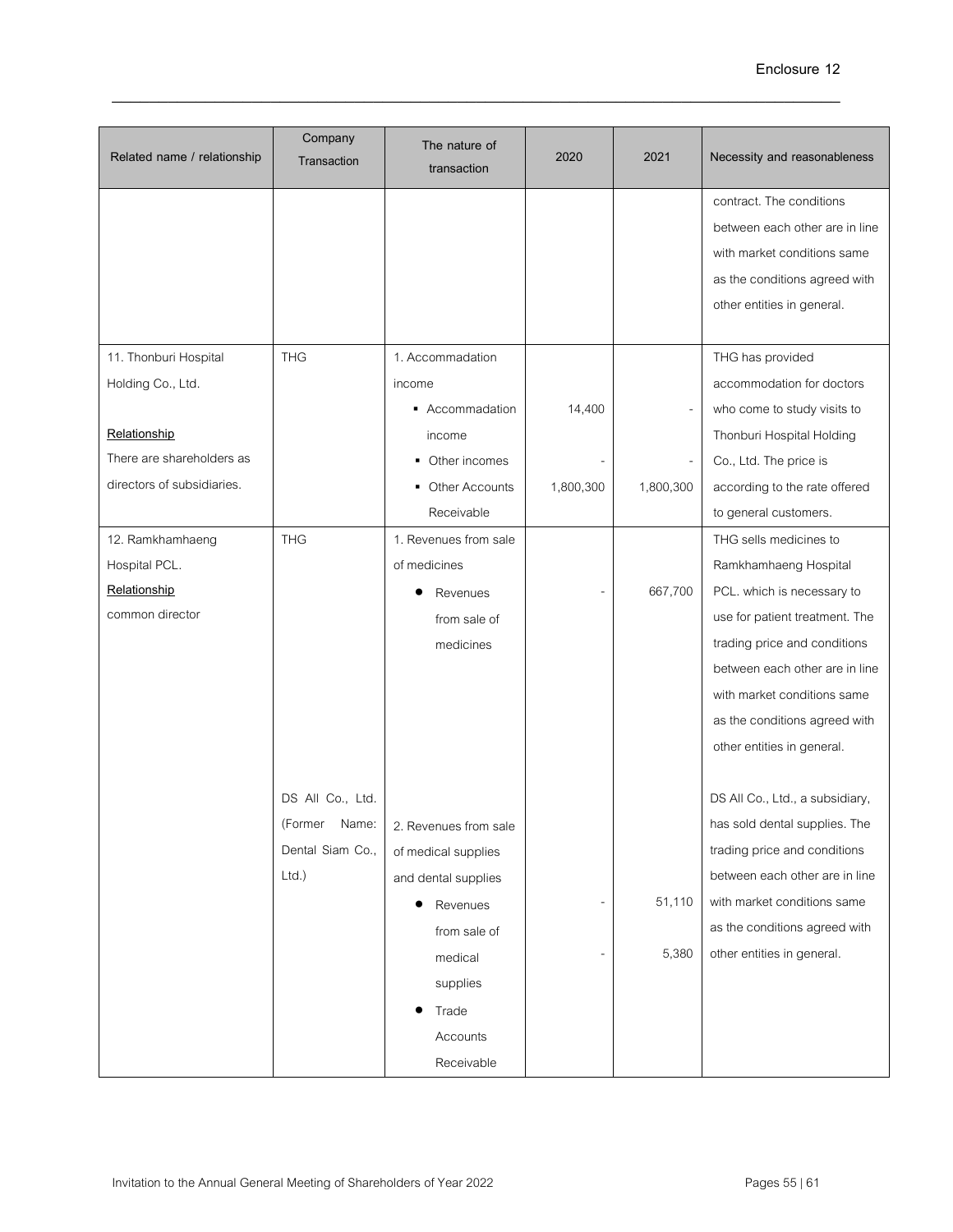| Related name / relationship | Company<br>Transaction | The nature of<br>transaction | 2020       | 2021       | Necessity and reasonableness    |
|-----------------------------|------------------------|------------------------------|------------|------------|---------------------------------|
|                             | <b>THG</b>             | 3. Expenses for              |            |            | THG has purchased               |
|                             |                        | purchasing                   |            |            | medicines, medical supplies     |
|                             |                        | medicines, medical           |            |            | and medical equipment           |
|                             |                        | supplies, and                |            |            | including medical diagnostic    |
|                             |                        | equipment                    |            |            | services which is necessary to  |
|                             |                        | $\bullet$ Cost of            | 14,732,687 | 64,716,743 | use for patient treatment. The  |
|                             |                        | purchasing                   |            |            | trading price and conditions    |
|                             |                        | medicines,                   |            |            | between each other are in line  |
|                             |                        | medical                      |            |            | with market conditions same     |
|                             |                        | supplies                     |            |            | as the conditions agreed with   |
|                             |                        | • Purchasing                 | 54,725,100 | 20,417,300 | other entities in general.      |
|                             |                        | medical                      |            |            |                                 |
|                             |                        | equipment                    |            |            |                                 |
|                             |                        | • Cost of repair             | 77,253     | 82,195     |                                 |
|                             |                        | • Cost of other              |            | 62,000     |                                 |
|                             |                        | services                     |            |            |                                 |
|                             |                        | • Professional               |            |            |                                 |
|                             |                        | fees costs                   |            | 19,348,255 |                                 |
|                             |                        | ● Trade account              |            |            |                                 |
|                             |                        | payables                     | 7,956,816  | 27,854,848 |                                 |
|                             |                        | • Other account              |            |            |                                 |
|                             |                        | payables                     | 46,100     | 485,103    |                                 |
|                             |                        | • Accounts                   |            |            |                                 |
|                             |                        | payable                      |            | 17,918,500 |                                 |
|                             |                        | assets                       |            |            |                                 |
|                             | Rajyindee              | 4. Other incomes             |            |            | Rajyindee Hospital PCL. has     |
|                             | Hospital PCL.          | Profits from                 |            | 2,299,999  | disposed of used medical        |
|                             |                        | sale of                      |            |            | assets. The prices are in line  |
|                             |                        | assets                       |            |            | with the contracts mutually     |
|                             |                        |                              |            |            | agreed upon under the careful   |
|                             |                        |                              |            |            | consideration of both parties   |
|                             |                        |                              |            |            | in the interests to be obtained |
|                             |                        |                              |            |            | appropriately. It is in         |
|                             |                        |                              |            |            | accordance with the             |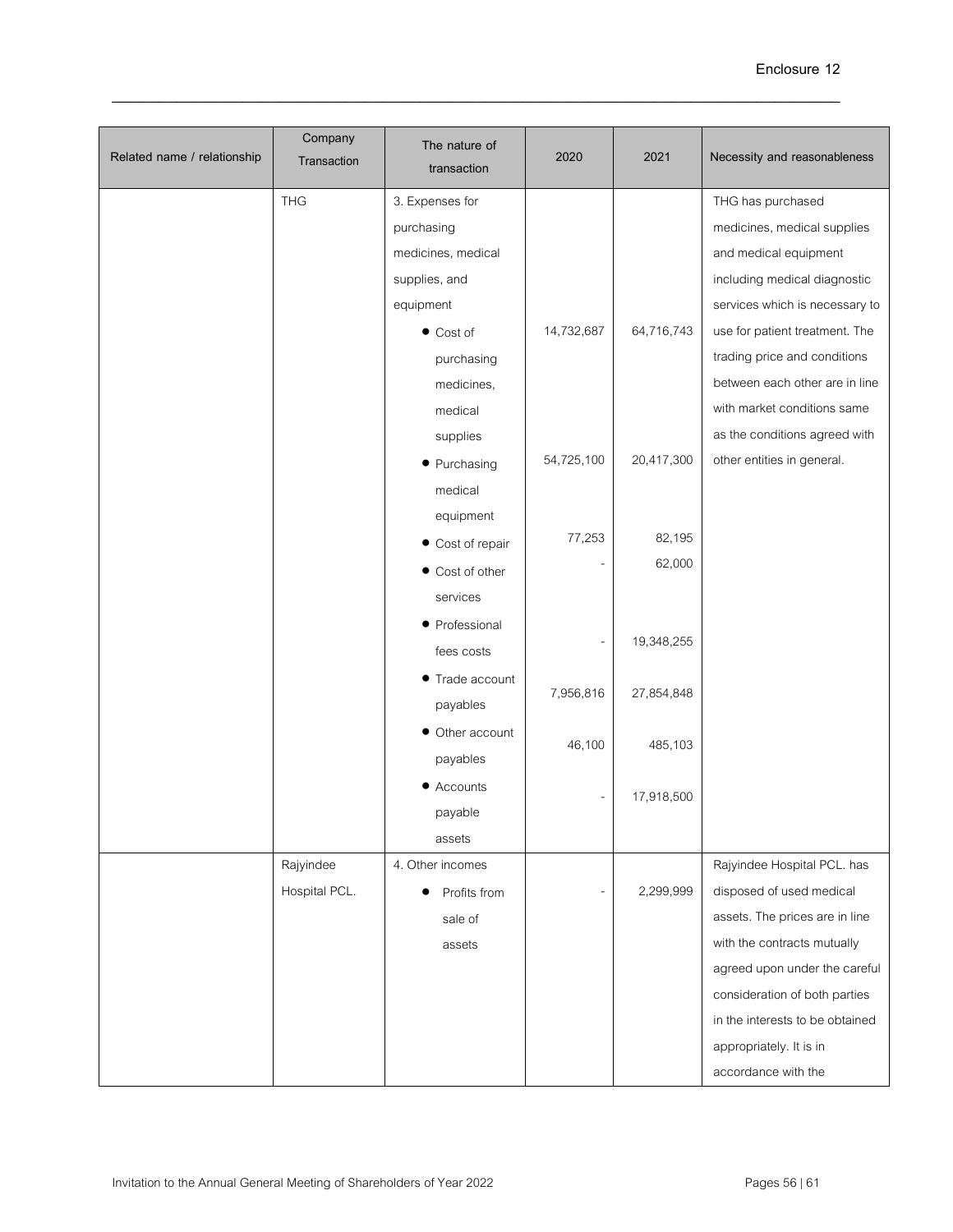| Related name / relationship | Company<br>Transaction | The nature of<br>transaction | 2020    | 2021       | Necessity and reasonableness   |
|-----------------------------|------------------------|------------------------------|---------|------------|--------------------------------|
|                             |                        |                              |         |            | conditions that are generally  |
|                             |                        |                              |         |            | practiced in normal business.  |
|                             | Thonburi               | 5. Purchasing medical        |         |            | Thonburi Bamrungmuang          |
|                             | Bamrungmuang           | equipment for                |         |            | Hospital Co., Ltd., a          |
|                             | Hospital Co., Ltd.     | hospital's operation         |         |            | subsidiary, has purchased      |
|                             |                        | Cost of                      | 214,320 | 1,549,000  | medicines, medical supplies    |
|                             |                        | purchasing                   |         |            | and medical equipment          |
|                             |                        | medicines and                |         |            | including medical diagnostic   |
|                             |                        | medical                      |         |            | services which is necessary to |
|                             |                        | supplies                     |         |            | use for patient treatment. The |
|                             |                        | Purchasing                   |         | 66,462,000 | trading price and conditions   |
|                             |                        | Medical                      |         |            | between each other are in line |
|                             |                        | equipment                    |         |            | with market conditions same    |
|                             |                        | Professional                 |         | 4,944,650  | as the conditions agreed with  |
|                             |                        | service fee                  |         |            | other entities in general.     |
|                             |                        | Miscellaneous                |         | 3,560      |                                |
|                             |                        | expenses                     |         |            |                                |
|                             |                        | <b>Trade Accounts</b>        |         | 5,865,660  |                                |
|                             |                        | Payable                      |         |            |                                |
|                             |                        | Accounts                     |         | 66,462,000 |                                |
|                             |                        | payable assets               |         |            |                                |
|                             | Thonburi               | 6. Purchasing medical        |         |            | Thonburi Wellbeing Co., Ltd.,  |
|                             | Wellbeing<br>Co.,      | equipment for                |         |            | a subsidiary, has purchased    |
|                             | Ltd.                   | hospital's operation         |         |            | medicines, medical supplies    |
|                             |                        | Cost of                      |         | 5,375,240  | and medical equipment          |
|                             |                        | purchasing                   |         |            | including medical diagnostic   |
|                             |                        | medicines and                |         |            | services which is necessary to |
|                             |                        | medical supplies             |         |            | use for patient treatment. The |
|                             |                        | Professional                 |         | 5,320,100  | trading price and conditions   |
|                             |                        | service fee                  |         |            | between each other are in line |
|                             |                        | <b>Trade Accounts</b>        |         |            | with market conditions same    |
|                             |                        | Payable                      |         | 10,640,023 | as the conditions agreed with  |
|                             |                        |                              |         |            | other entities in general.     |
|                             |                        |                              |         |            |                                |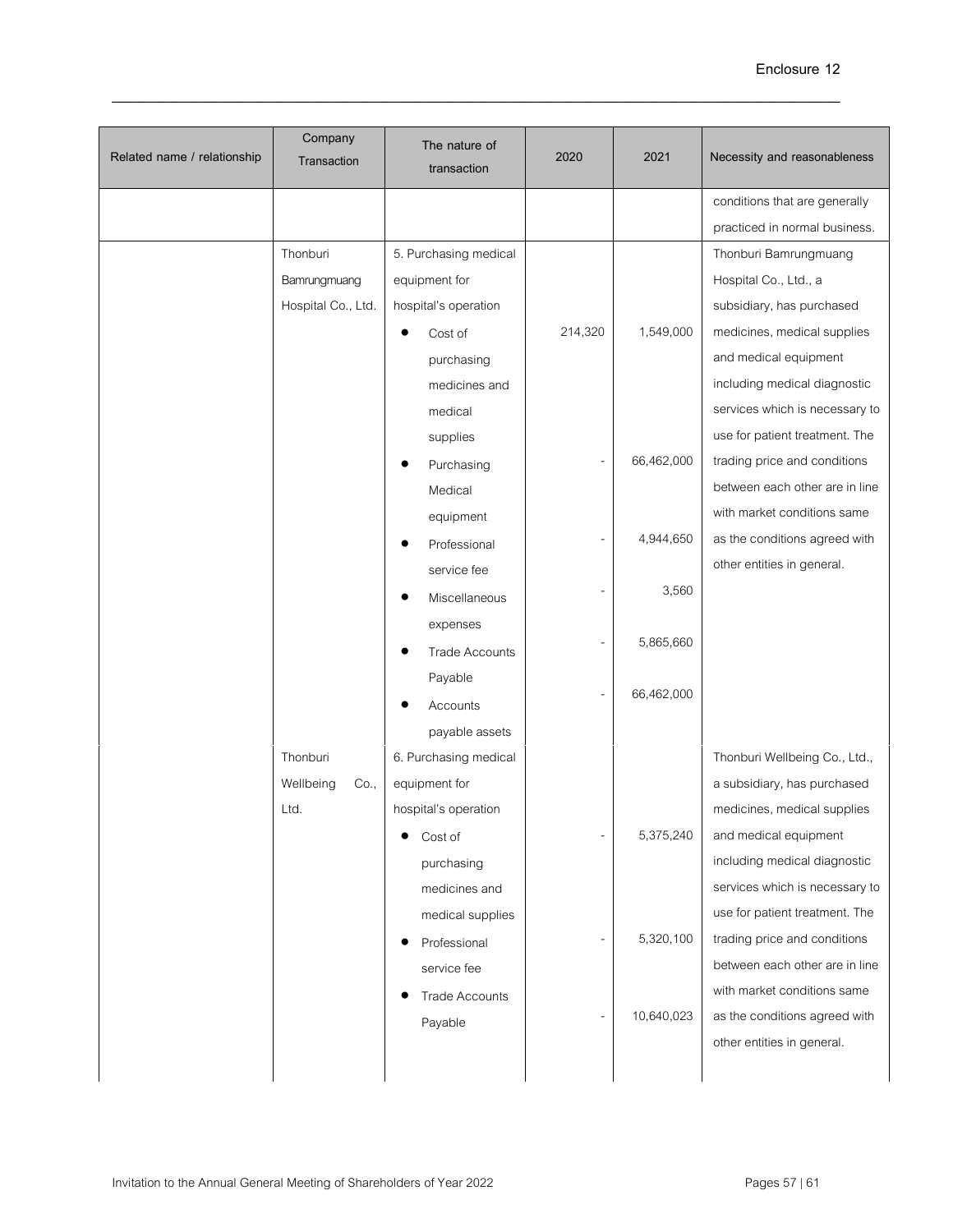| Related name / relationship | Company<br>Transaction | The nature of<br>transaction | 2020 | 2021       | Necessity and reasonableness   |
|-----------------------------|------------------------|------------------------------|------|------------|--------------------------------|
|                             | Rajyindee              | 7. Purchasing medical        |      |            | Rajyindee Hospital PCL., a     |
|                             | Hospital PCL.          | equipment for                |      |            | subsidiary, has purchased      |
|                             |                        | hospital's operation         |      |            | medicines, medical supplies    |
|                             |                        | Cost of                      |      | 4,942,020  | and medical equipment          |
|                             |                        | purchasing                   |      |            | including medical diagnostic   |
|                             |                        | medicines and                |      |            | services which is necessary to |
|                             |                        | medical supplies             |      |            | use for patient treatment. The |
|                             |                        | Purchasing                   |      | 32,183,000 | trading price and conditions   |
|                             |                        | Medical                      |      |            | between each other are in line |
|                             |                        | equipment                    |      |            | with market conditions same    |
|                             |                        | <b>Trade Accounts</b>        |      | 2,715,800  | as the conditions agreed with  |
|                             |                        | Payable                      |      |            | other entities in general.     |
|                             |                        | Account Payable              |      | 29,470,000 |                                |
|                             |                        | assets                       |      |            |                                |
|                             | Thonburi               | 8. Purchasing medical        |      |            | Thonburi Hospital Heart        |
|                             | Hospital<br>Heart      | equipment for                |      |            | Centers Co., Ltd., a           |
|                             | Centers Co., Ltd.      | hospital's operation         |      |            | subsidiary, has purchased      |
|                             |                        | Purchasing                   |      | 3,621,495  | medicines, medical supplies    |
|                             |                        | Medical                      |      |            | and medical equipment          |
|                             |                        | equipment                    |      |            | including medical diagnostic   |
|                             |                        | Account Payable              |      | 3,875,000  | services which is necessary to |
|                             |                        | assets                       |      |            | use for patient treatment. The |
|                             |                        |                              |      |            | trading price and conditions   |
|                             |                        |                              |      |            | between each other are in line |
|                             |                        |                              |      |            | with market conditions same    |
|                             |                        |                              |      |            | as the conditions agreed with  |
|                             |                        |                              |      |            | other entities in general.     |
| 13. Synphaet Hospital       | <b>THG</b>             | 1. Revenues from sale        |      |            | THG sells medicines to         |
| Theparak Co., Ltd.          |                        | of medicines                 |      |            | Synphaet Hospital Theparak     |
| Relationship                |                        | Revenues                     | -    | 100,000    | Co., Ltd.which is necessary to |
| common director             |                        | from sale of                 |      |            | use for patient treatment. The |
|                             |                        | medicines                    |      |            | trading price and conditions   |
|                             |                        | Trade                        |      | 100,000    | between each other are in line |
|                             |                        | Accounts                     |      |            | with market conditions same    |
|                             |                        | Receivables                  |      |            |                                |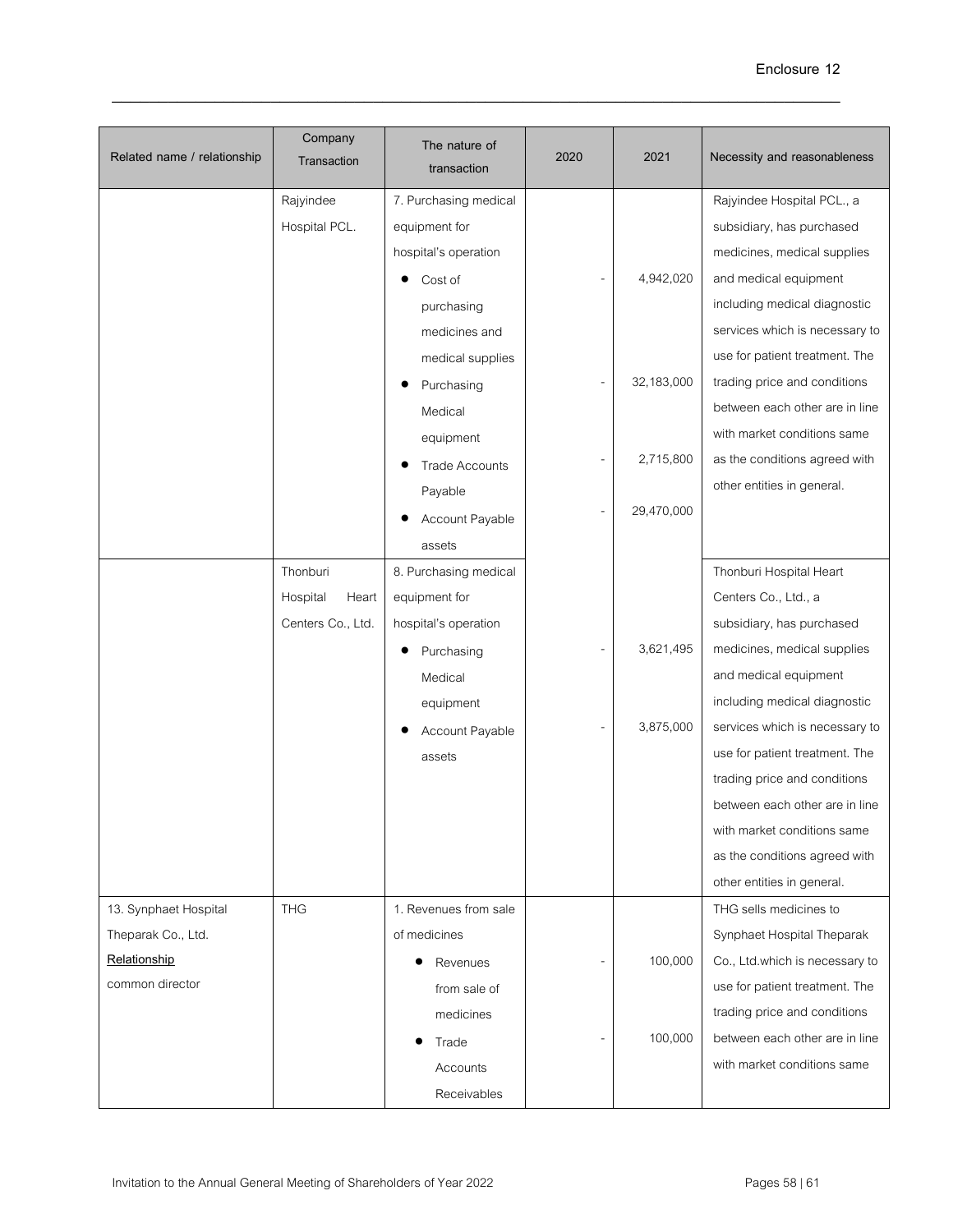| Related name / relationship    | Company<br>Transaction | The nature of<br>transaction | 2020 | 2021    | Necessity and reasonableness    |
|--------------------------------|------------------------|------------------------------|------|---------|---------------------------------|
|                                |                        |                              |      |         | as the conditions agreed with   |
|                                |                        |                              |      |         | other entities in general.      |
| 14. Seriruk Hospital Co., Ltd. | <b>THG</b>             | 1. Revenues from sale        |      |         | THG sells medicines to Seriruk  |
| Relationship                   |                        | of medicines                 |      |         | Hospital Co., Ltd. which is     |
| common director                |                        | Revenues                     |      | 581,215 | necessary to use for patient    |
|                                |                        | from sale of                 |      |         | treatment. The trading price    |
|                                |                        | medicines                    |      |         | and conditions between each     |
|                                |                        | Trade                        |      | 400,000 | other are in line with market   |
|                                |                        | Accounts                     |      |         | conditions same as the          |
|                                |                        | Receivables                  |      |         | conditions agreed with other    |
|                                |                        |                              |      |         | entities in general.            |
| 15. Vibharam Pakkred           | <b>THG</b>             | 1. Service fees              |      |         | THG has used the products /     |
| Hospital Co., Ltd.             |                        | X-Ray car                    |      | 12,000  | services for patient treatment  |
| Relationship                   |                        | service fee                  |      |         | as it is necessary. The trading |
| common director                |                        |                              |      |         | price, conditions and trade     |
|                                |                        |                              |      |         | credit are in line with market  |
|                                |                        |                              |      |         | conditions as same as the       |
|                                |                        |                              |      |         | conditions agreed with other    |
|                                |                        |                              |      |         | entities in general.            |

# **8.2. Normal business transaction or normal business support without commercial terms.**

| Related name / relationship | Company<br>Transaction | The nature of<br>transaction | 2020       | 2021                     | Necessity and resonableness       |
|-----------------------------|------------------------|------------------------------|------------|--------------------------|-----------------------------------|
| 1. Rajthanee Pattanakarn    | Thonburi Realty        | <b>Land Rental Income</b>    |            |                          | Thonburi Realty Development       |
| (2014) Co., Ltd.            | Development            | ■ Land rental income         | 6,000,000  | $\overline{a}$           | Co., Ltd. has not utilized such   |
|                             | Co., Ltd.              | Other receivables            | 34,000,000 | $\overline{\phantom{0}}$ | land. The land was leased to      |
|                             |                        |                              |            |                          | THG. Rajthanee Pattanakarn        |
| Relationship                |                        | Other Incomes                |            |                          | (2014) Co., Ltd. at a rental      |
| Mrs. Jaruwan Vanasin as a   |                        | Interest Income              | 1,141,096  | 1,141,918                | rate higher than market value.    |
| major shareholder           |                        | ■ Accrued interest           | 1,141,096  | $\overline{\phantom{0}}$ | Such transactions are             |
|                             |                        |                              |            |                          | beneficial to THG.                |
| 2. Khunying                 | <b>THG</b>             | • Land rental                |            | $\overline{\phantom{0}}$ | THG has leased land from          |
| Songsaeng                   |                        |                              |            |                          | Khunying Songsaeng                |
| Meksawan                    |                        |                              |            |                          | Meksawan to be used as a          |
|                             |                        |                              |            |                          | hospital for Thonburi 1 Hospital. |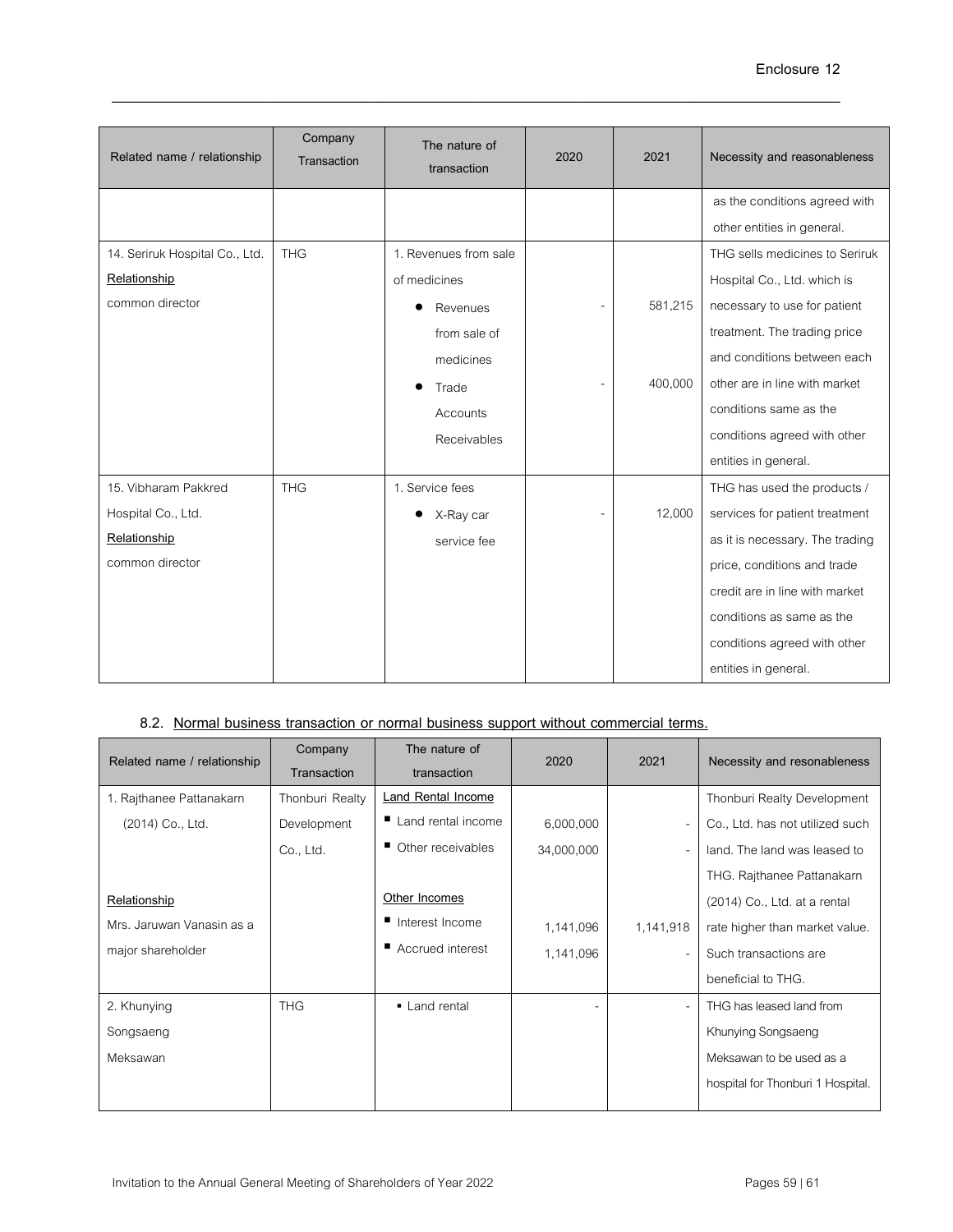| Related name / relationship | Company<br>Transaction | The nature of<br>transaction | 2020       | 2021      | Necessity and resonableness    |
|-----------------------------|------------------------|------------------------------|------------|-----------|--------------------------------|
| Relationship                |                        |                              |            |           | The rental fee was lower than  |
| As the major shareholder of |                        |                              |            |           | market value and the           |
| <b>THG</b>                  |                        |                              |            |           | transaction was beneficial to  |
|                             |                        |                              |            |           | THG.                           |
|                             |                        |                              |            |           |                                |
| 3. Dr. Arsa Meksawan        | <b>THG</b>             | Right to use assets          |            |           | THG has leased land from Dr.   |
|                             |                        | $\bullet$ Right<br>to<br>use | 13,908,566 |           | Arsa Meksawan (change of       |
| Relationship                |                        | assets                       |            |           | contract from the original     |
| As the major shareholder of |                        | • Liabilities<br>under       | 11,862,533 | 9,695,025 | lessor, Khunying Songsaeng     |
| <b>THG</b>                  |                        | lease agreements             |            |           | Meksawan, to be used as a      |
|                             |                        | • Depreciation<br>of         | 2,385,473  | 2,385,473 | hospital for Thonburi 1        |
|                             |                        | the right to use             |            |           | Hospital. The rental fee was   |
|                             |                        | assets                       |            |           | lower than market value and    |
|                             |                        |                              |            |           | the transaction was beneficial |
|                             |                        |                              |            |           | to THG.                        |
| 4. Rajpattana Real Estate   | Uttaradit              | 1. Rental income             |            |           | Uttaradit Thonburi Hospital    |
| Co., Ltd                    | Thonburi               | • Rental income              | 2,226,682  | 549,946   | Co., Ltd., a subsidiary, has   |
|                             | Hospital Co.,          | • Other receivables          | 1,020,562  | 549,946   | entered into an agreement to   |
| Relationship                | Ltd.                   | • Deposit received           | 1,000,000  |           | buy and sell land with         |
| There are common            |                        |                              |            |           | Rajpattana Real Estate Co.,    |
| shareholders.               |                        |                              |            |           | Ltd. The price and terms and   |
|                             |                        |                              |            |           | conditions are in accordance   |
|                             |                        |                              |            |           | with the contract and the      |
|                             |                        |                              |            |           | market price in general.       |
|                             |                        | Other incomes                |            |           |                                |
|                             |                        | Interest income              | 3,959,528  | 521,313   | The subsidiary has charged     |
|                             |                        | ■ Accrued interest           | 3,612,720  | 521,313   | the land rental and interest   |
|                             |                        | · Profits from sale          |            | 2,142,622 | due to the delay payment for   |
|                             |                        | of assets                    |            |           | the land. This is in           |
|                             |                        |                              |            |           | accordance with the            |
|                             |                        |                              |            |           | conditions of the contract as  |
|                             |                        |                              |            |           | agreed and the normal          |
|                             |                        |                              |            |           | business practice in general.  |
|                             |                        |                              |            |           |                                |

# **9. Executive Summary of Material Agreements of the Company over the past two years**

- None –